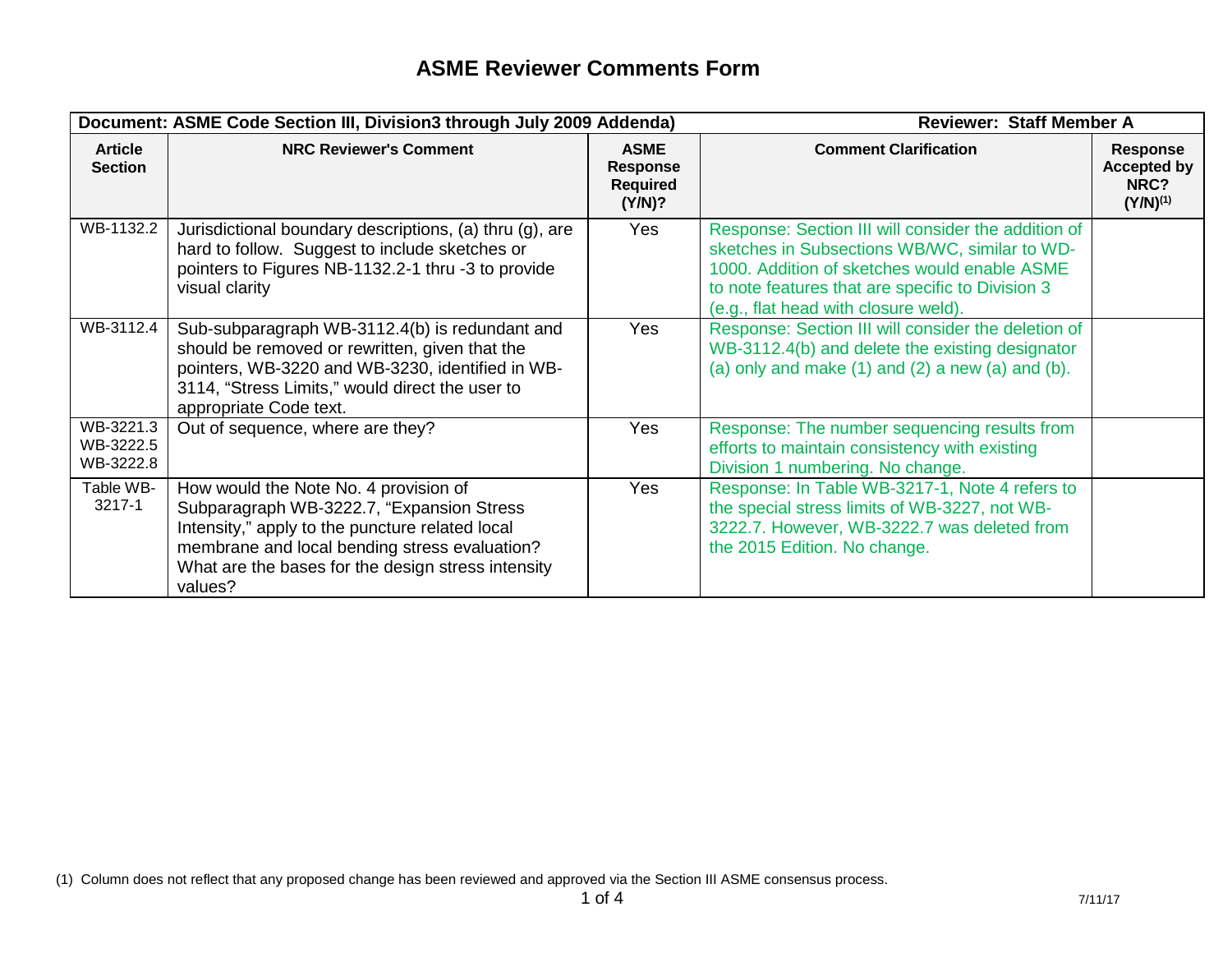|                                  | Document: ASME Code Section III, Division3 through July 2009 Addenda)                                                                                                                                                                                                                                                                                                                                                                                                                                                                                                                                                                                                                                                                                                                                                                                                            |                                                      | <b>Reviewer: Staff Member A</b>                                                                                                                                                                                                                                                                                                                                                |                                                         |
|----------------------------------|----------------------------------------------------------------------------------------------------------------------------------------------------------------------------------------------------------------------------------------------------------------------------------------------------------------------------------------------------------------------------------------------------------------------------------------------------------------------------------------------------------------------------------------------------------------------------------------------------------------------------------------------------------------------------------------------------------------------------------------------------------------------------------------------------------------------------------------------------------------------------------|------------------------------------------------------|--------------------------------------------------------------------------------------------------------------------------------------------------------------------------------------------------------------------------------------------------------------------------------------------------------------------------------------------------------------------------------|---------------------------------------------------------|
| <b>Article</b><br><b>Section</b> | <b>NRC Reviewer's Comment</b>                                                                                                                                                                                                                                                                                                                                                                                                                                                                                                                                                                                                                                                                                                                                                                                                                                                    | <b>ASME</b><br>Response<br><b>Required</b><br>(Y/N)? | <b>Comment Clarification</b>                                                                                                                                                                                                                                                                                                                                                   | Response<br><b>Accepted by</b><br>NRC?<br>$(Y/N)^{(1)}$ |
| WB-6120                          | This subsubarticle is out of synch with the current<br>U.S. design standard for meeting the 10 CFR Part<br>71 requirements in that (1) A transportable dual-<br>purpose canister is now considered an "enclosure<br>vessel," which is not required by regulation to have<br>pressure-retaining function, and (2) The same<br>enclosure vessel is designed for confinement<br>(containment) function with redundant sealing, thus,<br>also there is a need for leakage test for the "inner" or<br>redundant closure sealing, of storage cask systems<br>to which Subsection WC provisions may apply.<br>Suggest to review subsubarticle WC-6120 and to<br>rewrite both to harmonize test protocols for the<br>intended use and function.                                                                                                                                          | Yes                                                  | Response: This paragraph was revised for the<br>2013 Edition. Also note that Division 3 does not<br>require containments to be pressure-retaining.<br>Division 3 does require appropriate loading to be<br>considered. However, Section III will consider<br>revisions to WB/WC-6000 to achieve more<br>clarification and consistency where appropriate.<br>See comment below. |                                                         |
| WB-<br>6222(a)                   | The subsubparagraph, as written, is misleading in<br>that (1) It exceeds a similar NB-6221(a) provision,<br>which prescribes to test the containment not less<br>than 1.25, in lieu of 1.50, times the lowest Design<br>Pressure, and (2) The multiplier 1.5 appears to be<br>associated with the U.S. 10 CFR Part 71.85(b)<br>provision for which the containment system, for first<br>time use, is required to be tested at a pressure equal<br>or greater than 1.5 times the maximum normal<br>operating pressure (MNOP). This subsubparagraph<br>should be rewritten, recognizing that the MNOP<br>could be substantially less than the Design<br>Pressure, and, therefore, the hydrostatic test<br>pressure specified as 1.25 times the Design<br>Pressure should be sufficient to serve the purpose of<br>demonstrating structural integrity of the containment<br>system. | Yes                                                  | Response: For clarification, this comment<br>actually refers to WB-6221(a), not WB-6222(a).<br>Section III will consider appropriate revisions to<br>WB/WC-6000. There is a future effort planned to<br>generate a new nonmandatory appendix<br>addressing Division 3 Design Specification<br>development that might help clarify these issues.                                |                                                         |

<sup>(1)</sup> Column does not reflect that any proposed change has been reviewed and approved via the Section III ASME consensus process.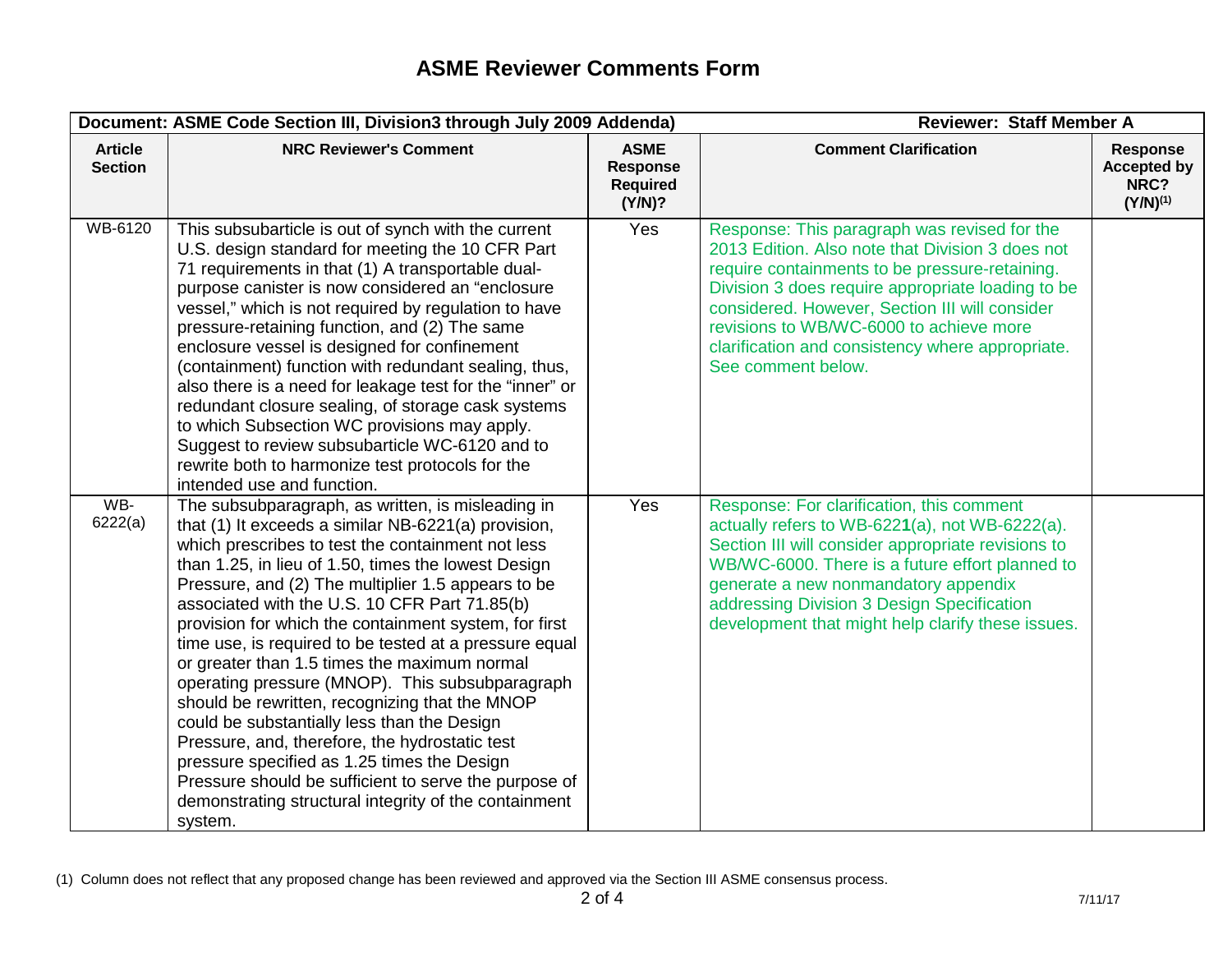| Document: ASME Code Section III, Division3 through July 2009 Addenda) |                                                                                                                                                                                                                                                                                                              | <b>Reviewer: Staff Member A</b>                             |                                                                                                                                                                                                                   |                                                                |
|-----------------------------------------------------------------------|--------------------------------------------------------------------------------------------------------------------------------------------------------------------------------------------------------------------------------------------------------------------------------------------------------------|-------------------------------------------------------------|-------------------------------------------------------------------------------------------------------------------------------------------------------------------------------------------------------------------|----------------------------------------------------------------|
| <b>Article</b><br><b>Section</b>                                      | <b>NRC Reviewer's Comment</b>                                                                                                                                                                                                                                                                                | <b>ASME</b><br><b>Response</b><br><b>Required</b><br>(Y/N)? | <b>Comment Clarification</b>                                                                                                                                                                                      | <b>Response</b><br><b>Accepted by</b><br>NRC?<br>$(Y/N)^{(1)}$ |
| WB-6321                                                               | Revise the "1.5 times" test pressure requirement of<br>the first sentence to read, "The containment shall be<br>pneumatically tested at no less than 1.25 times<br>Design Pressure." See also comments on WB-<br>$6222(a)$ above.                                                                            | Yes                                                         | Response: See previous response above.                                                                                                                                                                            |                                                                |
| WB-6700                                                               | The entire subarticle, WB-6700, "Leak Testing,"<br>should be removed or rewritten for clarity. The<br>helium leak test, as a unique type of operability<br>testing, needs not be addressed here. ANSI N14.5,<br>as referenced, should be the standard to which a<br>Design Specification can refer directly. | Yes                                                         | Response: WB-6710 was revised for clarity in<br>the 2010 Edition. However, Section III will<br>consider additional revisions to WB/WC-6000 to<br>achieve more clarification and consistency where<br>appropriate. |                                                                |
| WC-2130<br>WB-2130                                                    | Both subsubarticles address same concerns. It's<br>unclear why different NCA paragraphs and/or<br>subsubarticles are cited                                                                                                                                                                                   | <b>No</b>                                                   | Response: Section III will consider revisions to<br>WC-2130 to read identical to WB-2130.                                                                                                                         |                                                                |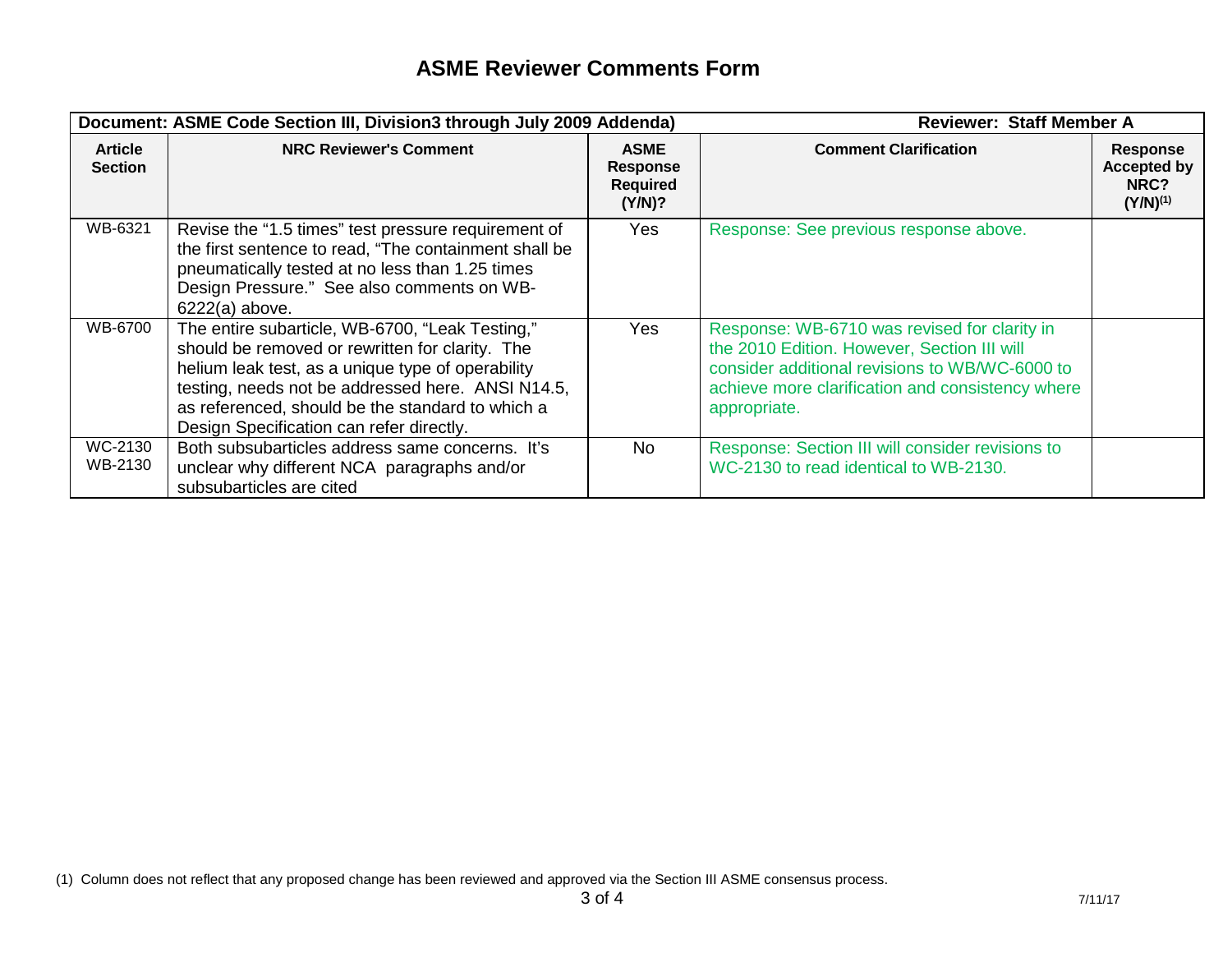|                                  | Document: ASME Code Section III, Division3 through July 2009 Addenda)                                                                                                                                                                                                                                                                                                                                                                                                                                                                                                                                                                                                                                                                                                                                                                                  |                                                             | <b>Reviewer: Staff Member A</b>                                                                                                                                                                                                                                                                                                                                                                                                                                                                                                                                                                                                                                                                                                                                                |                                                         |
|----------------------------------|--------------------------------------------------------------------------------------------------------------------------------------------------------------------------------------------------------------------------------------------------------------------------------------------------------------------------------------------------------------------------------------------------------------------------------------------------------------------------------------------------------------------------------------------------------------------------------------------------------------------------------------------------------------------------------------------------------------------------------------------------------------------------------------------------------------------------------------------------------|-------------------------------------------------------------|--------------------------------------------------------------------------------------------------------------------------------------------------------------------------------------------------------------------------------------------------------------------------------------------------------------------------------------------------------------------------------------------------------------------------------------------------------------------------------------------------------------------------------------------------------------------------------------------------------------------------------------------------------------------------------------------------------------------------------------------------------------------------------|---------------------------------------------------------|
| <b>Article</b><br><b>Section</b> | <b>NRC Reviewer's Comment</b>                                                                                                                                                                                                                                                                                                                                                                                                                                                                                                                                                                                                                                                                                                                                                                                                                          | <b>ASME</b><br><b>Response</b><br><b>Required</b><br>(Y/N)? | <b>Comment Clarification</b>                                                                                                                                                                                                                                                                                                                                                                                                                                                                                                                                                                                                                                                                                                                                                   | Response<br><b>Accepted by</b><br>NRC?<br>$(Y/N)^{(1)}$ |
| WC-3112.4                        | This subparagraph should be revised to use precise<br>stress allowable terminologies as recognized also by<br>other companion Subsections for intended use.<br>Specifically, (1) The subparagraph title should be<br>revised to be identical to that of NC-3112.4 to read,<br>"Design Allowable Stress Values," in that Design<br>Stress Intensity Values and Maximum Allowable<br>Stress Values are considered in the respective<br>subsubparagraphs WC-3112.4(a) and WC-3112.4(b)<br>and (2) All "allowable stress intensity values"<br>citations should be revised to read "design stress<br>intensity values" to be consistent with the Section II,<br>Part D, Tables 2A, 2B, and 4 terminologies.<br>The above clarifications are imperative in opting for<br>a design-by-analysis evaluation approach based on<br>design stress intensity values | <b>Yes</b>                                                  | Response: WC-3112.4 was revised for clarity in<br>the 2010 Edition and that revision is believed to<br>address this concern. "Allowable stress intensity"<br>is an acceptable term to use when used<br>appropriately (e.g., when referring to stress limits<br>for Level D event, this would include the<br>multiplier for Level D). However, the header title<br>still contains the word "Allowable". Therefore, will<br>consider the following potential changes:<br>1. Delete "Allowable" from WC-3112.4<br>header.<br>2. Search Division 3 for certain phrases like:<br>a. Good: "allowable value of stress<br>intensity" is clear.<br>b. Bad: "allowable stress intensity",<br>especially when referring to Tables<br>2A & 2B.<br>c. Also look in Section III Appendices. |                                                         |
| WC-3211.1                        | In subsubparagraph WC-3211.1(c), revise "impulsive"<br>loads" to read "impact loads." In WC-3211.1(d),<br>revise "WC-3350" to read "WCA-3350."                                                                                                                                                                                                                                                                                                                                                                                                                                                                                                                                                                                                                                                                                                         | Yes                                                         | Response: Section III will consider changing<br>"impulsive" to "impact" throughout Division 3.<br>WC-3350 should be WA-3350, and was<br>previously corrected in the 2010 Edition.                                                                                                                                                                                                                                                                                                                                                                                                                                                                                                                                                                                              |                                                         |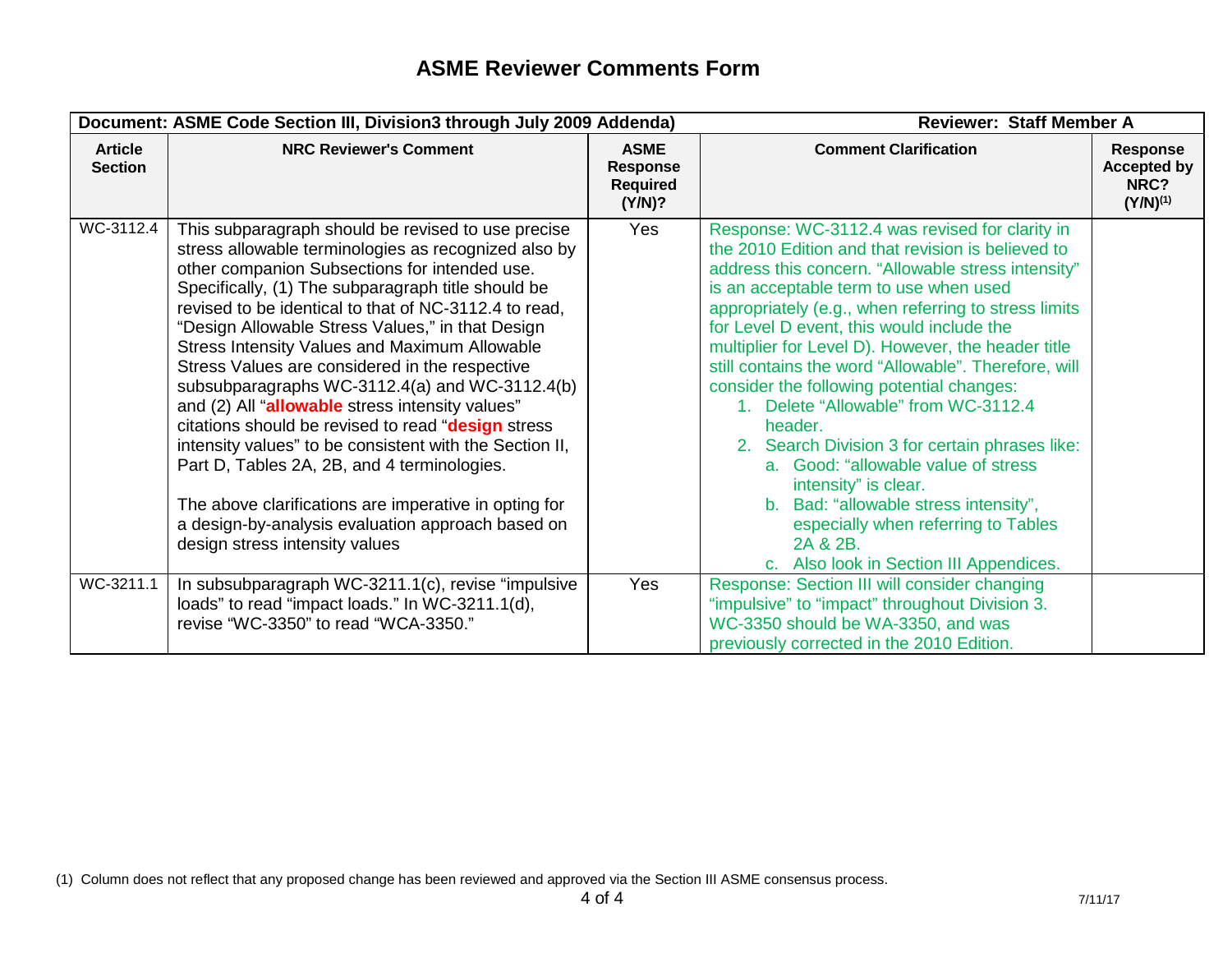|                                  | Document: Section III, Division 3 through July 2009 Addenda                                                                                                                                                                                                                                                                                                                                                                                                                                                                                                                                                                                                                                                                                                                                                                                                                                                                                                                                                                                                                                                                                                                                                                                                                                                                     | <b>Reviewer: Staff Member B</b>                      |                                                                                                                                                                                                                                                                                                                                                                                                                                                                                                                                                                                                                                                                                                                                                 |                                                                |
|----------------------------------|---------------------------------------------------------------------------------------------------------------------------------------------------------------------------------------------------------------------------------------------------------------------------------------------------------------------------------------------------------------------------------------------------------------------------------------------------------------------------------------------------------------------------------------------------------------------------------------------------------------------------------------------------------------------------------------------------------------------------------------------------------------------------------------------------------------------------------------------------------------------------------------------------------------------------------------------------------------------------------------------------------------------------------------------------------------------------------------------------------------------------------------------------------------------------------------------------------------------------------------------------------------------------------------------------------------------------------|------------------------------------------------------|-------------------------------------------------------------------------------------------------------------------------------------------------------------------------------------------------------------------------------------------------------------------------------------------------------------------------------------------------------------------------------------------------------------------------------------------------------------------------------------------------------------------------------------------------------------------------------------------------------------------------------------------------------------------------------------------------------------------------------------------------|----------------------------------------------------------------|
| <b>Article</b><br><b>Section</b> | <b>NRC Reviewer's Comment</b>                                                                                                                                                                                                                                                                                                                                                                                                                                                                                                                                                                                                                                                                                                                                                                                                                                                                                                                                                                                                                                                                                                                                                                                                                                                                                                   | <b>ASME</b><br>Response<br><b>Required</b><br>(Y/N)? | <b>Comment Clarification</b>                                                                                                                                                                                                                                                                                                                                                                                                                                                                                                                                                                                                                                                                                                                    | <b>Response</b><br><b>Accepted by</b><br>NRC?<br>$(Y/N)^{(1)}$ |
| WC-6700                          | He leakage test must be mandatory for all<br>containment/confinement boundaries, NOT optional,<br>as presently worded in WB and WC. Continued use<br>(or not) of pneumatic or hydro test should be<br>considered as a separate issue and not connected<br>to or contingent upon He leakage test. IF a<br>pneumatic or hydro test is required, it should be<br>substantially improved by requiring much higher<br>pressures that generate stresses that approach yield<br>in the structure. Such a "proof test" (for lack of better<br>term, and to differentiate from the "systems leakage<br>test" aspect of the presently used pressure tests)<br>would be far more appropriate in demonstrating the<br>structural capability of the canister, given<br>transportation hypothetical accident conditions. If<br>this concept is adopted, a pneumatic test must be<br>prohibited for safety reasons. Application of this<br>proof test after canister loading needs to be explored<br>for possible adverse effects on the payload. Such<br>proof testing would be applied twice. Shop proof<br>testing of the canister shell, using a temporary lid<br>would be required regardless. A second proof test<br>after loading and lid welding should be considered<br>after evaluating possible deleterious effects on the<br>fuel. | Y                                                    | Response: Section III will consider revisions to<br>both WB/WC-6000 addressing comment as<br>appropriate. NRC has indicated a willingness to<br>clarify and expand further on potential "proof<br>testing" needs to support future rule changes.<br>Also see responses to Staff Member A<br>comments.<br>Note that there is nothing that prevents the user<br>to combine a pneumatic and leak test by using<br>helium as the pressurization gas. If the<br>pneumatic pressure is low such that (a) would<br>apply, then the pressure testing requirements<br>would be easy to achieve. Pressure testing<br>insights could be discussed in a planned<br>nonmandatory appendix addressing the<br>development of Division 3 Design Specifications. |                                                                |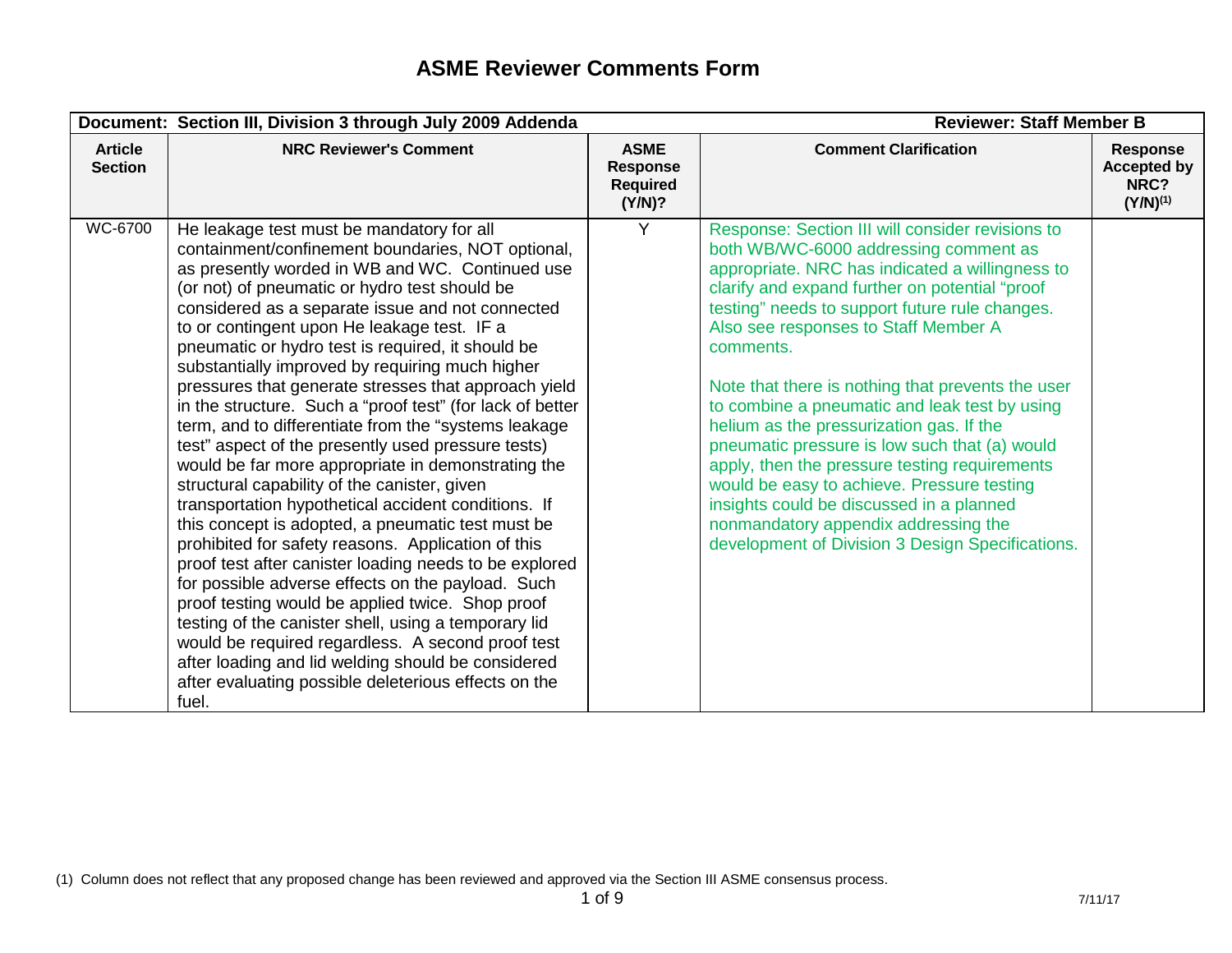|                                  | Document: Section III, Division 3 through July 2009 Addenda                                                                                                                                                                                                                                                                                                                                                                                                                                                                                                                           |                                                      | <b>Reviewer: Staff Member B</b>                                                                                                                                                                                                    |                                                                |
|----------------------------------|---------------------------------------------------------------------------------------------------------------------------------------------------------------------------------------------------------------------------------------------------------------------------------------------------------------------------------------------------------------------------------------------------------------------------------------------------------------------------------------------------------------------------------------------------------------------------------------|------------------------------------------------------|------------------------------------------------------------------------------------------------------------------------------------------------------------------------------------------------------------------------------------|----------------------------------------------------------------|
| <b>Article</b><br><b>Section</b> | <b>NRC Reviewer's Comment</b>                                                                                                                                                                                                                                                                                                                                                                                                                                                                                                                                                         | <b>ASME</b><br>Response<br><b>Required</b><br>(Y/N)? | <b>Comment Clarification</b>                                                                                                                                                                                                       | <b>Response</b><br><b>Accepted by</b><br>NRC?<br>$(Y/N)^{(1)}$ |
| WC-6700                          | He leakage test should be mandatory, in addition<br>to, not in lieu of hydro. If a "proof test" type<br>hydro is NOT adopted, I could support using the<br>He leakage test alone as I feel that a<br>conventional hydro is meaningless.<br>Furthermore, based upon comments from the<br>field practitioners, execution of a hydro test<br>before a He leakage test may only serve to hide<br>very small leaks because of temporary leakage<br>path blockage by residual adsorbed water<br>molecules, leading to a false negative He<br>leakage test result. This is NON-conservative. | Y                                                    | Response: Section III will consider revisions to<br>WB/WC-6000 as appropriate, including test<br>sequencing to not have masking of results by<br>residual water from hydrostatic testing. Also, see<br>comments in response above. |                                                                |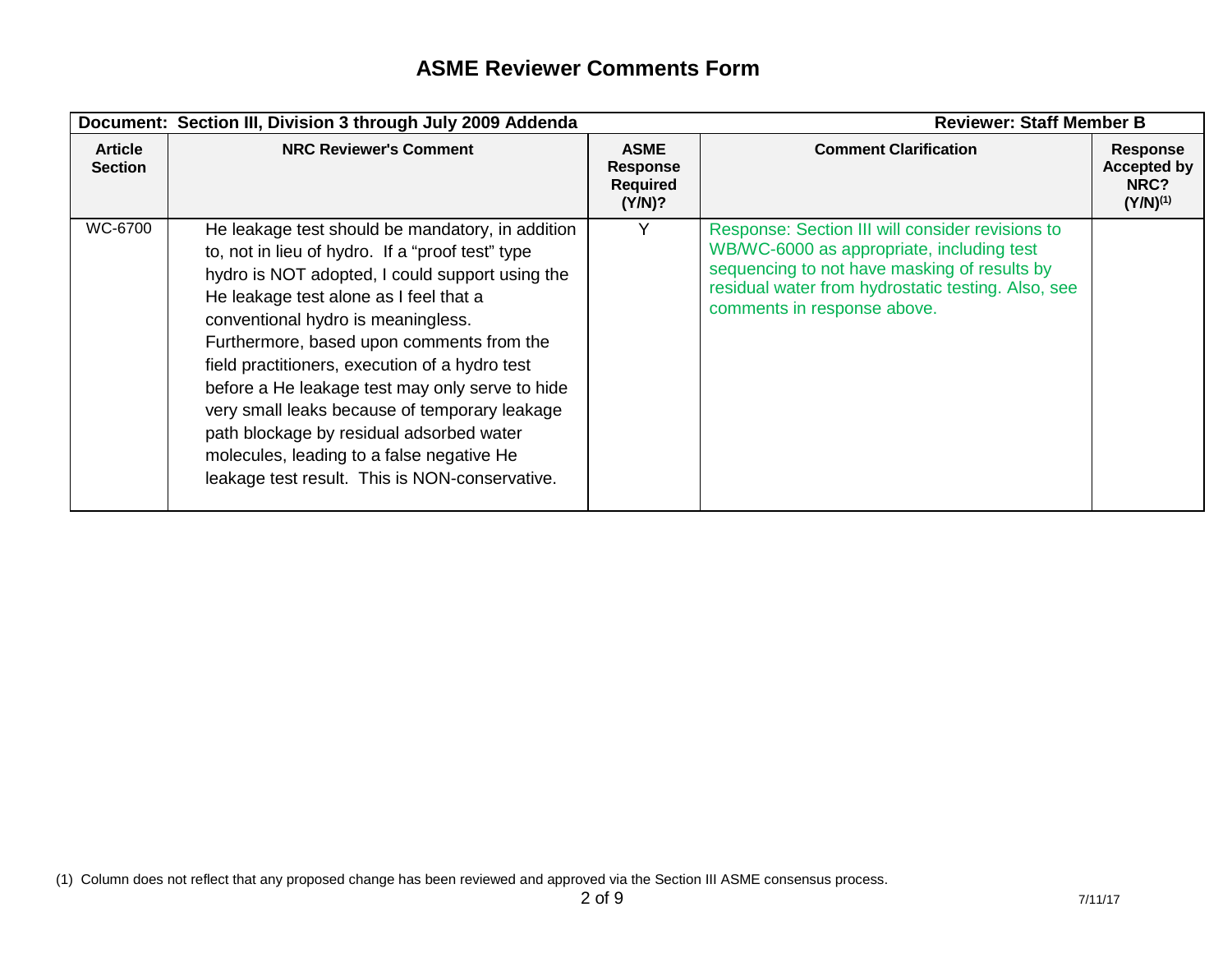|                                  | <b>Reviewer: Staff Member B</b><br>Document: Section III, Division 3 through July 2009 Addenda                                                                                                                                                                                                                                                                                                                                                                                                                                                                                                                                                                                                                                                                                                                                                                                                                                                                                                                                                                                                                                                                                                                                                                                                                                                                                                                                                                                                                                   |                                                             |                                                                                                                                                                                                                                                                                                                          |                                                         |
|----------------------------------|----------------------------------------------------------------------------------------------------------------------------------------------------------------------------------------------------------------------------------------------------------------------------------------------------------------------------------------------------------------------------------------------------------------------------------------------------------------------------------------------------------------------------------------------------------------------------------------------------------------------------------------------------------------------------------------------------------------------------------------------------------------------------------------------------------------------------------------------------------------------------------------------------------------------------------------------------------------------------------------------------------------------------------------------------------------------------------------------------------------------------------------------------------------------------------------------------------------------------------------------------------------------------------------------------------------------------------------------------------------------------------------------------------------------------------------------------------------------------------------------------------------------------------|-------------------------------------------------------------|--------------------------------------------------------------------------------------------------------------------------------------------------------------------------------------------------------------------------------------------------------------------------------------------------------------------------|---------------------------------------------------------|
| <b>Article</b><br><b>Section</b> | <b>NRC Reviewer's Comment</b>                                                                                                                                                                                                                                                                                                                                                                                                                                                                                                                                                                                                                                                                                                                                                                                                                                                                                                                                                                                                                                                                                                                                                                                                                                                                                                                                                                                                                                                                                                    | <b>ASME</b><br><b>Response</b><br><b>Required</b><br>(Y/N)? | <b>Comment Clarification</b>                                                                                                                                                                                                                                                                                             | Response<br><b>Accepted by</b><br>NRC?<br>$(Y/N)^{(1)}$ |
| WC-6700                          | There is controversy regarding the necessity of<br>performing the He leakage test over the entire<br>boundary or just the welds. The ANSI B14.5<br>committee has taken the position that the entire<br>boundary must be tested. This is conservative, but<br>possibly unnecessary and burdensome, depending<br>on the test procedure (e.g. enclosing entire vessel in<br>test chamber versus using a vacuum box type<br>device). The materials engineers do not support the<br>need to test the entire boundary when rolled plate is<br>the base material. The fear, on the part of the<br>materials engineers, is that the consensus national<br>standard is being incorrectly "informed" based on<br>unverified reports about He leakage occurring in<br>various types of pressure vessels/pipe systems.<br>Some of the anecdotal evidence which is used by<br>the N14.5 committee as the justification for<br>comprehensive testing evidently involved CAST<br>material, which WOULD be very likely to have He<br>leakage paths. Converse to this "evidence,"<br>materials engineers view wrought (e.g. forged or<br>rolled) material as being immune to this problem.<br>However, the committee does not differentiate<br>between material production methods (cast versus<br>wrought) and concludes that any base material may<br>be susceptible to leakage. When asked, the N14.5<br>committee cannot produce any supporting failure<br>analysis reports which provide a root cause<br>determination.<br>(continued below) | Y                                                           | Response: Section III will consider revisions to<br>WB/WC-6000 as appropriate, including<br>considerations as to what we should or should<br>not address when Division 3 references ANSI<br>N14.5, especially if future revisions of N14.5<br>make unanticipated changes. Also, see<br>comments in both responses above. |                                                         |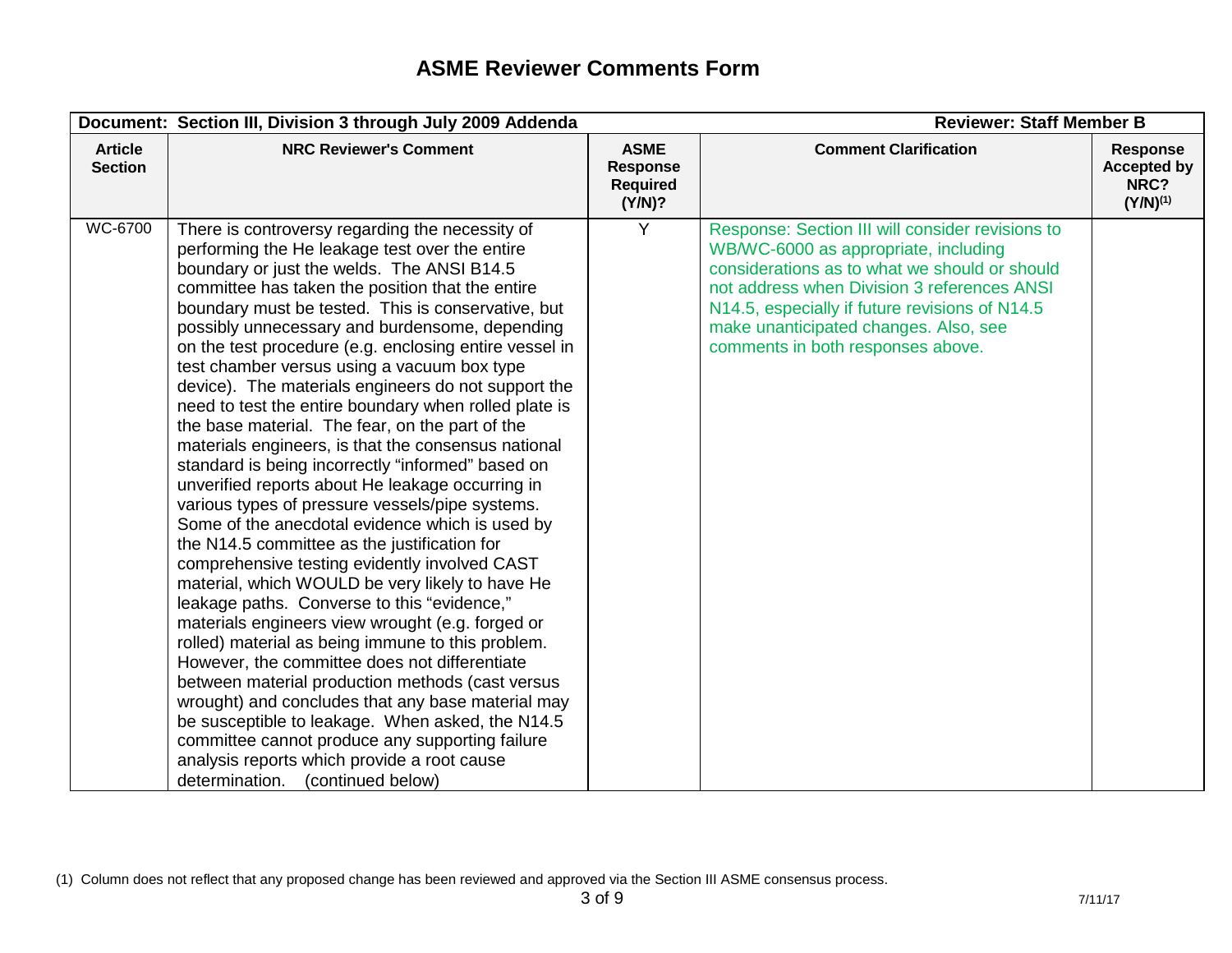|                                  | <b>Reviewer: Staff Member B</b><br>Document: Section III, Division 3 through July 2009 Addenda                                                                                                                                                                                                                                                                                                                                                                                                                                                                                    |                                                             |                                                                                                                                                                                                                                                                                                                                                                                                                                                                    |                                                                |
|----------------------------------|-----------------------------------------------------------------------------------------------------------------------------------------------------------------------------------------------------------------------------------------------------------------------------------------------------------------------------------------------------------------------------------------------------------------------------------------------------------------------------------------------------------------------------------------------------------------------------------|-------------------------------------------------------------|--------------------------------------------------------------------------------------------------------------------------------------------------------------------------------------------------------------------------------------------------------------------------------------------------------------------------------------------------------------------------------------------------------------------------------------------------------------------|----------------------------------------------------------------|
| <b>Article</b><br><b>Section</b> | <b>NRC Reviewer's Comment</b>                                                                                                                                                                                                                                                                                                                                                                                                                                                                                                                                                     | <b>ASME</b><br><b>Response</b><br><b>Required</b><br>(Y/N)? | <b>Comment Clarification</b>                                                                                                                                                                                                                                                                                                                                                                                                                                       | <b>Response</b><br><b>Accepted by</b><br>NRC?<br>$(Y/N)^{(1)}$ |
|                                  | (continued)<br>Hence the materials and conditions which<br>experienced the He leakage are subject to<br>speculation or misinformation. What is missing then<br>is guidance regarding what types of base materials<br>need/do not need He leakage testing. The ASME<br>could choose to include a basis for performing/not<br>performing a full leakage test, provided suitable<br>materials guidance is included.                                                                                                                                                                  |                                                             |                                                                                                                                                                                                                                                                                                                                                                                                                                                                    |                                                                |
| General                          | Rules need to be developed to require DYNAMIC<br>fracture mechanics design/evaluation of the Part 71<br>containment boundary and gamma shield overpack,<br>(when involving ferritic steels). Of course anything<br>fabricated from stainless is exempt. We need to<br>decide if dynamic fracture toughness should be<br>extended to Part WC (storage) confinement<br>boundaries (non-stainless). It needs to be extended<br>to the fuel basket (non-stainless) under WB/WD, at<br>least, and also considered for WC/WD baskets. This<br>would cover materials such as Metamic HT. | Y                                                           | Response: The goal of Section III construction<br>(the gamma shield overpack is not in Division 3<br>scope) is no cracks. Cracks found after loading is<br>an inservice issue. This is an extensive effort that<br>is better addressed by Section XI, which is<br>currently developing a Code Case for storage<br>containments.                                                                                                                                    |                                                                |
| General                          | Use of CMTR values for material properties must<br>be specifically prohibited. This is a long-standing<br>NRC/NRR position, for good reason. Stick with<br>using Code minimums. There are too many<br>ways to play games with CMTR values and we<br>should not permit creative analyses which<br>employ possibly questionable material<br>properties.                                                                                                                                                                                                                             | $\overline{Y}$                                              | Response: Division 3 does not specify the use of<br>CMTRs for allowable stress intensity values or<br>material properties for typical detailed stress<br>analyses. The new strain-based acceptance<br>criteria introduced in the 2013 Edition refers to<br>CMTR data only to validate the material<br>properties obtained from Code mandated<br>material testing. Division 3 WB/WC Articles 2000<br>have been written to establish clear material<br>requirements. |                                                                |

<sup>(1)</sup> Column does not reflect that any proposed change has been reviewed and approved via the Section III ASME consensus process.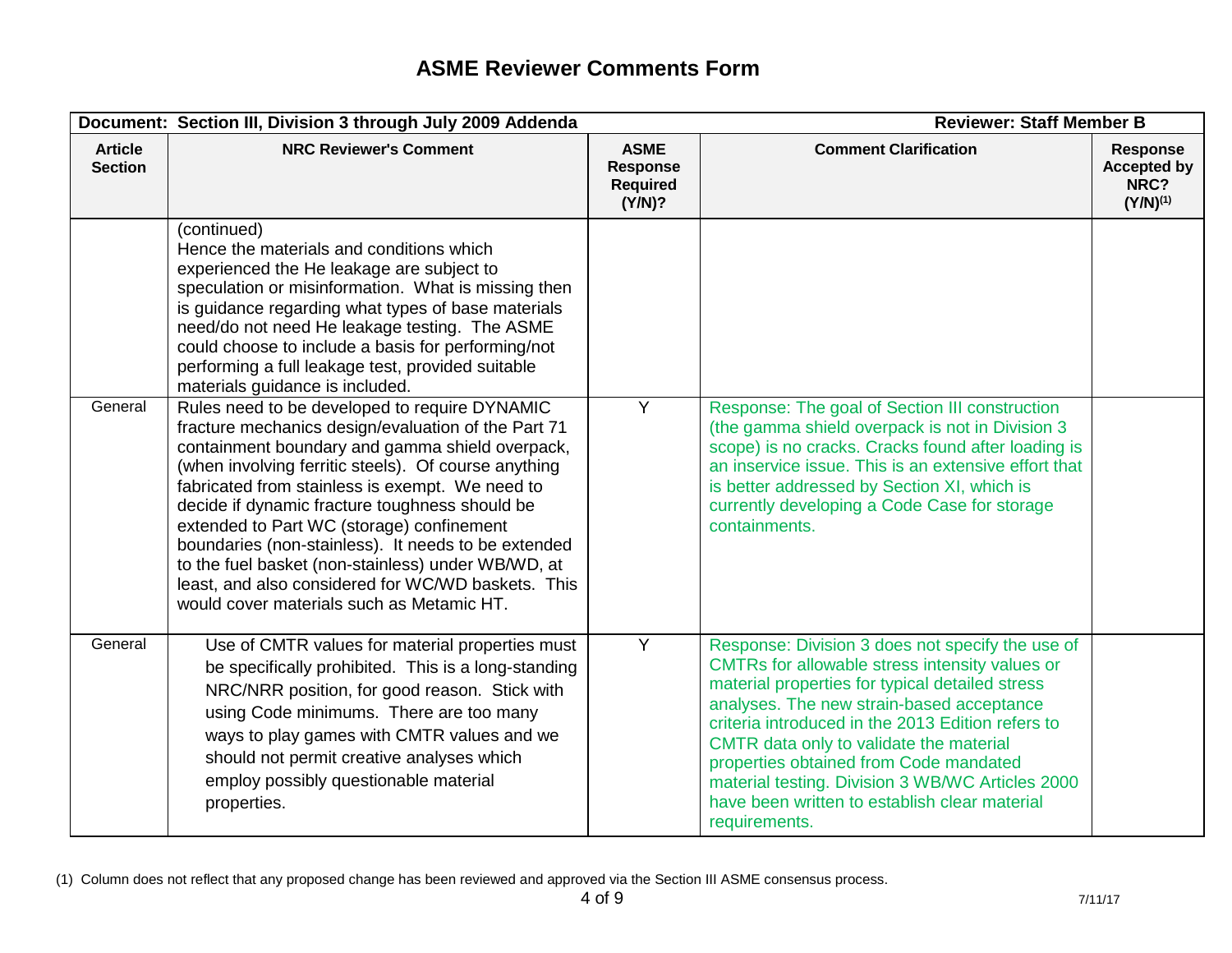| Document: Section III, Division 3 through July 2009 Addenda |                                                                                                                                                                                                                                 | <b>Reviewer: Staff Member B</b>                             |                                                                                                                                                                                                                                                                                                                                                                                                                                    |                                                                |
|-------------------------------------------------------------|---------------------------------------------------------------------------------------------------------------------------------------------------------------------------------------------------------------------------------|-------------------------------------------------------------|------------------------------------------------------------------------------------------------------------------------------------------------------------------------------------------------------------------------------------------------------------------------------------------------------------------------------------------------------------------------------------------------------------------------------------|----------------------------------------------------------------|
| <b>Article</b><br><b>Section</b>                            | <b>NRC Reviewer's Comment</b>                                                                                                                                                                                                   | <b>ASME</b><br><b>Response</b><br><b>Required</b><br>(Y/N)? | <b>Comment Clarification</b>                                                                                                                                                                                                                                                                                                                                                                                                       | <b>Response</b><br><b>Accepted by</b><br>NRC?<br>$(Y/N)^{(1)}$ |
| General                                                     | The draft Code title, definitions, and text do not<br>recognize the terminology difference between<br>Part 71 "containment" and Part 72 "confinement."<br>Everything in WB and WC is called<br>"containment." Is this an issue? |                                                             | Response: No. ASME Section III, Division 3<br>purposely uses the term "containment"<br>throughout for both transportation and storage<br>systems. Containment is viewed as an enclosure<br>that provides a higher degree of barrier<br>assurance than that of a confinement. The<br>Design Specification is used to specify the<br>required leak rate, which influences and controls<br>the design and testing of the containment. |                                                                |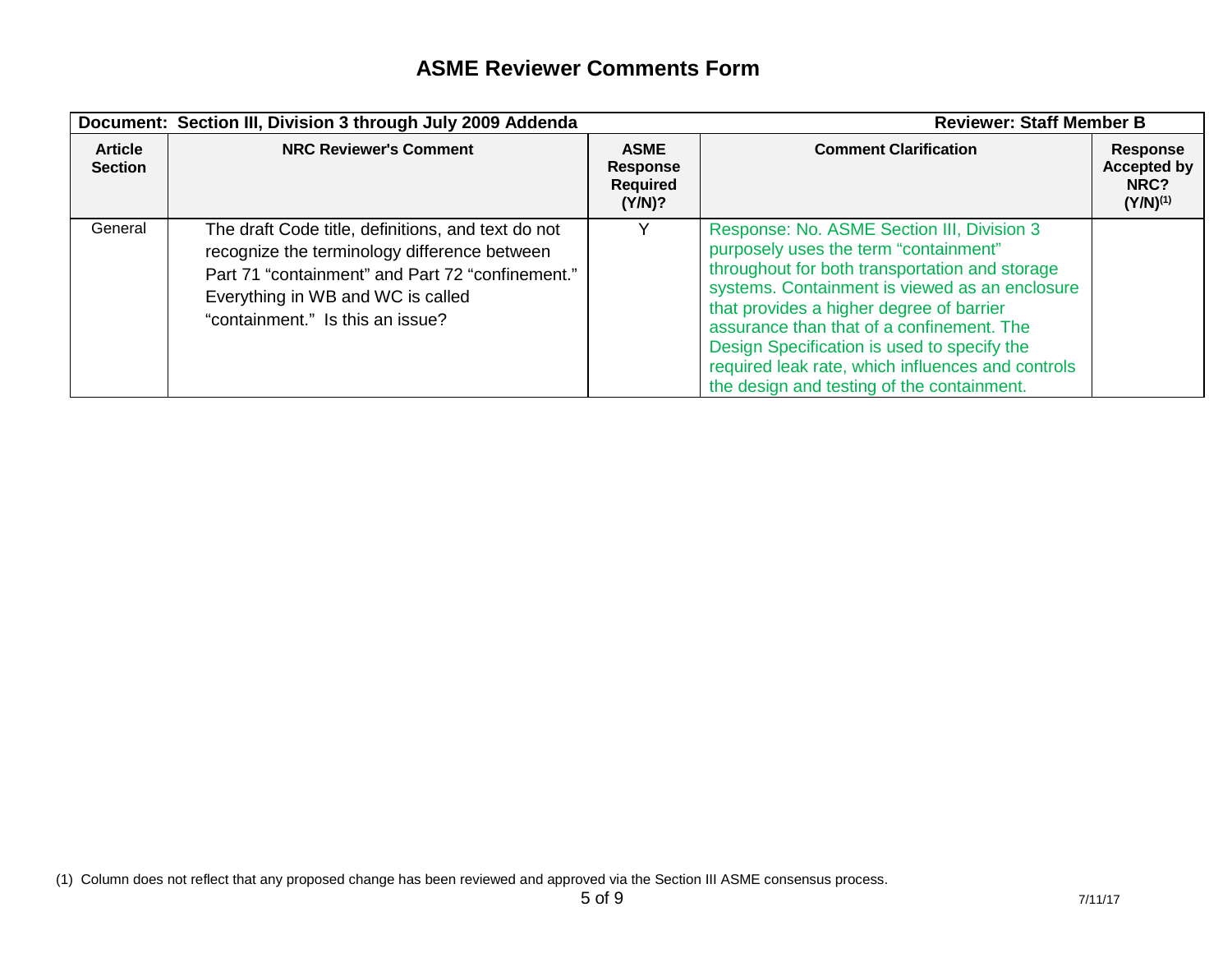|                                  | Document: Section III, Division 3 through July 2009 Addenda                                                                                                                                                                                                                                                                                                                                                                                                                                                                                                                                                                                                                                                                                                                                                                  |                                                             | <b>Reviewer: Staff Member B</b>                                                                                                                                                                                                                                                                                                                                                                                                                                                                                                                                                                                                                                                                                                                                                                                                                                                                                                                                                                                                                                                                                                                                                                                                                                                                          |                                                                |
|----------------------------------|------------------------------------------------------------------------------------------------------------------------------------------------------------------------------------------------------------------------------------------------------------------------------------------------------------------------------------------------------------------------------------------------------------------------------------------------------------------------------------------------------------------------------------------------------------------------------------------------------------------------------------------------------------------------------------------------------------------------------------------------------------------------------------------------------------------------------|-------------------------------------------------------------|----------------------------------------------------------------------------------------------------------------------------------------------------------------------------------------------------------------------------------------------------------------------------------------------------------------------------------------------------------------------------------------------------------------------------------------------------------------------------------------------------------------------------------------------------------------------------------------------------------------------------------------------------------------------------------------------------------------------------------------------------------------------------------------------------------------------------------------------------------------------------------------------------------------------------------------------------------------------------------------------------------------------------------------------------------------------------------------------------------------------------------------------------------------------------------------------------------------------------------------------------------------------------------------------------------|----------------------------------------------------------------|
| <b>Article</b><br><b>Section</b> | <b>NRC Reviewer's Comment</b>                                                                                                                                                                                                                                                                                                                                                                                                                                                                                                                                                                                                                                                                                                                                                                                                | <b>ASME</b><br><b>Response</b><br><b>Required</b><br>(Y/N)? | <b>Comment Clarification</b>                                                                                                                                                                                                                                                                                                                                                                                                                                                                                                                                                                                                                                                                                                                                                                                                                                                                                                                                                                                                                                                                                                                                                                                                                                                                             | <b>Response</b><br><b>Accepted by</b><br>NRC?<br>$(Y/N)^{(1)}$ |
| WB and<br><b>WC 4600</b>         | Alternative, lower-temperature-longer-time<br>PWHT is NOT acceptable. DELETE tables WB-<br>4622.4(c)-1 and WC-4622.4(c)-1. This is a<br>widely recognized (among materials engineers)<br>mistake in the existing ASME Code. For a<br>design which MUST survive severe shock<br>loadings, the impaired ductility which results from<br>the lower temperature PWHT schedule is totally<br>unacceptable.<br>Preheat, if used, must clearly delineated and<br>made mandatory when employed and NEVER<br>made optional as per WC-4611, and other<br>places. Adopt the Mandatory Minimum Preheat<br>table from the old ANSI B31.1, Power Piping<br>Code. The B31.1 Code treated the materials<br>with better consistency and respect. Again, this<br>potentially adversely affects ductility, as per the<br>previous PWHT comment. | Y                                                           | Response: A sound technical basis exists for<br>performing PWHT at a lower temperature for an<br>extended period of time - this is born out of<br>decades of research and performance history. It<br>is understood that the alternative temperature-<br>time PWHT rules were incorporated to<br>accommodate a component configuration that<br>could not be brought to the "normal" PWHT<br>temperature. This occurred many years ago and<br>PWHT equipment and technology have improved<br>considerably since then. It is believed that all<br>steel structures and components requiring<br>"normal" PWHT can be performed with today's<br>equipment and technology. Hence, Section III<br>will consider revisions to remove the alternate<br><b>PWHT rules from Subsections WB/WC.</b><br>Preheating in accordance with the rules specified<br>in WC-4611 has been successfully applied for<br>many years. The WC-4611 approach is one<br>where an informed engineering decision is made<br>based on the materials being welded and the<br>recommended Appendix D preheat values. This,<br>coupled with WPS qualification/confirmation by<br>test, provides confidence that the WPS-specified<br>preheat values are appropriate for the welding<br>application. Hence, no change will be<br>considered. |                                                                |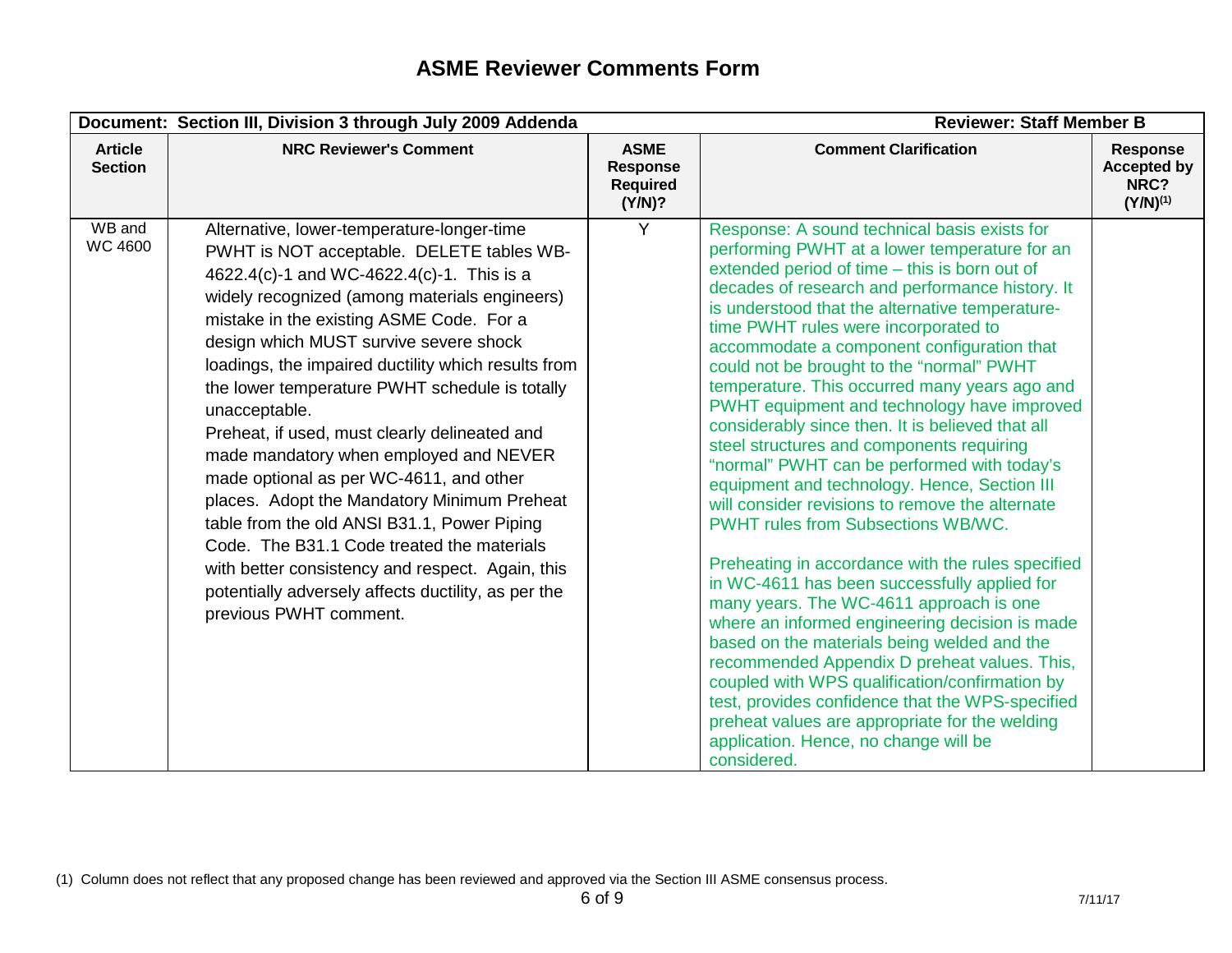|                                  | Document: Section III, Division 3 through July 2009 Addenda                                                                                                                                                                                                                                                                                                                                                                                                                                                                                                                                                                                                                                                                                                                                                                                                                                                                                                                                                                                                                                                                                                                                                                                                                                                                                       |                                                             | <b>Reviewer: Staff Member B</b>                                                                                                                                                                                                                                                                                                            |                                                                |
|----------------------------------|---------------------------------------------------------------------------------------------------------------------------------------------------------------------------------------------------------------------------------------------------------------------------------------------------------------------------------------------------------------------------------------------------------------------------------------------------------------------------------------------------------------------------------------------------------------------------------------------------------------------------------------------------------------------------------------------------------------------------------------------------------------------------------------------------------------------------------------------------------------------------------------------------------------------------------------------------------------------------------------------------------------------------------------------------------------------------------------------------------------------------------------------------------------------------------------------------------------------------------------------------------------------------------------------------------------------------------------------------|-------------------------------------------------------------|--------------------------------------------------------------------------------------------------------------------------------------------------------------------------------------------------------------------------------------------------------------------------------------------------------------------------------------------|----------------------------------------------------------------|
| <b>Article</b><br><b>Section</b> | <b>NRC Reviewer's Comment</b>                                                                                                                                                                                                                                                                                                                                                                                                                                                                                                                                                                                                                                                                                                                                                                                                                                                                                                                                                                                                                                                                                                                                                                                                                                                                                                                     | <b>ASME</b><br><b>Response</b><br><b>Required</b><br>(Y/N)? | <b>Comment Clarification</b>                                                                                                                                                                                                                                                                                                               | <b>Response</b><br><b>Accepted by</b><br>NRC?<br>$(Y/N)^{(1)}$ |
| WB and<br><b>WC 4600</b>         | Further comment on preheat and PWHT: If real<br>dynamic fracture toughness (e.g. J-integral, not<br>drop-weight) is required for (non-stainless)<br>containment/shielding/basket materials, then a<br>WPS/PQR, with dynamic fracture toughness<br>measurements required of coupons, would<br>suffice to verify a deviation from mandatory<br>preheat/PWHT requirements. Fracture<br>toughness testing would absolutely determine<br>whether or not a given preheat/PWHT regimen<br>was adequate for a given application. Such<br>testing could thus better inform the<br>conventionally imposed mandatory<br>times/temperatures for preheat and PWHT.<br>Presently, there is scant (if any) objective<br>fracture mechanics-based data that can be<br>related to the effect a particular pre-heat/PWHT<br>has on the fracture toughness (not just ductility)<br>of the material. Fracture toughness, first and<br>foremost, is THE material parameter of concern<br>for transportation. Everything about the welding<br>procedure must support enhancing this property.<br>Extending this concept to storage should be<br>encouraged. In order to accomplish any of this,<br>objective (numerical) data is needed. This area<br>needs large amounts of work. Of course, pre-<br>heat and PWHT would remain as essential<br>variables for any WPS. |                                                             | Response: The ASME BPV Code is always<br>interested and willing to consider Code revisions<br>based on solid technical evidence and<br>experience. If the stated concerns can be more<br>fully addressed by more research in the future,<br>ASME can then more appropriately consider this<br>issue on more depth. No change at this time. |                                                                |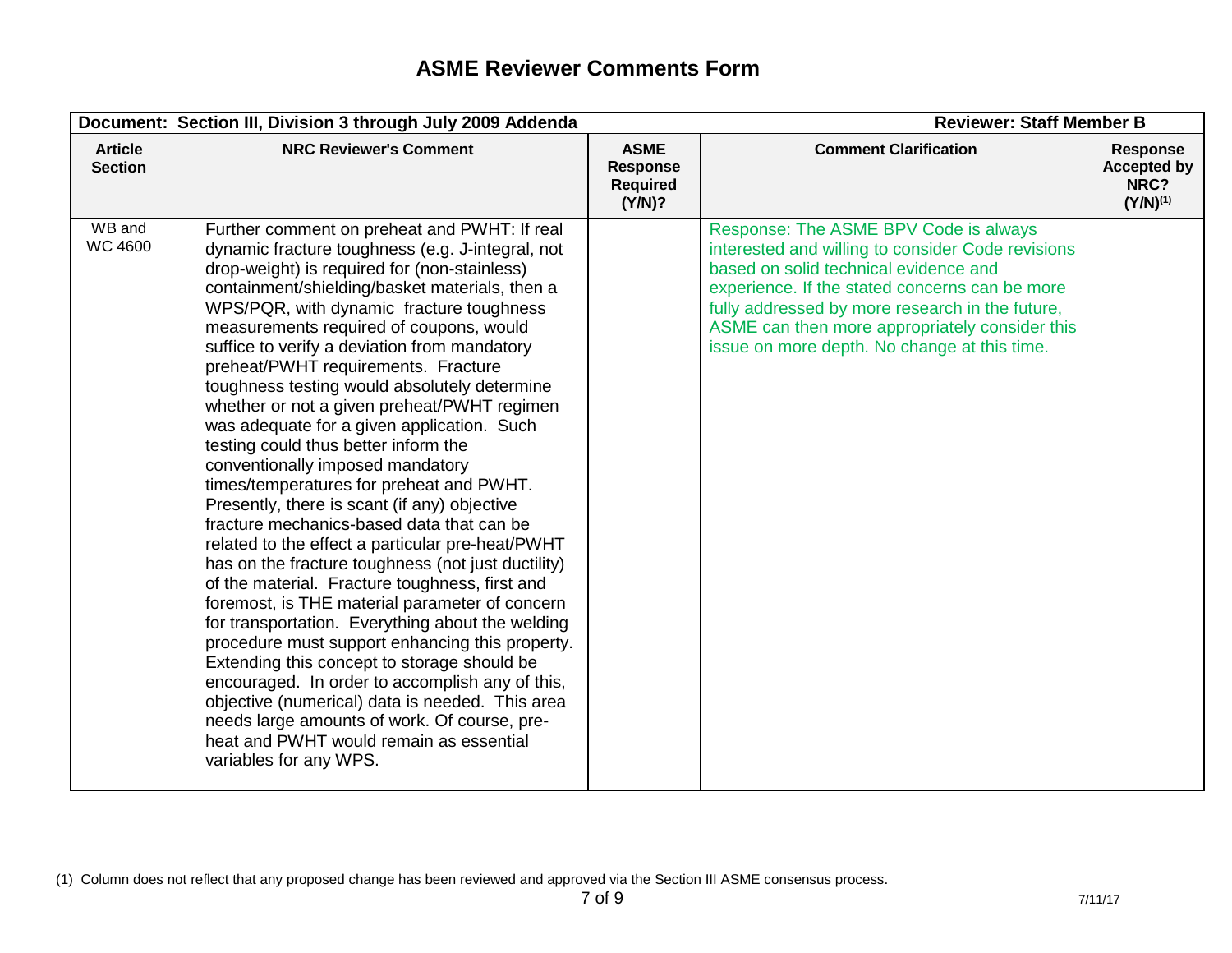|                                  | Document: Section III, Division 3 through July 2009 Addenda                                                                                                                                                                                                                                                                                                                                                                                                                                                                                           |                                                             | <b>Reviewer: Staff Member B</b>                                                                                                                                                                                                                                                                                                                                                                                                                                                                                                                                                                                                                                                 |                                                         |
|----------------------------------|-------------------------------------------------------------------------------------------------------------------------------------------------------------------------------------------------------------------------------------------------------------------------------------------------------------------------------------------------------------------------------------------------------------------------------------------------------------------------------------------------------------------------------------------------------|-------------------------------------------------------------|---------------------------------------------------------------------------------------------------------------------------------------------------------------------------------------------------------------------------------------------------------------------------------------------------------------------------------------------------------------------------------------------------------------------------------------------------------------------------------------------------------------------------------------------------------------------------------------------------------------------------------------------------------------------------------|---------------------------------------------------------|
| <b>Article</b><br><b>Section</b> | <b>NRC Reviewer's Comment</b>                                                                                                                                                                                                                                                                                                                                                                                                                                                                                                                         | <b>ASME</b><br><b>Response</b><br><b>Required</b><br>(Y/N)? | <b>Comment Clarification</b>                                                                                                                                                                                                                                                                                                                                                                                                                                                                                                                                                                                                                                                    | Response<br><b>Accepted by</b><br>NRC?<br>$(Y/N)^{(1)}$ |
| <b>WC-4265</b>                   | Note the acceptable weld joint designs of sketch<br>WC-4265-2 for closures. This MUCH better practice,<br>but in conflict with existing designs. Although I<br>would like to see the existing weld joint design<br>eliminated (even prohibited), I doubt if past practice<br>can be changed. There is real difficulty in trying to<br>produce the proposed joint geometry because of the<br>poor "roundness" of rolled-and-welded-plate canister<br>shells. This is a significant fabrication difficulty.<br>Industry will likely lobby against this. | Y                                                           | Response: Section III will consider a proposed<br>revision to Figure WC-4265-2 where the optional<br>cover plate was left off of the (a) sketch.<br>However, these are indicated as only typical<br>Category C partial penetration welds. Other<br>closure welds, including full penetration welds,<br>are not prohibited if the component design can<br>accommodate such a weld.                                                                                                                                                                                                                                                                                               |                                                         |
| WB & WC                          | WB-5245, WC-5245, WC-5250, table WC-3262-<br>1, and likely other places I missed, are NOT<br>acceptable for progressive PT. This is because<br>it simply states a "mid-layer" and is not flaw<br>tolerance informed as per ISG15/18.                                                                                                                                                                                                                                                                                                                  | Y                                                           | Response: WB/WC-5245 address Category D<br>welds that have very limited imposed loadings<br>and other controls. These are not containment<br>shell welds like Category A and Category B,<br>which have full volumetric and surface PT<br>examination requirements. WC-5250 and WC-<br>3262 do address closure welds for storage<br>canisters, which can be (but are not required to<br>be) partial penetration welds. These<br>requirements reflect those found in Code Case<br>N-595. If additional requirements are believed<br>needed, specific identified details would be<br>helpful in order to allow the appropriate<br>committees to consider such potential revisions. |                                                         |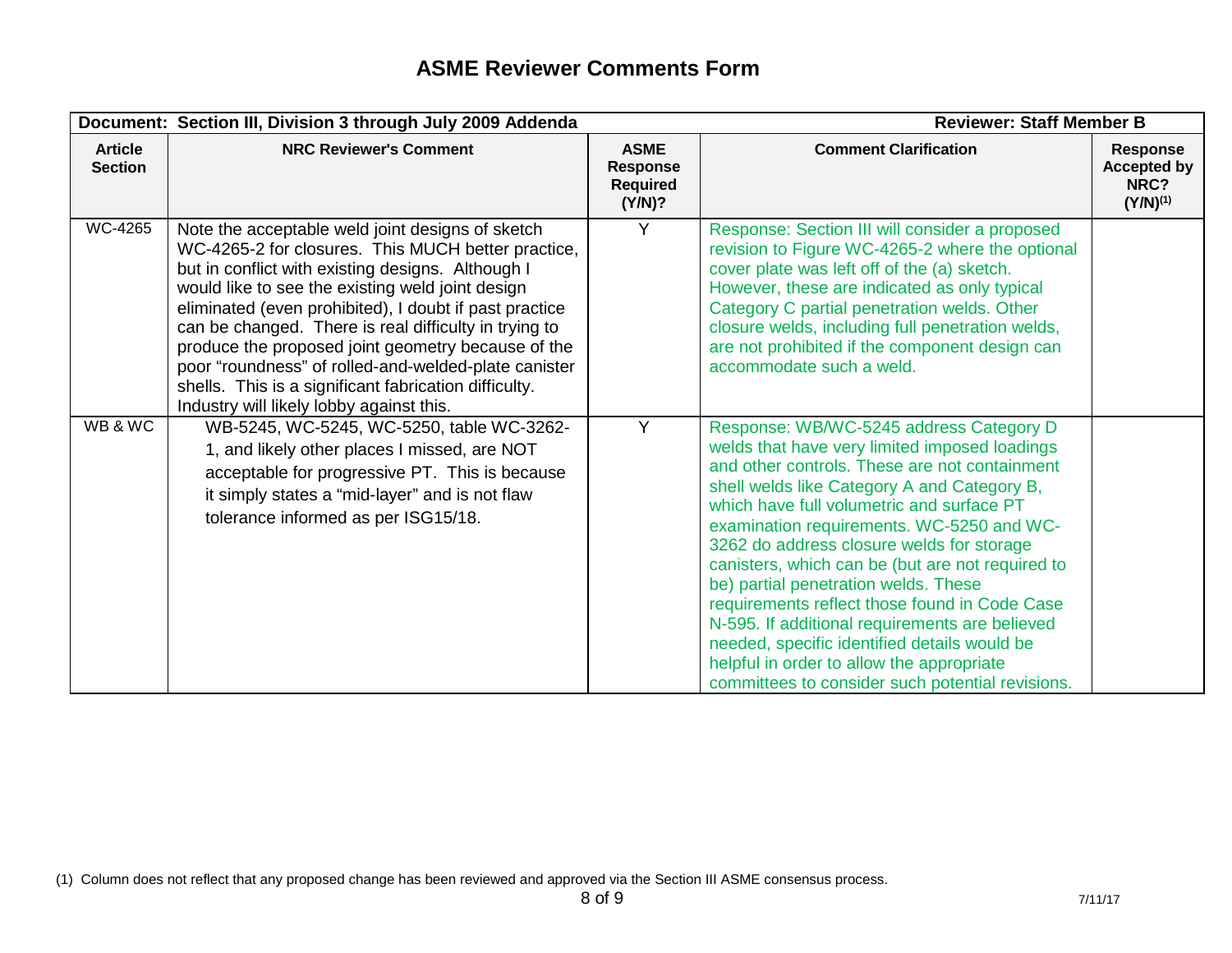|                                  | Document: Section III, Division 3 through July 2009 Addenda                                                                                                                          |                                                             | <b>Reviewer: Staff Member B</b>                                                                                                                                                                                                                                                                                                                |                                                         |
|----------------------------------|--------------------------------------------------------------------------------------------------------------------------------------------------------------------------------------|-------------------------------------------------------------|------------------------------------------------------------------------------------------------------------------------------------------------------------------------------------------------------------------------------------------------------------------------------------------------------------------------------------------------|---------------------------------------------------------|
| <b>Article</b><br><b>Section</b> | <b>NRC Reviewer's Comment</b>                                                                                                                                                        | <b>ASME</b><br><b>Response</b><br><b>Required</b><br>(Y/N)? | <b>Comment Clarification</b>                                                                                                                                                                                                                                                                                                                   | Response<br><b>Accepted by</b><br>NRC?<br>$(Y/N)^{(1)}$ |
| WC.                              | WC-2530/1 discusses UT of closure weld but<br>fails to specify any kind of performance<br>demonstration requirement, which is really<br>mandatory for this. Is this beyond the Code? |                                                             | Response: WC-2530 addresses examination and<br>repair of plate (or shell), looking for laminations<br>in the material, not in the welds. See WC-5250<br>for closure weld examination requirements.<br>However, it was noticed that the reference in<br>WC-2531 should be to Figure WC-4265-2. This<br>correction is being currently addressed. |                                                         |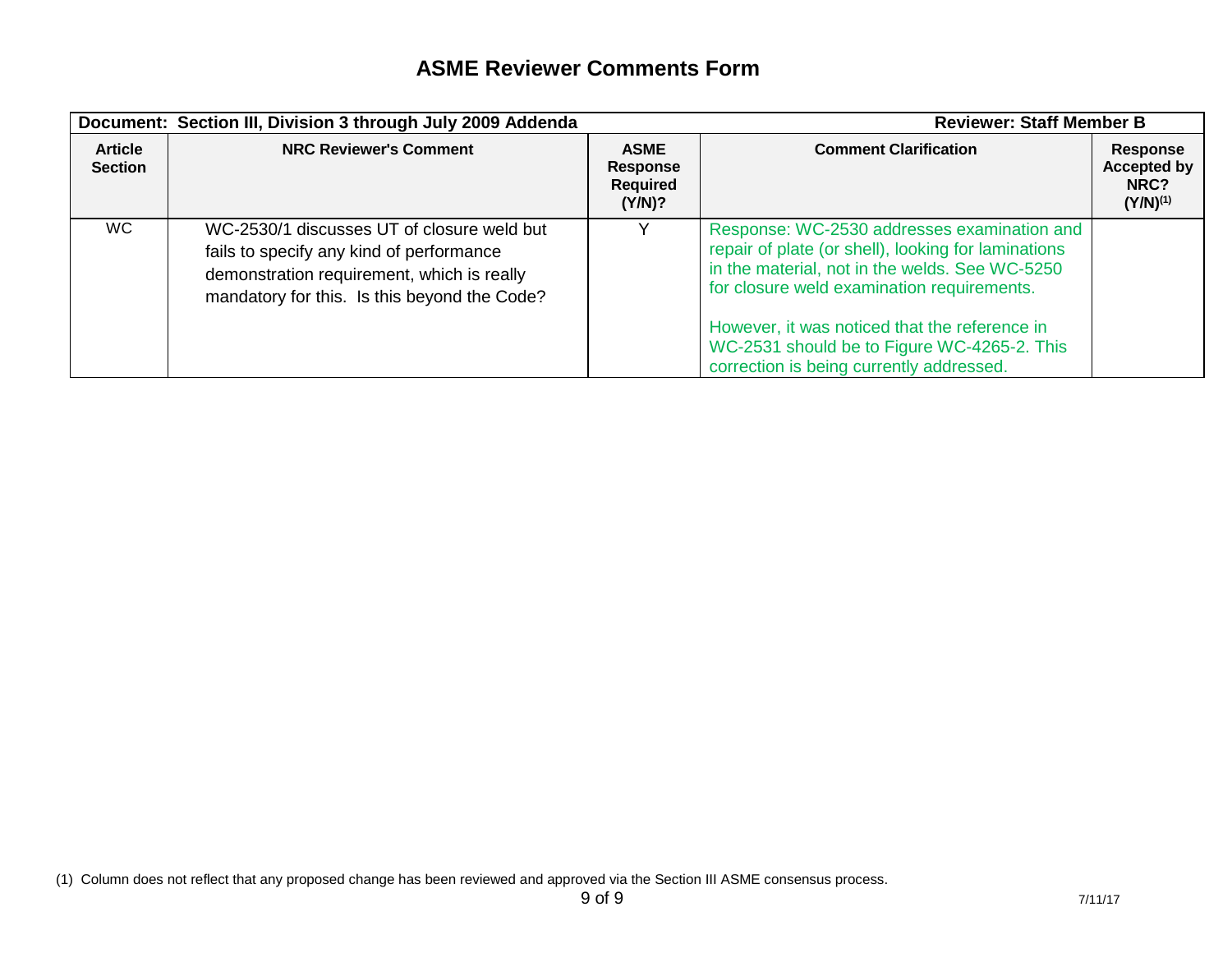|                                  | Document: Section III, Division 3 through July 2013 Addenda:                                                                                                                                                                                                                                                                                                                                                                                                                                                                                                                                                                                                                       |                                                      | <b>Reviewer: Staff Member C</b>                                                                                                                                                                                                                                                                                                                                                                                                                                                                                                                                       |                                                                |
|----------------------------------|------------------------------------------------------------------------------------------------------------------------------------------------------------------------------------------------------------------------------------------------------------------------------------------------------------------------------------------------------------------------------------------------------------------------------------------------------------------------------------------------------------------------------------------------------------------------------------------------------------------------------------------------------------------------------------|------------------------------------------------------|-----------------------------------------------------------------------------------------------------------------------------------------------------------------------------------------------------------------------------------------------------------------------------------------------------------------------------------------------------------------------------------------------------------------------------------------------------------------------------------------------------------------------------------------------------------------------|----------------------------------------------------------------|
| <b>Article</b><br><b>Section</b> | <b>NRC Reviewer's Comment</b>                                                                                                                                                                                                                                                                                                                                                                                                                                                                                                                                                                                                                                                      | <b>ASME</b><br>Response<br><b>Required</b><br>(Y/N)? | <b>Comment Clarification</b>                                                                                                                                                                                                                                                                                                                                                                                                                                                                                                                                          | <b>Response</b><br><b>Accepted by</b><br>NRC?<br>$(Y/N)^{(1)}$ |
| WB & WC<br>3000                  | There are three types of loading events: 1) Force<br>Limited (Load Controlled) Events, 2) Energy Limited<br>(Energy Controlled) Events, and 3) Displacement<br>Limited (Displacement Controlled) Events. The<br>Code should explain these three types of events and<br>the acceptance criteria that have been established to<br>evaluate each.<br>The Code should state that stress-based criteria are<br>to be used to evaluate Force Limited Events, such<br>as internal pressure, dead load, etc. All Energy<br>Limited Events, such as the 30 foot drop, puncture<br>drop, non-mechanistic tip-over, aircraft impact, etc.<br>should be evaluated using strain-based criteria. | Y                                                    | Response: Section III will consider clarifying that<br>that there are three types of loadings events: (1)<br>Force Limited (Load Controlled) Events, (2)<br>Energy Limited (Energy Controlled) Events, and<br>(3) Displacement Limited (Displacement<br>Controlled) Events. Options include explaining<br>these in WX-3111.2 (Loading Events) with<br>existing WX-3111 becoming WX-3111.1<br>(Loading Conditions) and the title of WX-3111<br>becoming "Loading Conditions and Events". WX-<br>3211.2 may be used to point to other paragraph<br>revisions as needed. |                                                                |
| WB & WC<br>3000                  | The stress based criteria separates stress<br>components at a given location into stress<br>categories, such as primary membrane, primary<br>bending, secondary, etc. The definitions of these<br>stress categories were constructed for and apply to<br>Force Limited Events (see for example WB-3213.8<br>and WB-3213.9). These definitions make no sense<br>when applied to Energy Limited Events. Trying to<br>apply stress criteria to Energy Limited events creates<br>uncertainty among applicants and reviewers as to<br>what stress limits apply to various locations on the<br>containment boundary.                                                                     | $\overline{Y}$                                       | Response: Resolution of the above comment is<br>expected to also address this review comment,<br>with clarification of loading types with analysis<br>approaches.                                                                                                                                                                                                                                                                                                                                                                                                     |                                                                |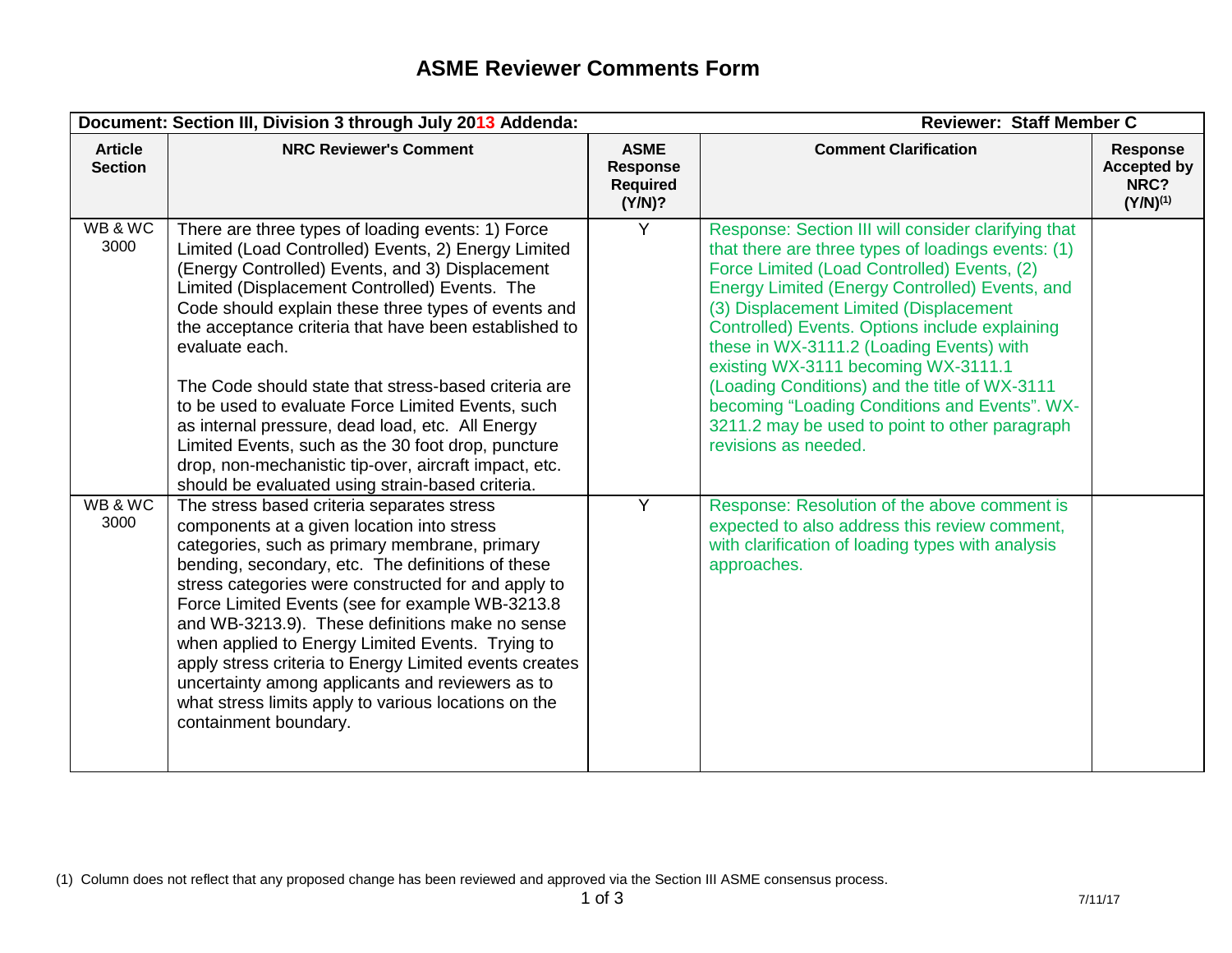|                                  | Document: Section III, Division 3 through July 2013 Addenda:                                                                                                                                                                                                                                                                                                                                                                                                                                                                                                                                                  |                                                      | <b>Reviewer: Staff Member C</b>                                                                                                                                                                                                                                                                                                                                                                                                                               |                                                                |
|----------------------------------|---------------------------------------------------------------------------------------------------------------------------------------------------------------------------------------------------------------------------------------------------------------------------------------------------------------------------------------------------------------------------------------------------------------------------------------------------------------------------------------------------------------------------------------------------------------------------------------------------------------|------------------------------------------------------|---------------------------------------------------------------------------------------------------------------------------------------------------------------------------------------------------------------------------------------------------------------------------------------------------------------------------------------------------------------------------------------------------------------------------------------------------------------|----------------------------------------------------------------|
| <b>Article</b><br><b>Section</b> | <b>NRC Reviewer's Comment</b>                                                                                                                                                                                                                                                                                                                                                                                                                                                                                                                                                                                 | <b>ASME</b><br>Response<br><b>Required</b><br>(Y/N)? | <b>Comment Clarification</b>                                                                                                                                                                                                                                                                                                                                                                                                                                  | <b>Response</b><br><b>Accepted by</b><br>NRC?<br>$(Y/N)^{(1)}$ |
| WC-3217.1                        | WC-3217.1 states that "Secondary stresses need be<br>evaluated only for Level A Service Limits."<br>Secondary stresses, as currently defined in WB-<br>3213.9 (They are not defined in WC.) would typically<br>occur at the junction of the cylindrical shell and<br>closure lid flange in a non-mechanistic tip-over (a<br>Level D event) and would likely yield the highest<br>stresses on the containment boundary. Yet the<br>Code would eliminate these stresses from<br>evaluation. This needs to be revised to not exclude<br>Level D events.<br>If stress based criteria are used to evaluate Level D | Y                                                    | Response: Section III will consider revisions to<br>WC-3217.1 as appropriate, including addressing<br>this issue of concern identified. Secondary<br>stresses must be considered as appropriate.<br>Remember that WC-3200 points to Appendix XIII<br>where definitions of terms do exist as well as<br>classification of stress intensities. This concern<br>must also be addressed in Subsection WB where<br>there is also the hypothetical fire evaluation. |                                                                |
|                                  | events, as they would be required to for carbon<br>steels, all locations on the containment boundary,<br>regardless of stress category, must be evaluated.                                                                                                                                                                                                                                                                                                                                                                                                                                                    |                                                      |                                                                                                                                                                                                                                                                                                                                                                                                                                                               |                                                                |
| Level D<br>Events                | All Level D Energy Limited events should employ<br>plastic analysis methods. For stainless steel<br>containments strain-based criteria should be used,<br>and for ferritic steel containments the acceptance<br>criteria of Appendix F-1340 should be used. When<br>using F-1340 all normal stresses (membrane and<br>bending) not classified as general primary<br>membrane stresses should be evaluated as primary<br>stresses in accordance with F-1341.2(b).                                                                                                                                              | Y                                                    | Response: Section III will consider proposed<br>revisions to Division 3 to address the stated<br>issue. Resolution of this review comment is<br>expected to be supported by the resolution of the<br>above review comment for WB & WC-3000.                                                                                                                                                                                                                   |                                                                |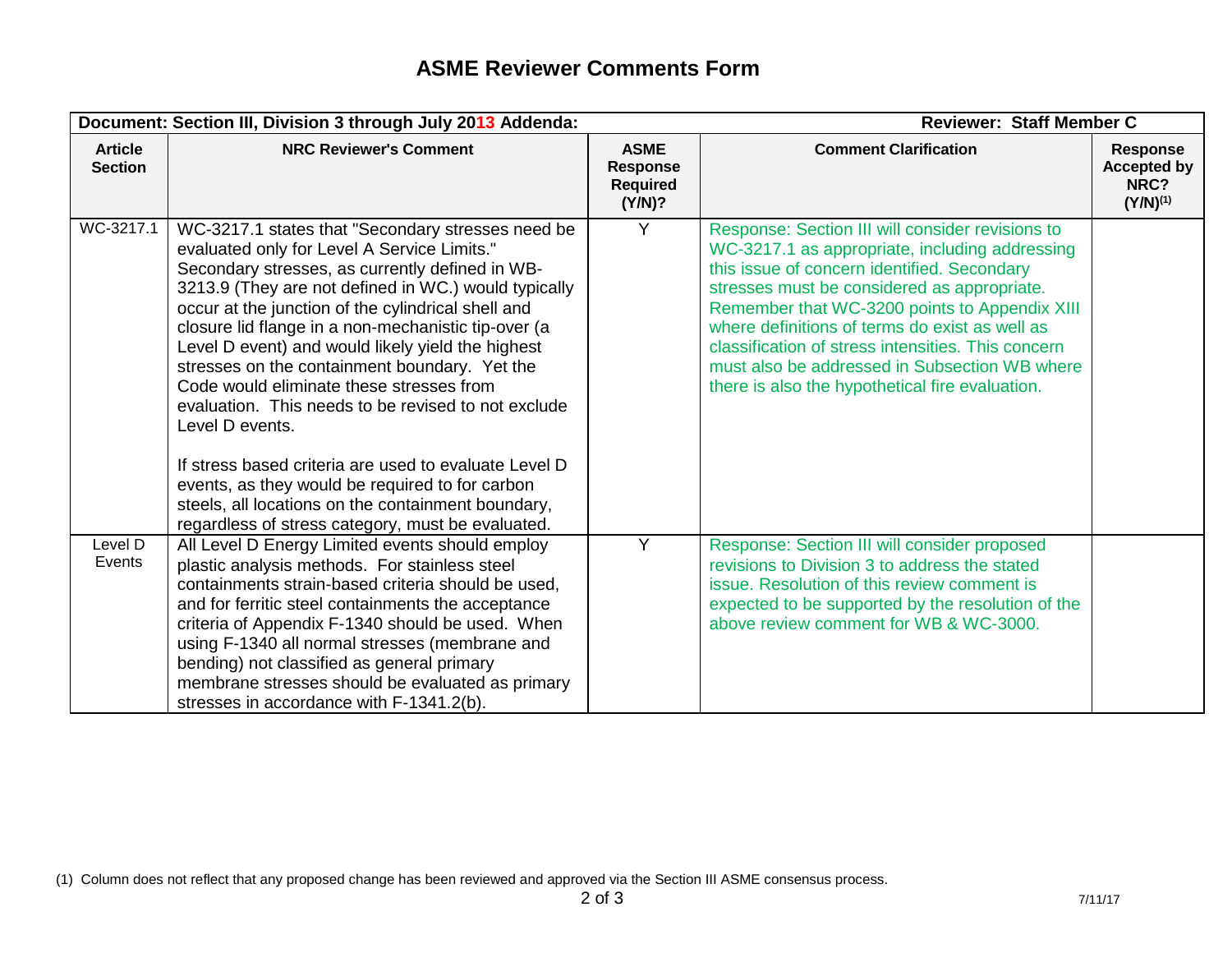|                                  | Document: Section III, Division 3 through July 2013 Addenda:                                  |                                                      | <b>Reviewer: Staff Member C</b>                                                                                                                                                                                                                                                                                                                                                                                                                                                     |                                                                |
|----------------------------------|-----------------------------------------------------------------------------------------------|------------------------------------------------------|-------------------------------------------------------------------------------------------------------------------------------------------------------------------------------------------------------------------------------------------------------------------------------------------------------------------------------------------------------------------------------------------------------------------------------------------------------------------------------------|----------------------------------------------------------------|
| <b>Article</b><br><b>Section</b> | <b>NRC Reviewer's Comment</b>                                                                 | <b>ASME</b><br>Response<br><b>Required</b><br>(Y/N)? | <b>Comment Clarification</b>                                                                                                                                                                                                                                                                                                                                                                                                                                                        | <b>Response</b><br><b>Accepted by</b><br>NRC?<br>$(Y/N)^{(1)}$ |
| WB and<br>WC 3000                | Strain -based criteria needs to be developed for<br>ferritic steels.                          | Y                                                    | Response: This may be future work for the<br>Committee. However, additional information<br>needs to be considered such as the types of<br>ferritic steels of interest (limiting?) or concerns<br>over initiation of cracking at what strain levels.<br>Division 1 is currently working on their own<br>strain-based acceptance criteria, from which<br>additional insights may be gained.                                                                                           |                                                                |
| General                          | To enhance understanding of the Code rules, more<br>commentary needs to be added to the Code. | Y                                                    | Response: Many BPV III committee members do<br>not want non-Code requirements inserted into<br>the Code. However, ASME does publish other<br>documents, such as the "Companion Guide" that<br>offer many insights into the deeper<br>understanding of Section III rules. In addition, a<br>planned nonmandatory appendix that will<br>address the preparation of Division 3 Design<br>Specifications could be a means to insert<br>pertinent clarifications directly into the Code. |                                                                |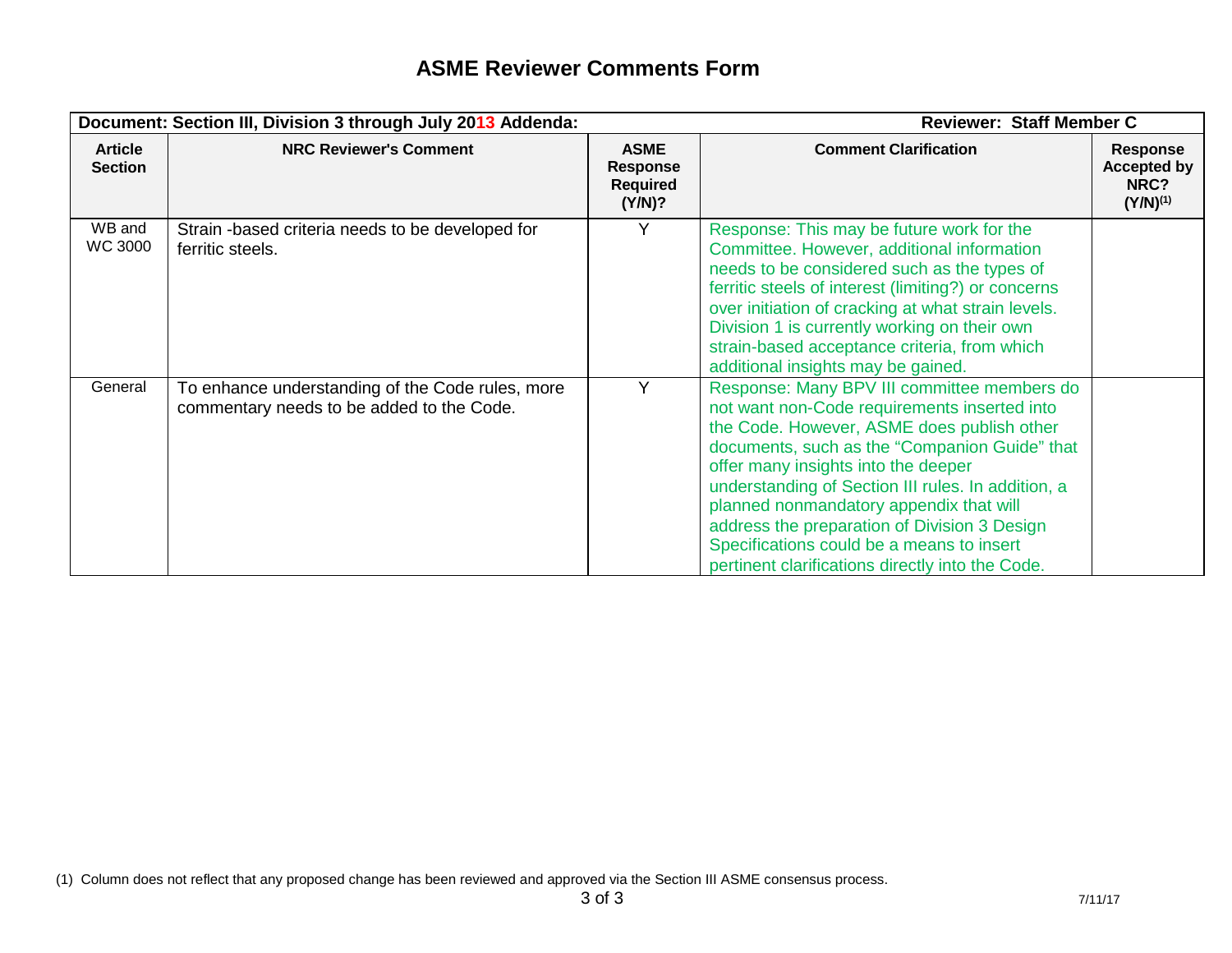|                                  | Document: Section III, Division 3 through July 2009 Addenda                                                                                                                                                                                                                                                                                                                                                                                                                                                                                                   | <b>Reviewer: Staff Member D</b>                             |                                                                                                                                                                                                                                                                                                                                                                                                                                                                                                                                                         |                                                         |
|----------------------------------|---------------------------------------------------------------------------------------------------------------------------------------------------------------------------------------------------------------------------------------------------------------------------------------------------------------------------------------------------------------------------------------------------------------------------------------------------------------------------------------------------------------------------------------------------------------|-------------------------------------------------------------|---------------------------------------------------------------------------------------------------------------------------------------------------------------------------------------------------------------------------------------------------------------------------------------------------------------------------------------------------------------------------------------------------------------------------------------------------------------------------------------------------------------------------------------------------------|---------------------------------------------------------|
| <b>Article</b><br><b>Section</b> | <b>NRC Reviewer's Comment</b>                                                                                                                                                                                                                                                                                                                                                                                                                                                                                                                                 | <b>ASME</b><br><b>Response</b><br><b>Required</b><br>(Y/N)? | <b>Comment Clarification</b>                                                                                                                                                                                                                                                                                                                                                                                                                                                                                                                            | Response<br><b>Accepted by</b><br>NRC?<br>$(Y/N)^{(1)}$ |
| WB-6700,<br>Leak Test            | Leak testing shall be performed on the entire<br>containment boundary which meets the guidance of<br>ANSI-14.5, the international consensus standard on<br>leak testing of radioactive transportation packages,<br>as well as the regulations $72.236(i)$ & (I).                                                                                                                                                                                                                                                                                              | Y                                                           | Response: Section III will consider revisions to<br>WB/WC-6000 as appropriate, addressing this<br>concern and similar concerns mentioned by Staff<br>Member Reviewers A and B. Consistency<br>between certain aspects in WB-6000 and WC-<br>6000 will also be considered. Finally, revisions<br>made in later editions than the one reviewed by<br>the NRC also need to be factored into this<br>comment.                                                                                                                                               |                                                         |
| WC-6700,<br><b>Leak Test</b>     | Helium leak testing is NOT a substitute for the Code<br>required pressure test. These are two separate tests<br>with two separate purposes. The NRC has accepted<br>the results from a helium leak test as meeting the<br>pressure test acceptance criteria of no leakage from<br>the containment, for those vessels that were not<br>shop pressure tested and whose shell and bottom<br>are inaccessible for inspection during the field<br>pressure test.                                                                                                   | Y                                                           | Response: Section III will consider revisions to<br>WB/WC-6000 as appropriate, addressing this<br>concern and similar concerns mentioned by Staff<br>Member Reviewers A and B. Consistency<br>between certain aspects in WB-6000 and WC-<br>6000 will also be considered. Finally, revisions<br>made in later editions than the one reviewed by<br>the NRC also need to be factored into this<br>comment.                                                                                                                                               |                                                         |
| WC-6700,<br><b>Leak Test</b>     | No correlation should be made between design<br>stress values and the elimination of/substitution for<br>the Code pressure test. The Code pressure test is<br>not performed to verify the design, but is performed<br>to insure that fabrication was proper. A weld can be<br>properly designed with low design stress, but if not<br>fabricated properly, could still fail (i.e. leak) when<br>subjected to the pressure test. Design stress values<br>can be used to increase the pressure test value, but<br>not to lower nor eliminate the pressure test. | Y                                                           | Response: The helium leak test is a pressure<br>test (typically one atmosphere differential<br>pressure) so standardized leak rate values will<br>provide meaningful insight regarding weld<br>acceptability. The concern was that low Design<br>Pressure values (based on MNOP/MNIP) simply<br>would not challenge the base material or welds<br>in any significant fashion so why perform such<br>testing. The NRC has indicated a willingness to<br>clarify and expand further on potential "proof<br>testing" needs to support future rule changes. |                                                         |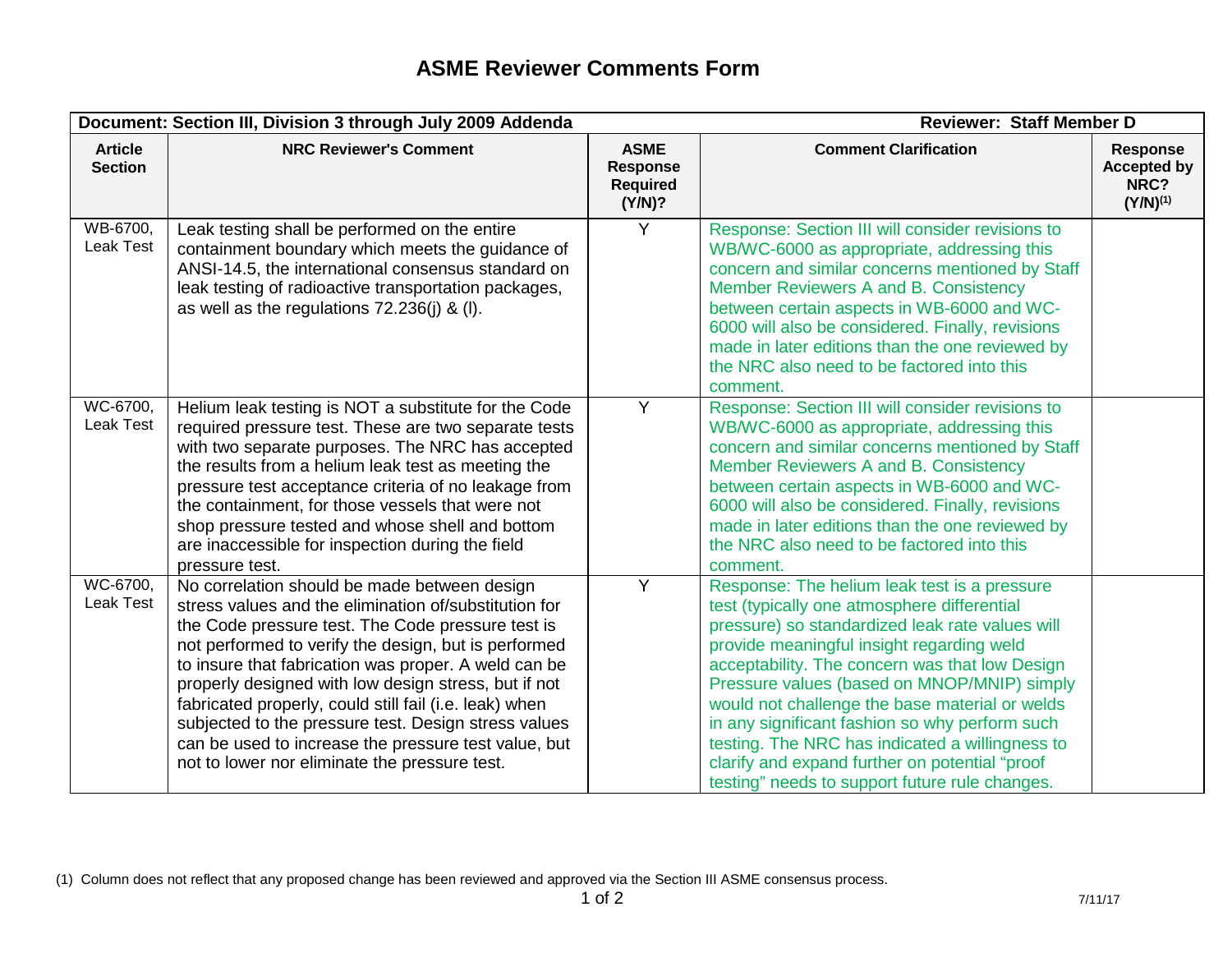|                                  | Document: Section III, Division 3 through July 2009 Addenda                                                                                                                                                                                                                                                                                                                                                                             | <b>Reviewer: Staff Member D</b>                             |                                                                                                                                                                                                                                                                 |                                                                |
|----------------------------------|-----------------------------------------------------------------------------------------------------------------------------------------------------------------------------------------------------------------------------------------------------------------------------------------------------------------------------------------------------------------------------------------------------------------------------------------|-------------------------------------------------------------|-----------------------------------------------------------------------------------------------------------------------------------------------------------------------------------------------------------------------------------------------------------------|----------------------------------------------------------------|
| <b>Article</b><br><b>Section</b> | <b>NRC Reviewer's Comment</b>                                                                                                                                                                                                                                                                                                                                                                                                           | <b>ASME</b><br><b>Response</b><br><b>Required</b><br>(Y/N)? | <b>Comment Clarification</b>                                                                                                                                                                                                                                    | <b>Response</b><br><b>Accepted by</b><br>NRC?<br>$(Y/N)^{(1)}$ |
| WC-6700,<br>Leak Test            | Leak testing shall be performed on the entire<br>containment boundary except for the redundant<br>closure weld. This is needed to meet the guidance of<br>ANSI-14.5 for fabrication leak testing, the guidance<br>of NUREG-1536, Rev.1 and, the requirements of<br>10CFR72.236 (j) & (l).                                                                                                                                               | Y                                                           | Response: Section III is willing to consider<br>revisions to Subsection Articles WB/WC-6000.<br>Please see responses to Staff Member<br>Reviewers A and B for further details in this area.                                                                     |                                                                |
| WA-8000                          | If vendors choose not to fully embrace Division 3, by<br>not stamping and consequently not using an ANI,<br>what other compensating effects would need to be<br>made to Division 3? In other words, what<br>considerations are inherent in the Code<br>requirements that would be different if an inspection<br>agreement is not required? Some suggestions would<br>be to increase the hydro test pressure, reduce<br>allowables, etc. | Y                                                           | Response: At this time, ASME BPV Code<br>requirements do not address "compensating<br>effects". A Code requirement is a Code<br>requirement. Future Code revisions may address<br>such issues but such decisions need to be made<br>by other higher committees. |                                                                |
| WC-6120                          | There should be no exclusion from pressure testing<br>the closure welds of the containment boundary.                                                                                                                                                                                                                                                                                                                                    | Y                                                           | Response: Section III is willing to consider<br>revisions to Subsection Articles WB/WC-6000.<br>Please see responses to Staff Member<br>Reviewers A and B for further details in this area.                                                                     |                                                                |
| WC-6000,<br>Testing              | It should be made clear that pressure testing of the<br>containment boundary be done before the fuel is<br>loaded. The only exception is pressure testing of the<br>closure weld of the canister after the fuel is loaded.                                                                                                                                                                                                              | Y                                                           | Response: Section III is willing to consider<br>revisions to Subsection Articles WB/WC-6000.<br>Please see responses to Staff Member<br>Reviewers A and B for further details in this area.                                                                     |                                                                |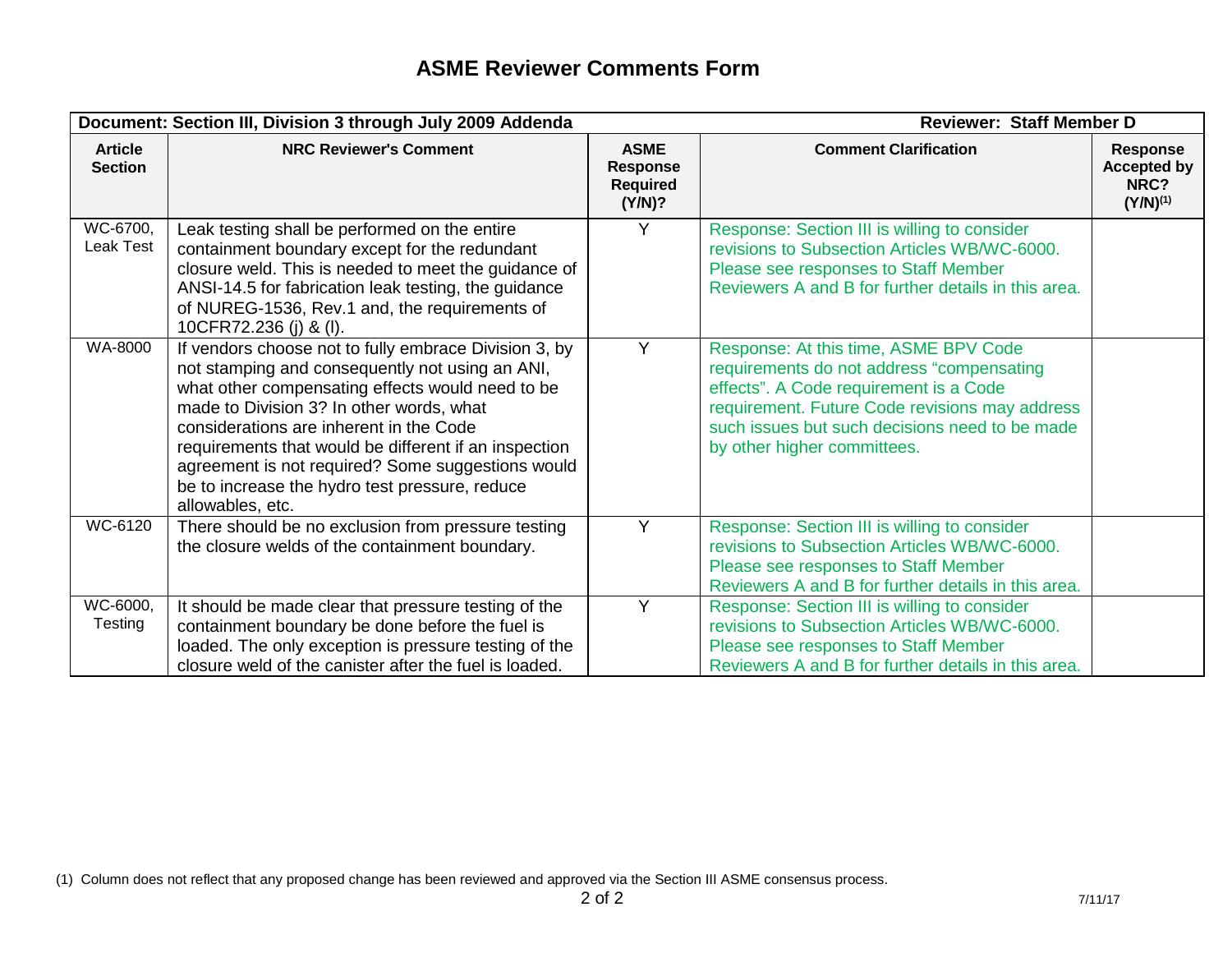| Document:                                                                                                              | Section III Division 3 through July 2009 Addenda                                                                                                                                                                                                                      |                                                             | <b>Reviewer: Staff Member E</b>                                                                                                                                                                                                                                                                                           |                                                                |
|------------------------------------------------------------------------------------------------------------------------|-----------------------------------------------------------------------------------------------------------------------------------------------------------------------------------------------------------------------------------------------------------------------|-------------------------------------------------------------|---------------------------------------------------------------------------------------------------------------------------------------------------------------------------------------------------------------------------------------------------------------------------------------------------------------------------|----------------------------------------------------------------|
| <b>Article</b><br><b>Section</b>                                                                                       | <b>NRC Reviewer's Comment</b>                                                                                                                                                                                                                                         | <b>ASME</b><br><b>Response</b><br><b>Required</b><br>(Y/N)? | <b>Comment Clarification</b>                                                                                                                                                                                                                                                                                              | <b>Response</b><br><b>Accepted by</b><br>NRC?<br>$(Y/N)^{(1)}$ |
| Foreword,<br>2 <sup>nd</sup><br>Paragraph                                                                              | Change the Committee's function to include structural<br>integrity of containments for transportation and storage<br>of spent fuel and high-level radioactive materials and<br>waste.                                                                                 | Y                                                           | Response: Efforts are currently underway to<br>revise the Foreword for the 2019 Edition.                                                                                                                                                                                                                                  |                                                                |
| Foreword,<br>2 <sub>nd</sub><br>Paragraph                                                                              | Change the following: In formulating the rule, The<br>Committee considers the needs of the users, and<br>inspectors of the pressure vessels and the<br>containments for transportation and storage of spent<br>fuel and high-level radioactive materials and waste.   | Y                                                           | Response: Efforts are currently underway to<br>revise the Foreword for the 2019 Edition.                                                                                                                                                                                                                                  |                                                                |
| Foreword,<br>6th<br>Paragraph                                                                                          | Change the Boiler and Pressure Vessel Committee<br>deals with the design, fabrication, maintenance and<br>inspection of boilers, pressure vessels and<br>containments for transportation and storage of spent<br>fuel and high-level radioactive materials and waste. | Y                                                           | Response: This paragraph no longer exists in the<br>"Foreword".                                                                                                                                                                                                                                                           |                                                                |
| Subsection<br>WA,<br>General<br>Requireme<br>nts, Scope<br>of Division<br>3,<br>WA-1200<br>General<br>Requireme<br>nts | After WA-1223 add - "Equivalent Materials may be<br>used provided they meet or exceed the form, fit and<br>function of the original specified materials".                                                                                                             | Y                                                           | Response: Division 3 wording to remain as is<br>since WA-1223 addresses both AWS and ASME<br>specifications and being "identical" is required.                                                                                                                                                                            |                                                                |
| Article WA-<br>3000,<br>Responsibil<br>ities and<br>Duties,<br>WA-3130                                                 | Change title from "Welding and Subcontracting of<br>Welding" to Subcontracting of Welding and remove<br>WA-3131" Welding under Construction"                                                                                                                          | $\overline{Y}$                                              | Response: Based on a clarification comment<br>(wanting WA-3111 revised to add NRC licensees<br>and certificate holders) received from the NRC,<br>Division 3 has only 3 entities responsible for<br>Code activities (N3 Certificate Holder, NPT<br>Certificate Holder, and the Owner) and hence no<br>change is proposed. |                                                                |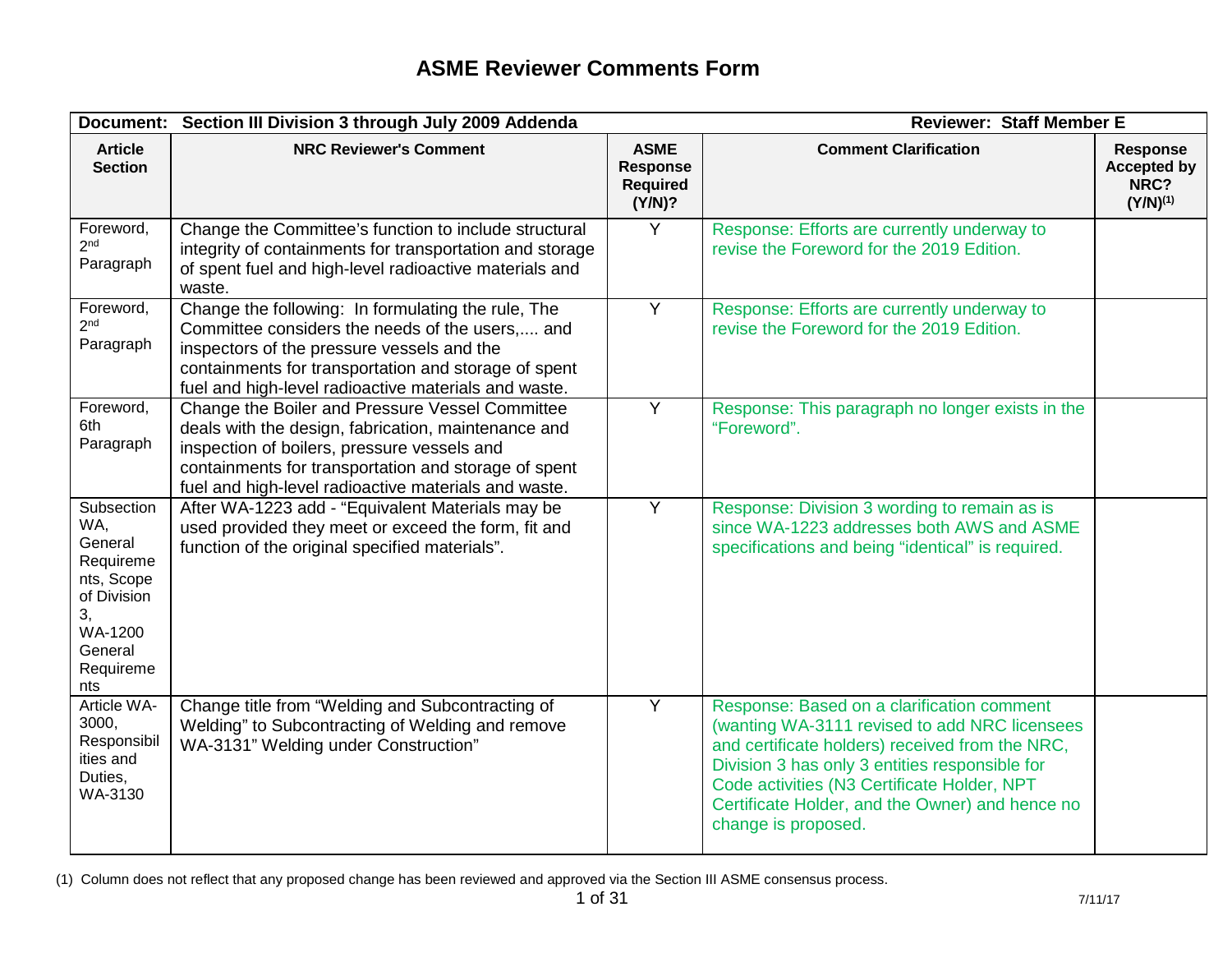|                                                                                         | <b>Reviewer: Staff Member E</b><br>Document: Section III Division 3 through July 2009 Addenda                                                                                                                                                                                                                                                                                                                                                                                             |                                                             |                                                                                                                                                                                                                                                                                                                                                      |                                                         |
|-----------------------------------------------------------------------------------------|-------------------------------------------------------------------------------------------------------------------------------------------------------------------------------------------------------------------------------------------------------------------------------------------------------------------------------------------------------------------------------------------------------------------------------------------------------------------------------------------|-------------------------------------------------------------|------------------------------------------------------------------------------------------------------------------------------------------------------------------------------------------------------------------------------------------------------------------------------------------------------------------------------------------------------|---------------------------------------------------------|
| <b>Article</b><br><b>Section</b>                                                        | <b>NRC Reviewer's Comment</b>                                                                                                                                                                                                                                                                                                                                                                                                                                                             | <b>ASME</b><br><b>Response</b><br><b>Required</b><br>(Y/N)? | <b>Comment Clarification</b>                                                                                                                                                                                                                                                                                                                         | Response<br><b>Accepted by</b><br>NRC?<br>$(Y/N)^{(1)}$ |
| Article WA-<br>3000,<br>Responsibil<br>ities and<br>Duties,<br>WA-3130                  | Add Paragraph "WA -3132, Subcontracting of<br>Nondestructive Testing Services".                                                                                                                                                                                                                                                                                                                                                                                                           | Y                                                           | Response: The 2017 Edition of Division 3 has<br>added a new WA-3124 titled "Subcontracted<br><b>Testing Services".</b>                                                                                                                                                                                                                               |                                                         |
| Article WA-<br>4000, Qualit<br>У<br>Assurance,<br>WA-4100<br>Scope and<br>Applicability | Add a paragraph (c) "As minimum containments for<br>storage of spent fuel and high level radioactive<br>materials and waste shall have quality assurance<br>program .that meets the requirements of 10CFR Part<br>72 Subpart G".                                                                                                                                                                                                                                                          | Y                                                           | Response: It is believed that NQA-1 via WA-<br>4000 satisfies this need. In addition, due to<br>international needs, references to specific single<br>country regulatory requirements are being<br>deleted from the ASME BPV Code.                                                                                                                   |                                                         |
| Article WA-<br>4000, Qualit<br>У<br>Assurance,<br>WA-4100<br>Scope and<br>Applicability | Add a paragraph (d) "As minimum containments for<br>transportation of spent fuel and high level radioactive<br>materials and waste shall have quality assurance<br>program .that meets the requirements of 10CFR Part<br>72 Subpart G".                                                                                                                                                                                                                                                   | Y                                                           | Response: It is believed that NQA-1 via WA-<br>4000 satisfies this need. In addition, due to<br>international needs, references to specific single<br>country regulatory requirements are being<br>deleted from the ASME BPV Code.                                                                                                                   |                                                         |
| 2007<br>Section III-<br>Division 3                                                      | Delete - "WB-5273, WB-5274, And WB-5275.                                                                                                                                                                                                                                                                                                                                                                                                                                                  | $\overline{Y}$                                              | Response: Based on input from industry<br>representatives, Division 3 has already deleted<br>three paragraphs (WB-5274, $-5275$ , $-5276$ ) in the<br>2008 Addenda but not WB-5273 - "Hard<br>Surfacing".                                                                                                                                            |                                                         |
| 2007<br>Section III-<br>Division 3                                                      | WB-5279 Special Exceptions- Add - "When the<br>large, multi-pass weld* joining the canister shell to the<br>structural lid of an austenitic<br>stainless steel spent fuel canister is executed and<br>examined consistent with the guidance provided in<br>ISG-15 (Ref. 3), the staff has reasonable assurance<br>that no flaws of significant size will exist such that they<br>could impair the structural strength or confinement<br>capability of this weld. For a spent nuclear fuel | $\overline{Y}$                                              | Response: Keeping in mind the identified scope<br>for Division 3, the specific mention of "multi-pass<br>weld  to the structural lid" and "closure weld"<br>is believed to refer to the closure welds on<br>storage containments whereas this WB-5279<br>addresses requirements for transportation<br>containments. Hence, no change is anticipated. |                                                         |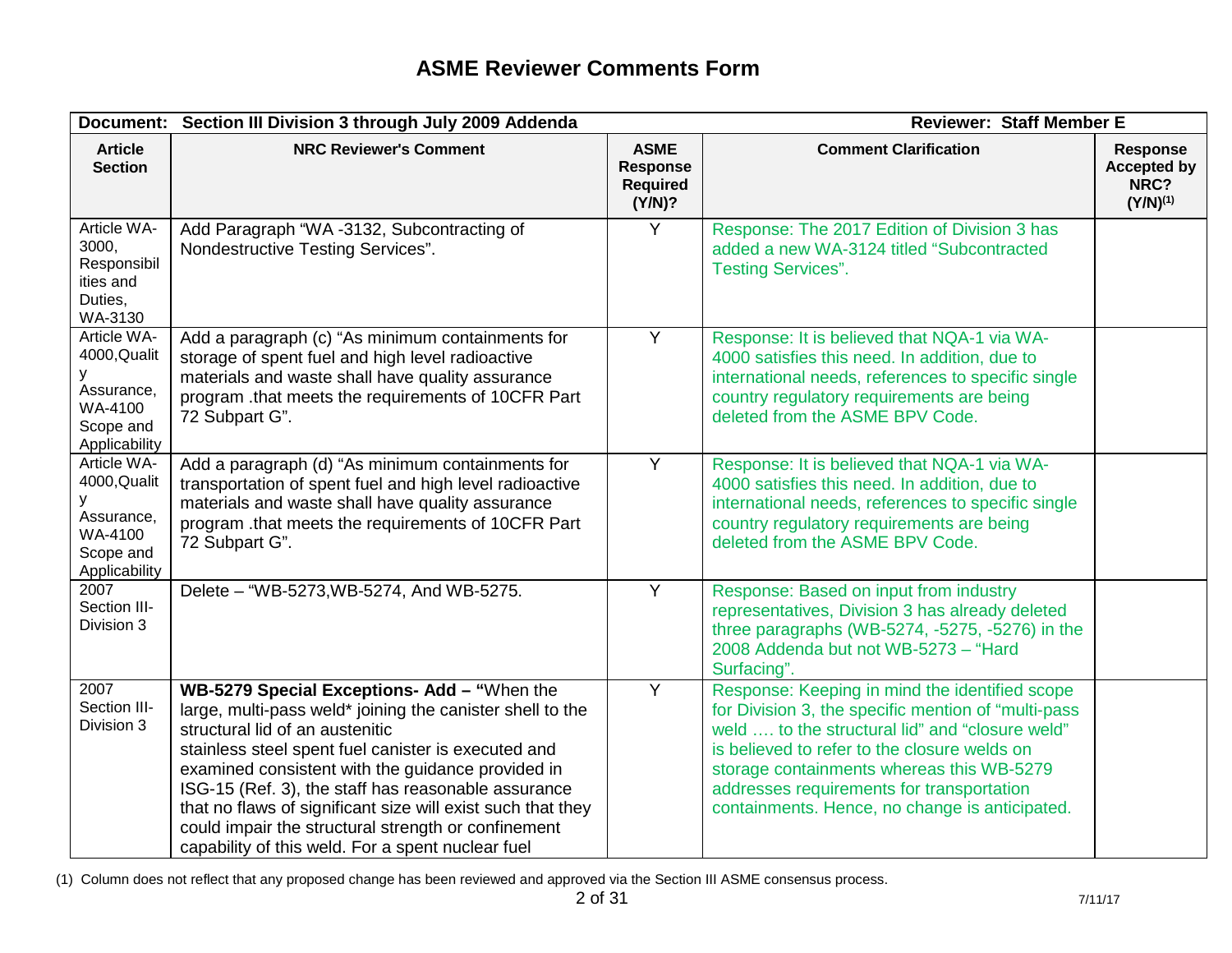|                                  | Document: Section III Division 3 through July 2009 Addenda                                                                                                                                                                                                                                                                                                                                                                                                                                                                                                                                                                                                                                                                                                                                                                                                                                                                                                                                                                                                                                                                                                                                                                                                                                                                                                                                                                                                                                                                                                                                                                                                                                                                           | <b>Reviewer: Staff Member E</b>                             |                              |                                                                |
|----------------------------------|--------------------------------------------------------------------------------------------------------------------------------------------------------------------------------------------------------------------------------------------------------------------------------------------------------------------------------------------------------------------------------------------------------------------------------------------------------------------------------------------------------------------------------------------------------------------------------------------------------------------------------------------------------------------------------------------------------------------------------------------------------------------------------------------------------------------------------------------------------------------------------------------------------------------------------------------------------------------------------------------------------------------------------------------------------------------------------------------------------------------------------------------------------------------------------------------------------------------------------------------------------------------------------------------------------------------------------------------------------------------------------------------------------------------------------------------------------------------------------------------------------------------------------------------------------------------------------------------------------------------------------------------------------------------------------------------------------------------------------------|-------------------------------------------------------------|------------------------------|----------------------------------------------------------------|
| <b>Article</b><br><b>Section</b> | <b>NRC Reviewer's Comment</b>                                                                                                                                                                                                                                                                                                                                                                                                                                                                                                                                                                                                                                                                                                                                                                                                                                                                                                                                                                                                                                                                                                                                                                                                                                                                                                                                                                                                                                                                                                                                                                                                                                                                                                        | <b>ASME</b><br><b>Response</b><br><b>Required</b><br>(Y/N)? | <b>Comment Clarification</b> | <b>Response</b><br><b>Accepted by</b><br>NRC?<br>$(Y/N)^{(1)}$ |
|                                  | canister, such a flaw would be the result of improper<br>fabrication or welding technique, as service-induced<br>flaws under normal and off-normal conditions of<br>storage are not credible. Any such fabrication flaws<br>would be reasonably detectable during the in-process<br>and post-weld examination techniques described by<br>ISG-15.<br>Based on flaw size evaluation, the described<br>techniques of ISG-15 should detect any such flaw<br>which could lead to a failure or credible leakage of<br>radioactive material. Therefore, the staff believes that<br>there is reasonable assurance that no credible leakage<br>of radioactive material would occur through the<br>structural lid to canister shell weld of an austenitic<br>stainless steel canister, and that helium leakage<br>testing of this specific multi-pass weld is unnecessary<br>provided the weld is executed and examined in<br>accordance with ISG-15. Conversely, it is the staff<br>position that other welds associated with the lid<br>assemblies of spent fuel canisters must be subject to<br>the helium leakage test of ANSI N14.5, in addition to<br>the ASME Code Section III (Ref. 4) required pressure<br>test and surface NDE which would demonstrate<br>compliance with 10 CFR 72.236. This revision to ISG-<br>18 expands the guidance to address all welds<br>associated with the redundant closures of a spent fuel<br>canister and describes how each individual closure<br>weld must be considered from the overall design and<br>testing standpoint.<br>Revision 1 adds discussion and staff review guidance<br>for the:<br>1. Helium leakage test for closure welds.<br>2. Design and examination criteria to be met before |                                                             |                              |                                                                |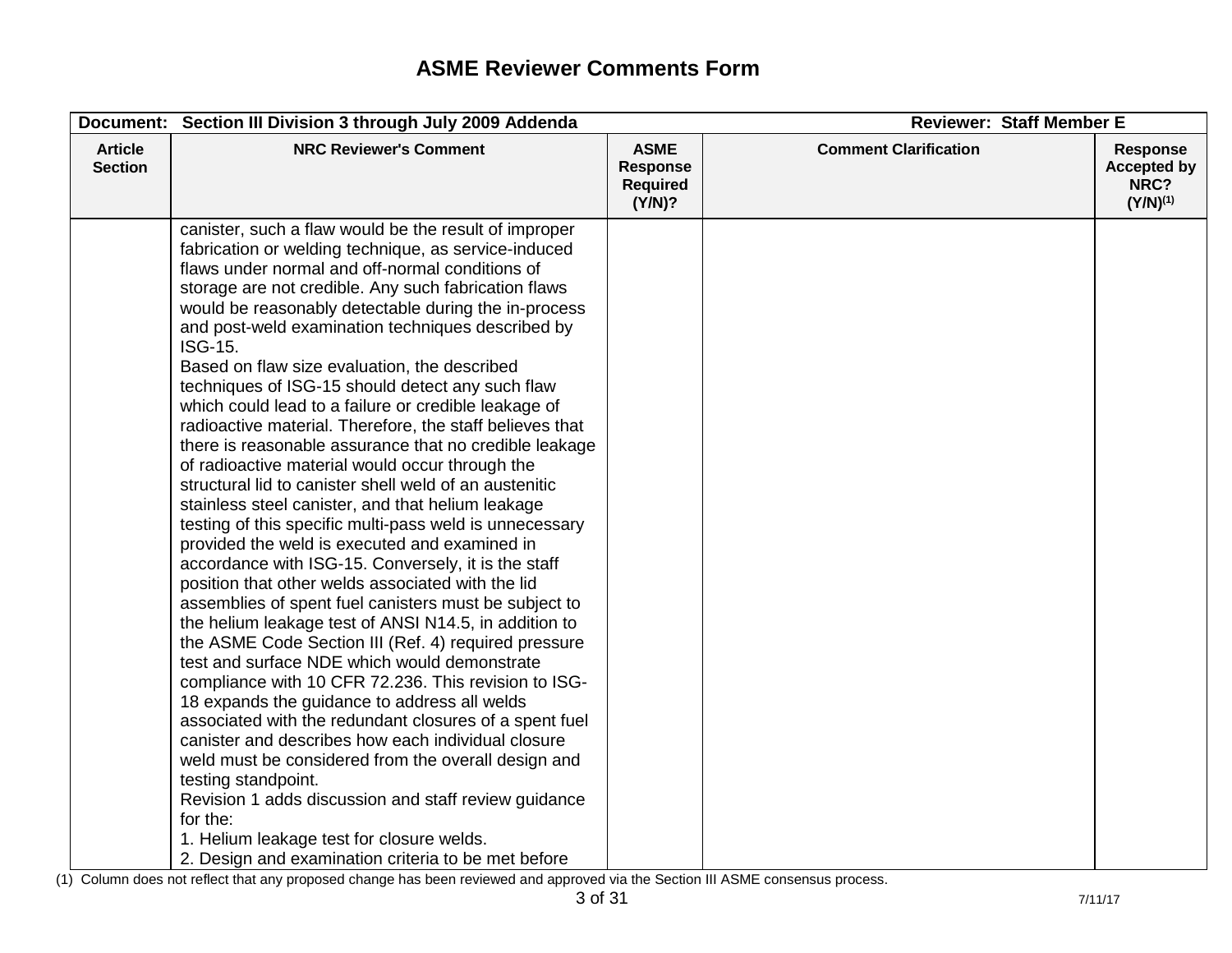|                                  | Document: Section III Division 3 through July 2009 Addenda                                                                                                                                                                                                                                                                                                                                                                                                                                                                                                                                                                                                                                                                                                                                                                                                                                                                                                                                                                                                                                                                                                                                                                                                                                                                                                                                                                                                 | <b>Reviewer: Staff Member E</b>                             |                              |                                                                |
|----------------------------------|------------------------------------------------------------------------------------------------------------------------------------------------------------------------------------------------------------------------------------------------------------------------------------------------------------------------------------------------------------------------------------------------------------------------------------------------------------------------------------------------------------------------------------------------------------------------------------------------------------------------------------------------------------------------------------------------------------------------------------------------------------------------------------------------------------------------------------------------------------------------------------------------------------------------------------------------------------------------------------------------------------------------------------------------------------------------------------------------------------------------------------------------------------------------------------------------------------------------------------------------------------------------------------------------------------------------------------------------------------------------------------------------------------------------------------------------------------|-------------------------------------------------------------|------------------------------|----------------------------------------------------------------|
| <b>Article</b><br><b>Section</b> | <b>NRC Reviewer's Comment</b>                                                                                                                                                                                                                                                                                                                                                                                                                                                                                                                                                                                                                                                                                                                                                                                                                                                                                                                                                                                                                                                                                                                                                                                                                                                                                                                                                                                                                              | <b>ASME</b><br><b>Response</b><br><b>Required</b><br>(Y/N)? | <b>Comment Clarification</b> | <b>Response</b><br><b>Accepted by</b><br>NRC?<br>$(Y/N)^{(1)}$ |
|                                  | any closure weld may be exempted from the helium<br>leakage test.<br>3. Criteria for helium leakage testing of any closure<br>weld which may be pressurized during the welding<br>process.<br>4. ASME Code, Section III, hydrostatic test<br>requirement.<br>5. ASME Code Case N-595.<br>6. Criteria for limiting root pass thickness.<br><b>Technical Review Guidance:</b><br><b>General Guidance</b><br>The staff should verify that the cask design under<br>review is in compliance with the guidance of this<br>document.<br>1. This guidance only applies to canisters of all-welded<br>construction, fabricated from austenitic stainless steel,<br>employing redundant welds for the confinement<br>closure.]<br>2. The welded canister (i.e., the confinement<br>boundary) must be helium leakage tested in<br>accordance with ANSI N14.5 and ISG-15, except as<br>specified by this guidance.<br>3. Closure welds must conform with the guidance of<br>ISG-15, and/or the guidance of this instruction, as<br>appropriate.<br>4. "Structures, systems, and components important to<br>safety must be designed to withstand postulated<br>accidents." [10 CFR 72.122(b)].<br>5. Records documenting the lid welds shall comply<br>with the provisions of 10 CFR Part 72.174, "Quality<br>Assurance Records," and ISG-15. Records storage<br>should comply with ANSI N45.2.9, "Requirements for<br>Collection, Storage, and Maintenance of Quality |                                                             |                              |                                                                |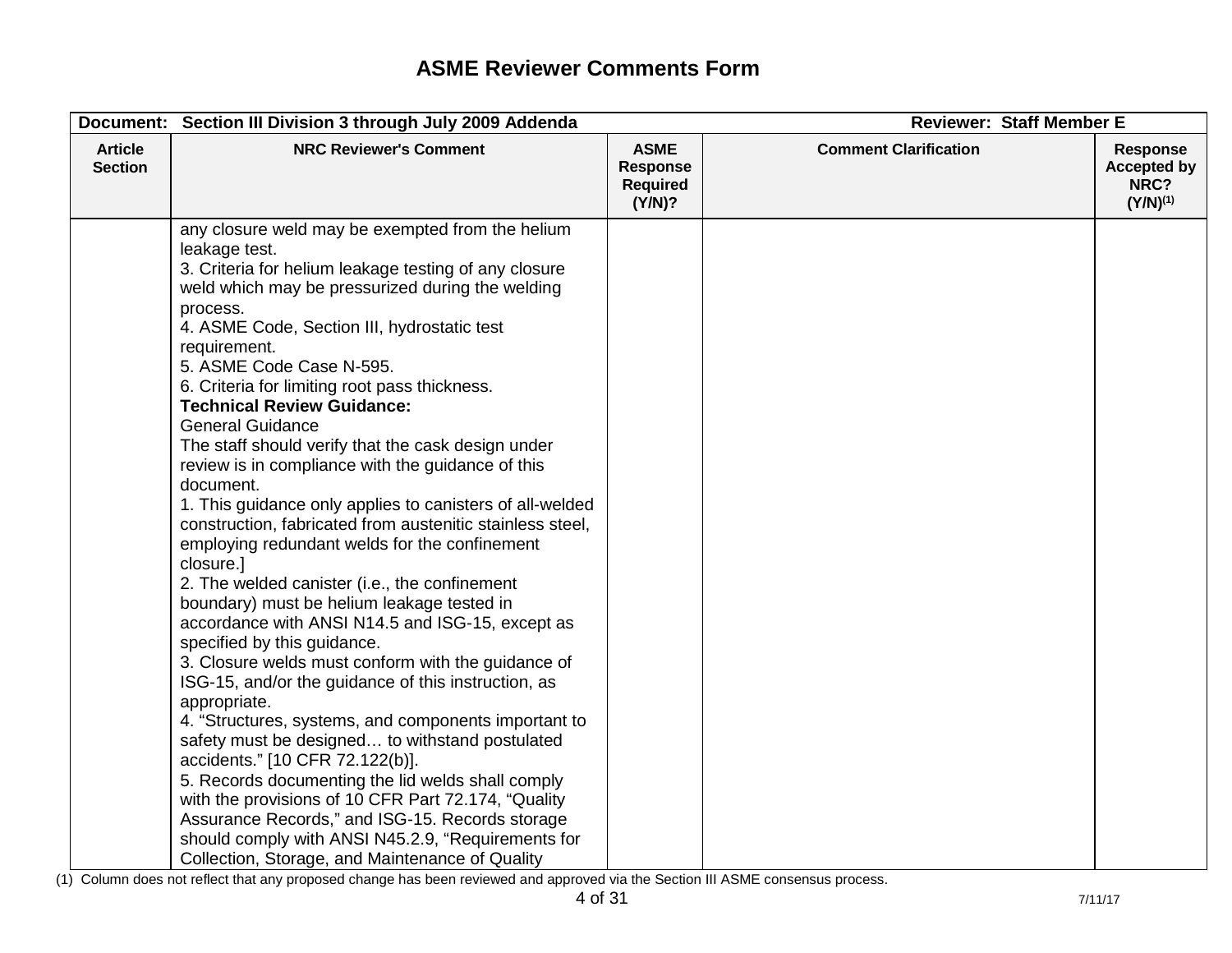|                                  | Document: Section III Division 3 through July 2009 Addenda                                                                                                                                                                                                                                                                                                                                                                                                                                                                                                                                                                                                                                                                                                                                                                                                                                                                                                                                                                                                                                                                                                                                                                                                                                                                                                                                                                                                                                                                                                                                                                                                                                                                       |                                                             | <b>Reviewer: Staff Member E</b> |                                                                |  |
|----------------------------------|----------------------------------------------------------------------------------------------------------------------------------------------------------------------------------------------------------------------------------------------------------------------------------------------------------------------------------------------------------------------------------------------------------------------------------------------------------------------------------------------------------------------------------------------------------------------------------------------------------------------------------------------------------------------------------------------------------------------------------------------------------------------------------------------------------------------------------------------------------------------------------------------------------------------------------------------------------------------------------------------------------------------------------------------------------------------------------------------------------------------------------------------------------------------------------------------------------------------------------------------------------------------------------------------------------------------------------------------------------------------------------------------------------------------------------------------------------------------------------------------------------------------------------------------------------------------------------------------------------------------------------------------------------------------------------------------------------------------------------|-------------------------------------------------------------|---------------------------------|----------------------------------------------------------------|--|
| <b>Article</b><br><b>Section</b> | <b>NRC Reviewer's Comment</b>                                                                                                                                                                                                                                                                                                                                                                                                                                                                                                                                                                                                                                                                                                                                                                                                                                                                                                                                                                                                                                                                                                                                                                                                                                                                                                                                                                                                                                                                                                                                                                                                                                                                                                    | <b>ASME</b><br><b>Response</b><br><b>Required</b><br>(Y/N)? | <b>Comment Clarification</b>    | <b>Response</b><br><b>Accepted by</b><br>NRC?<br>$(Y/N)^{(1)}$ |  |
|                                  | Assurance Records for Nuclear Power Plants" (Ref. 5).<br>6. Activities related to inspection, evaluation,<br>documentation of fabrication, and lid welding shall be<br>performed in accordance with an NRC-approved<br>quality assurance program as required in 10 CFR Part<br>72, Subpart G, "Quality Assurance."<br><b>Specific Guidance</b><br>The use of helium leakage testing for dry cask storage<br>was established to provide assurance that:<br>1. No leakage occurred after the closure welds of the<br>cask system were executed. This was viewed as<br>necessary since no active or passive methods are<br>employed to confirm or monitor the presence of helium<br>within an all-welded spent fuel canister over its<br>licensed lifetime. "No leakage" in this case means<br>measured leakage rate performed per ANSI N14.5, at<br>a predetermined sensitivity that shows hypothetical<br>doses would not exceed 10 CFR Part 72 limits.<br>2. If the weld(s) meets the criteria of ANSI N14.5, the<br>staff has assurance that radio-nuclide leakage would<br>not exceed the regulatory dose limits in 10 CFR Parts<br>72.104 and 72.106.<br>3. No oxygen in-leakage could occur, assuring the<br>presence of the inert helium atmosphere which<br>prevents oxidation and corrosion induced degradation<br>of the spent fuel assemblies and enhances cooling of<br>the spent fuel.<br>Helium Leakage Test - Large Weld Exception Criteria<br>In order for any closure weld to be exempt from the<br>helium leakage testing to demonstrate compliance with<br>10 CFR 72.236, the staff should verify that all of the<br>following conditions are satisfied:<br>1. The weld must be multi-pass, with a minimum weld |                                                             |                                 |                                                                |  |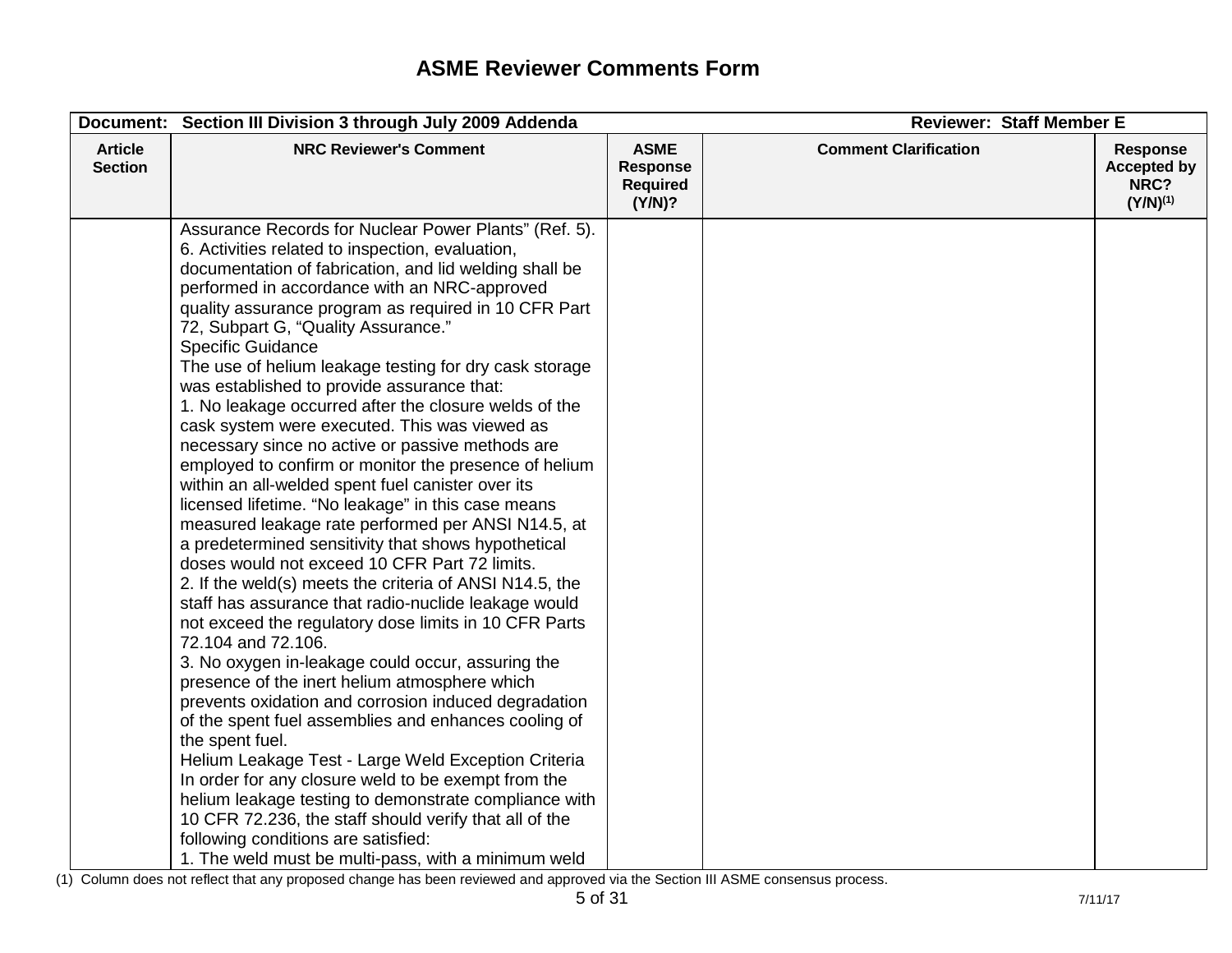|                                  | Document: Section III Division 3 through July 2009 Addenda                                                                                                                                                                                                                                                                                                                                                                                                                                                                                                                                                                                                                                                                                                                                                                                                                                                                                                                                                                                                                                                                                                                                                                                                                                                                                                                                                                                                                                                                                                                                                                                                                                                                                                                 |                                                             | <b>Reviewer: Staff Member E</b> |                                                                |
|----------------------------------|----------------------------------------------------------------------------------------------------------------------------------------------------------------------------------------------------------------------------------------------------------------------------------------------------------------------------------------------------------------------------------------------------------------------------------------------------------------------------------------------------------------------------------------------------------------------------------------------------------------------------------------------------------------------------------------------------------------------------------------------------------------------------------------------------------------------------------------------------------------------------------------------------------------------------------------------------------------------------------------------------------------------------------------------------------------------------------------------------------------------------------------------------------------------------------------------------------------------------------------------------------------------------------------------------------------------------------------------------------------------------------------------------------------------------------------------------------------------------------------------------------------------------------------------------------------------------------------------------------------------------------------------------------------------------------------------------------------------------------------------------------------------------|-------------------------------------------------------------|---------------------------------|----------------------------------------------------------------|
| <b>Article</b><br><b>Section</b> | <b>NRC Reviewer's Comment</b>                                                                                                                                                                                                                                                                                                                                                                                                                                                                                                                                                                                                                                                                                                                                                                                                                                                                                                                                                                                                                                                                                                                                                                                                                                                                                                                                                                                                                                                                                                                                                                                                                                                                                                                                              | <b>ASME</b><br><b>Response</b><br><b>Required</b><br>(Y/N)? | <b>Comment Clarification</b>    | <b>Response</b><br><b>Accepted by</b><br>NRC?<br>$(Y/N)^{(1)}$ |
|                                  | depth comprised of at least 3 distinct weld layers.<br>2. Each layer of weld may be composed of one or<br>more adjacent weld beads.<br>3. The layer must be complete across the width of the<br>weld joint.<br>4. If only three weld layers comprise the full thickness<br>of the weld, each layer must be PT examined.<br>5. For more than three weld layers, not all weld layers<br>need to be PT examined. The maximum weld deposit<br>depth allowed before a PT examination is necessary is<br>based upon flaw-tolerance calculations in accordance<br>with ISG-15. Note: This criteria does not supersede the<br>flaw acceptance criteria of any construction code.<br>Instead, this criteria is used to establish the maximum<br>allowable weld deposit depth before an in-process PT<br>examination is necessary.<br>6. Regardless of conditions (4) or (5) above, at least<br>three different weld layers must be examined, e.g., the<br>root pass, a mid-layer, and the cover pass.<br>7. The weld cannot have been executed under<br>conditions where the root pass might have been<br>subjected to pressurization from the helium fill in the<br>canister itself. When executing vent and drain<br>connection cover plate welds, it should not be<br>assumed that the fill and drain closure valves, quick-<br>disconnects, or similar, are leak tight. It is assumed<br>that mechanical closure devices (e.g. a valve or quick-<br>disconnect) permit helium leaks. Field experience has<br>shown that such leaks occur and have been<br>responsible for causing leak paths through the weld.<br>Consequently, welds potentially subjected to helium<br>pressure (by way of leakage through a mechanical<br>closure device) during the welding process must be |                                                             |                                 |                                                                |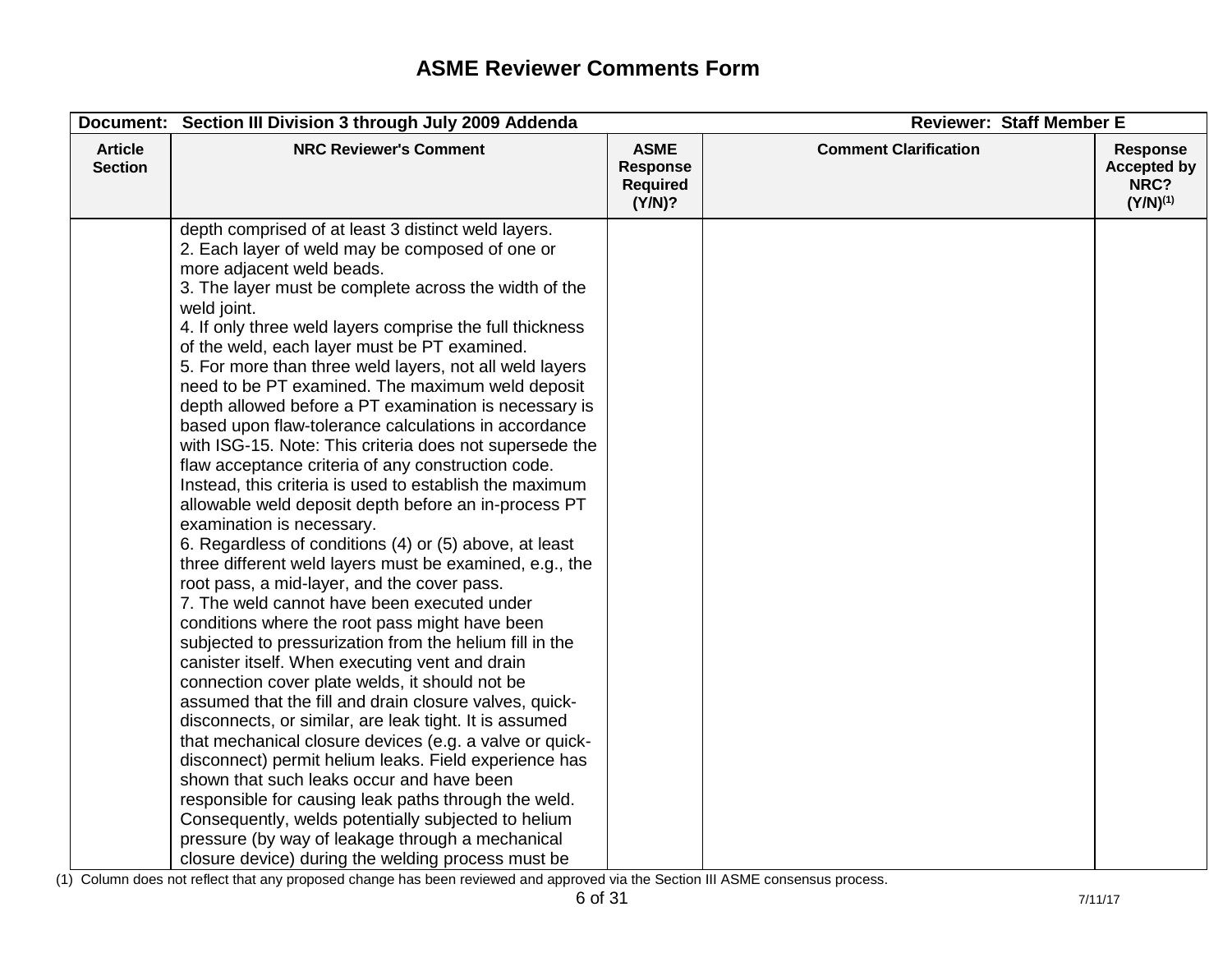|                                  | Document: Section III Division 3 through July 2009 Addenda                                                                                                                                                                                                                                                                                                                                                                                                                                                                                                                                                                                                                                                                                                                                                                                                                                                                                                                                                                                                                                                                                                                                                                                                                                                                                                                                                                                                                                                                                                                                                                                                                                                                                                                                                                                | <b>Reviewer: Staff Member E</b>                             |                              |                                                                |
|----------------------------------|-------------------------------------------------------------------------------------------------------------------------------------------------------------------------------------------------------------------------------------------------------------------------------------------------------------------------------------------------------------------------------------------------------------------------------------------------------------------------------------------------------------------------------------------------------------------------------------------------------------------------------------------------------------------------------------------------------------------------------------------------------------------------------------------------------------------------------------------------------------------------------------------------------------------------------------------------------------------------------------------------------------------------------------------------------------------------------------------------------------------------------------------------------------------------------------------------------------------------------------------------------------------------------------------------------------------------------------------------------------------------------------------------------------------------------------------------------------------------------------------------------------------------------------------------------------------------------------------------------------------------------------------------------------------------------------------------------------------------------------------------------------------------------------------------------------------------------------------|-------------------------------------------------------------|------------------------------|----------------------------------------------------------------|
| <b>Article</b><br><b>Section</b> | <b>NRC Reviewer's Comment</b>                                                                                                                                                                                                                                                                                                                                                                                                                                                                                                                                                                                                                                                                                                                                                                                                                                                                                                                                                                                                                                                                                                                                                                                                                                                                                                                                                                                                                                                                                                                                                                                                                                                                                                                                                                                                             | <b>ASME</b><br><b>Response</b><br><b>Required</b><br>(Y/N)? | <b>Comment Clarification</b> | <b>Response</b><br><b>Accepted by</b><br>NRC?<br>$(Y/N)^{(1)}$ |
|                                  | subsequently helium leakage tested.<br>Helium Leakage-Testing of the Confinement Boundary<br>The redundant weld requirement for the confinement<br>system closure creates two closure boundaries. The<br>staff should verify that at least one of the redundant<br>boundaries is helium leakage tested, or, some closure<br>welds leakage tested and the remaining closure welds<br>of the same boundary designed so that the "large"<br>weld" exemption criteria of the preceding section are<br>met. Only a boundary which is testable or meets the<br>large weld exemption criteria, per this guidance, should<br>be considered the confinement boundary of the<br>redundant closures. Refer to sketches A and B and the<br>following narrative for application of this criteria to two<br>currently approved designs.<br>Leakage Testing a Single Lid With Cover Plate Design<br>- Sketch A<br>In sketch A, the dotted line marked (1) defines one<br>closure boundary. Starting on the left side of the<br>sketch, the closure boundary can be traced from the<br>canister wall, up through the large, multi-pass weld<br>joining the canister wall to the heavy section, combined<br>shield and structural lid. The boundary continues<br>through the lid to the small weld joining the heavy lid to<br>the vent-and drain port cover plate, and back to the<br>heavy lid. The remainder of this boundary (and sketch)<br>is assumed to be symmetrical with or similar to the<br>half-sketch portion that is shown, for all cases. The<br>large, canister-shell-to-lid weld is exempted from the<br>helium leakage test. This is because the canister-shell-<br>to-lid weld is a large, multi-pass weld meeting the flaw<br>tolerance and other guidance of ISG-15 and the<br>appropriate portions of this guidance. Note that this |                                                             |                              |                                                                |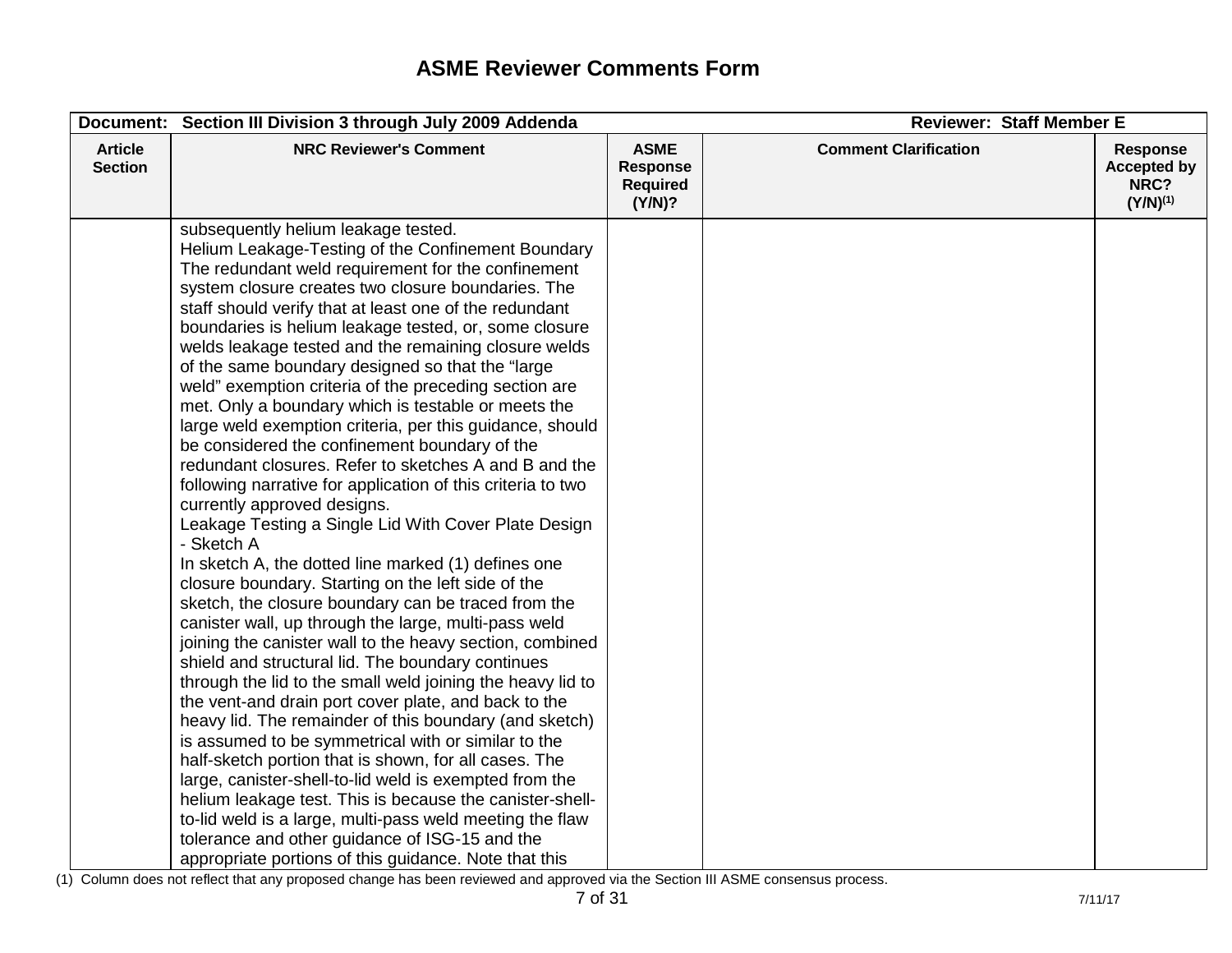|                                  | Document: Section III Division 3 through July 2009 Addenda                                                                                                                                                                                                                                                                                                                                                                                                                                                                                                                                                                                                                                                                                                                                                                                                                                                                                                                                                                                                                                                                                                                                                                                                                                                                                                                                                                                                                                                                                                                                                                                                                                                                                                                                                                                                                                                | <b>Reviewer: Staff Member E</b>                             |                              |                                                                |
|----------------------------------|-----------------------------------------------------------------------------------------------------------------------------------------------------------------------------------------------------------------------------------------------------------------------------------------------------------------------------------------------------------------------------------------------------------------------------------------------------------------------------------------------------------------------------------------------------------------------------------------------------------------------------------------------------------------------------------------------------------------------------------------------------------------------------------------------------------------------------------------------------------------------------------------------------------------------------------------------------------------------------------------------------------------------------------------------------------------------------------------------------------------------------------------------------------------------------------------------------------------------------------------------------------------------------------------------------------------------------------------------------------------------------------------------------------------------------------------------------------------------------------------------------------------------------------------------------------------------------------------------------------------------------------------------------------------------------------------------------------------------------------------------------------------------------------------------------------------------------------------------------------------------------------------------------------|-------------------------------------------------------------|------------------------------|----------------------------------------------------------------|
| <b>Article</b><br><b>Section</b> | <b>NRC Reviewer's Comment</b>                                                                                                                                                                                                                                                                                                                                                                                                                                                                                                                                                                                                                                                                                                                                                                                                                                                                                                                                                                                                                                                                                                                                                                                                                                                                                                                                                                                                                                                                                                                                                                                                                                                                                                                                                                                                                                                                             | <b>ASME</b><br><b>Response</b><br><b>Required</b><br>(Y/N)? | <b>Comment Clarification</b> | <b>Response</b><br><b>Accepted by</b><br>NRC?<br>$(Y/N)^{(1)}$ |
|                                  | weld is executed prior to filling the canister with helium<br>(use of purge or backing gas for welding operations is<br>not considered filling or pressurizing).<br>Before the remaining welds of this first closure<br>boundary are executed, the canister is drained, dried,<br>purged, and filled with helium to the design operating<br>pressure. The helium line connection is closed off and<br>the vent and drain port cover plates fitted and welded<br>into place. Since the vent-and-drain port cover plate<br>weld may have potentially been pressurized from<br>underneath due to assumed leakage from the closure<br>valve, it must be helium leakage tested in accordance<br>with the methods described in ANSI N14.5. If there are<br>other cover plates and welds, they shall also be helium<br>leakage tested. This first closure boundary maintains<br>confinement integrity because one weld meets the<br>large weld exemption criteria and the other weld was<br>leakage tested. Thus, this first closure boundary meets<br>the staff guidance by ensuring at least one of the two<br>redundant closure boundaries is leakage tested or<br>conforms to the large weld exemption criteria. The<br>second boundary, delineated by the dotted line 2 in<br>Sketch A, can be traced from the canister wall on the<br>left side of the sketch up through the cover plate fillet<br>weld joining the canister wall to the structural lid cover<br>plate. The boundary continues through the cover plate<br>to the fillet weld joining the cover plate to the canister<br>lid. The weld joining the cover plate to the canister wall<br>and lid cannot be helium leakage tested since there is<br>no feasible means to do so.<br>Since this second boundary does not meet all the<br>criteria for a confinement boundary, it may not be<br>designated as the confinement boundary. The first |                                                             |                              |                                                                |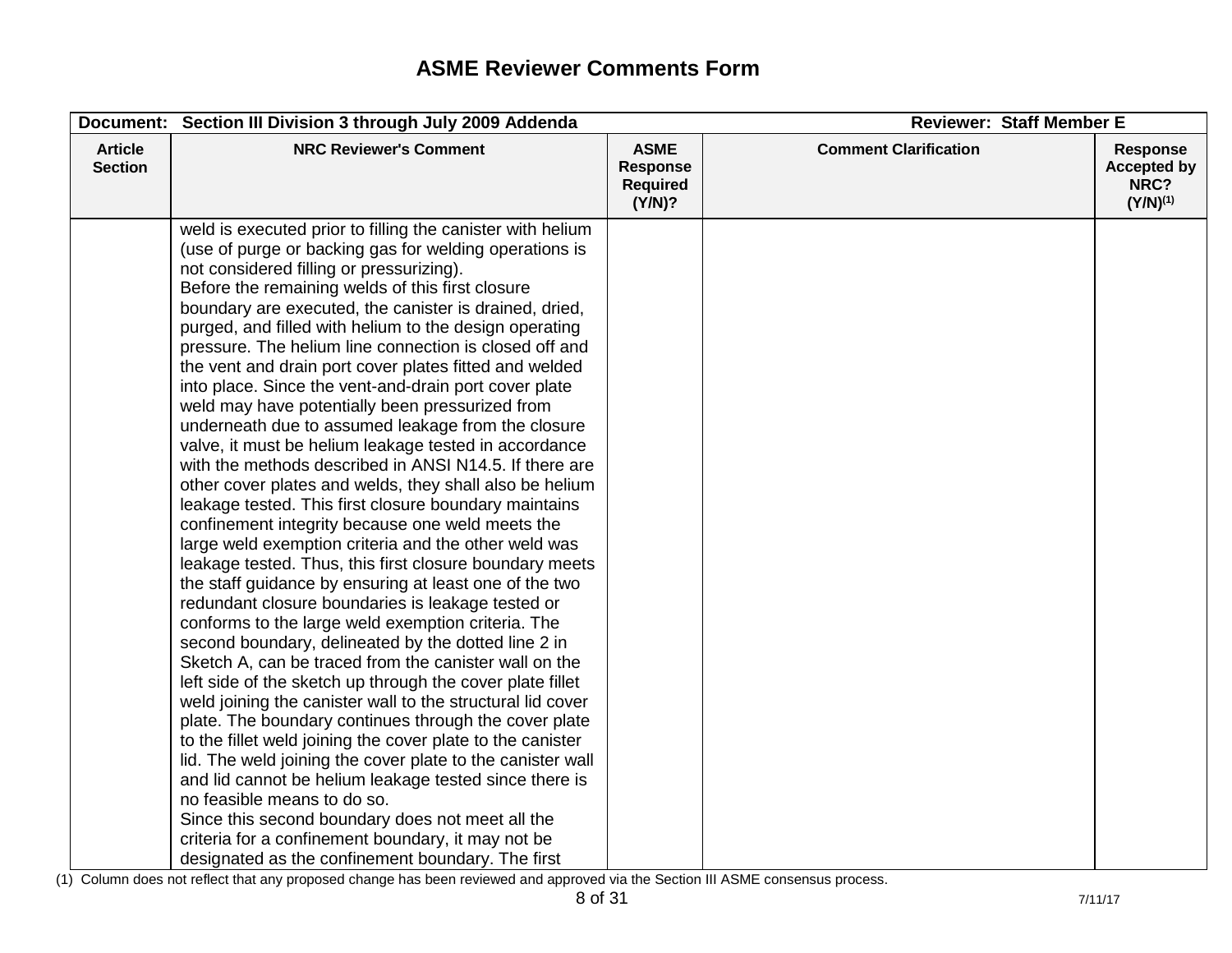|                                  | Document: Section III Division 3 through July 2009 Addenda                                                                                                                                                                                                                                                                                                                                                                                                                                                                                                                                                                                                                                                                                                                                                                                                                                                                                                                                                                                                                                                                                                                                                                                                                                                                                                                                                                                                                                                                                                                                                                                                                                                                                                                                                                                                                            | <b>Reviewer: Staff Member E</b>                             |                              |                                                                |
|----------------------------------|---------------------------------------------------------------------------------------------------------------------------------------------------------------------------------------------------------------------------------------------------------------------------------------------------------------------------------------------------------------------------------------------------------------------------------------------------------------------------------------------------------------------------------------------------------------------------------------------------------------------------------------------------------------------------------------------------------------------------------------------------------------------------------------------------------------------------------------------------------------------------------------------------------------------------------------------------------------------------------------------------------------------------------------------------------------------------------------------------------------------------------------------------------------------------------------------------------------------------------------------------------------------------------------------------------------------------------------------------------------------------------------------------------------------------------------------------------------------------------------------------------------------------------------------------------------------------------------------------------------------------------------------------------------------------------------------------------------------------------------------------------------------------------------------------------------------------------------------------------------------------------------|-------------------------------------------------------------|------------------------------|----------------------------------------------------------------|
| <b>Article</b><br><b>Section</b> | <b>NRC Reviewer's Comment</b>                                                                                                                                                                                                                                                                                                                                                                                                                                                                                                                                                                                                                                                                                                                                                                                                                                                                                                                                                                                                                                                                                                                                                                                                                                                                                                                                                                                                                                                                                                                                                                                                                                                                                                                                                                                                                                                         | <b>ASME</b><br><b>Response</b><br><b>Required</b><br>(Y/N)? | <b>Comment Clarification</b> | <b>Response</b><br><b>Accepted by</b><br>NRC?<br>$(Y/N)^{(1)}$ |
|                                  | closure boundary is thereby designated the<br>confinement boundary in this design, as it meets all the<br>applicable criteria for a confinement boundary.<br>Leakage Testing a Dual Lid Design - Sketch B<br>In sketch B, the dotted line marked (1) defines one of<br>the redundant closure boundaries. It may be traced<br>from the canister wall on the left side of the sketch.<br>The boundary proceeds through the weld joining the<br>canister wall to the shield lid, then through the shield<br>lid. It continues through the small weld joining the vent-<br>and-drain port cover plate back to the shield lid again.<br>This closure boundary may satisfy the leakage test<br>guidance by several methods, depending on the<br>details of the weld design. The canister shell to shield<br>lid weld may be designed several ways. The weld may<br>be a small seal weld which would necessitate<br>subsequent helium leakage testing. Conversely, it<br>could be a large, multi-pass weld consistent with the<br>guidance of ISG-15. In that case, the weld would<br>qualify for the leakage test exemption. Either way, note<br>that this weld (canister to shield lid weld) is executed<br>prior to filling and pressurizing the canister with helium<br>(use of purge or backing gas for welding operations is<br>not considered filling or pressurizing).<br>Next, the canister is drained, dried, purged, and filled<br>with helium to the design operating pressure. The<br>helium line connection is closed off. The vent-and-<br>drain port cover plates are fitted and welded into place.<br>Since the vent-and-drain port cover plate weld may<br>have potentially been pressurized from underneath<br>due to assumed leakage through the closure valve, it<br>must be helium leakage tested with the methods<br>described in ANSI N14.5. The vent and-drain-port |                                                             |                              |                                                                |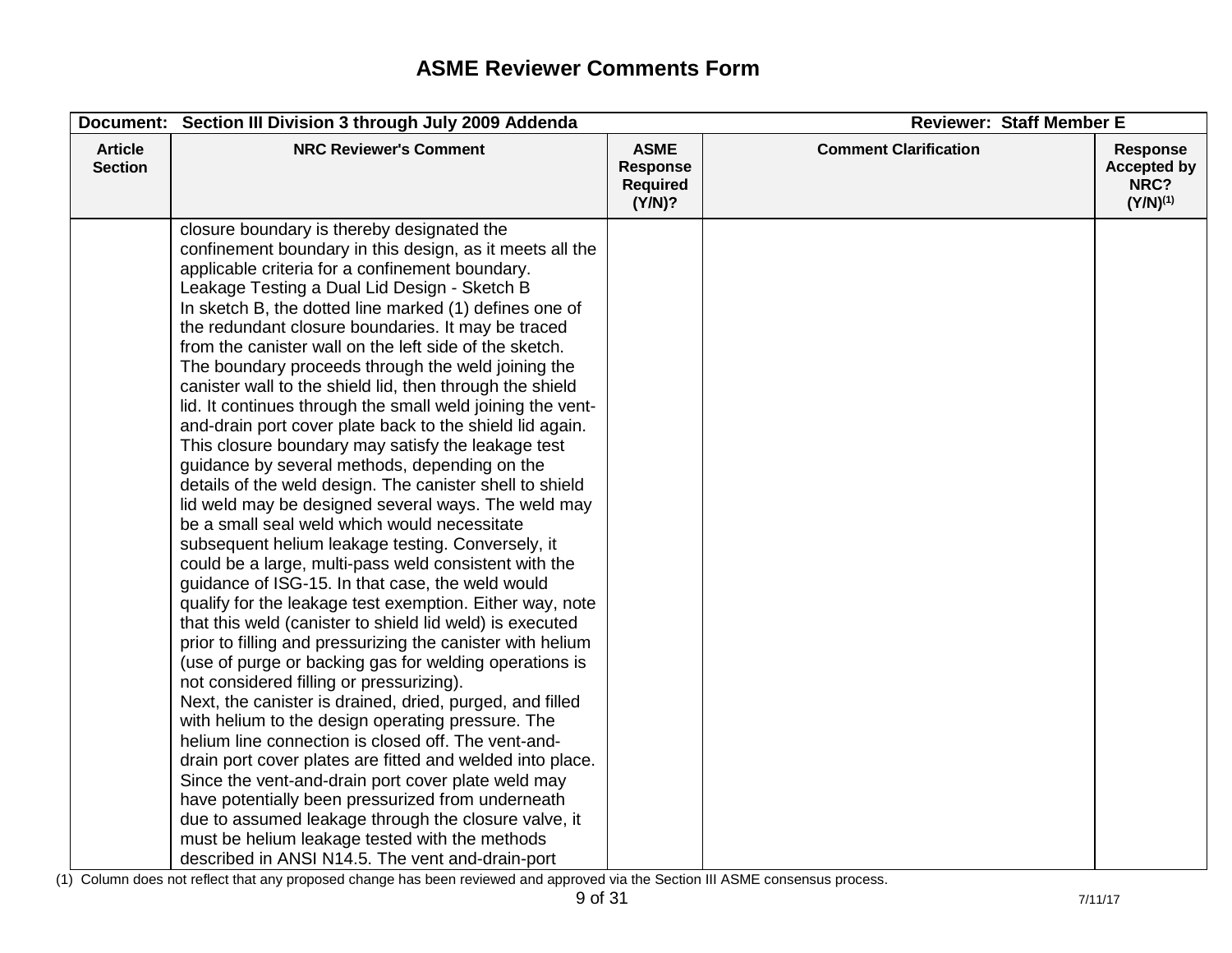|                                  | Document: Section III Division 3 through July 2009 Addenda                                                                                                                                                                                                                                                                                                                                                                                                                                                                                                                                                                                                                                                                                                                                                                                                                                                                                                                                                                                                                                                                                                                                                                                                                                                                                                                                                                                                                                                                                                                                                                                                                                                                                                                                                                          | <b>Reviewer: Staff Member E</b>                             |                              |                                                                |
|----------------------------------|-------------------------------------------------------------------------------------------------------------------------------------------------------------------------------------------------------------------------------------------------------------------------------------------------------------------------------------------------------------------------------------------------------------------------------------------------------------------------------------------------------------------------------------------------------------------------------------------------------------------------------------------------------------------------------------------------------------------------------------------------------------------------------------------------------------------------------------------------------------------------------------------------------------------------------------------------------------------------------------------------------------------------------------------------------------------------------------------------------------------------------------------------------------------------------------------------------------------------------------------------------------------------------------------------------------------------------------------------------------------------------------------------------------------------------------------------------------------------------------------------------------------------------------------------------------------------------------------------------------------------------------------------------------------------------------------------------------------------------------------------------------------------------------------------------------------------------------|-------------------------------------------------------------|------------------------------|----------------------------------------------------------------|
| <b>Article</b><br><b>Section</b> | <b>NRC Reviewer's Comment</b>                                                                                                                                                                                                                                                                                                                                                                                                                                                                                                                                                                                                                                                                                                                                                                                                                                                                                                                                                                                                                                                                                                                                                                                                                                                                                                                                                                                                                                                                                                                                                                                                                                                                                                                                                                                                       | <b>ASME</b><br><b>Response</b><br><b>Required</b><br>(Y/N)? | <b>Comment Clarification</b> | <b>Response</b><br><b>Accepted by</b><br>NRC?<br>$(Y/N)^{(1)}$ |
|                                  | cover plate welds may be tested either individually or<br>in combination with the helium leakage test of another<br>weld. This first closure boundary maintains<br>confinement integrity because one weld was either<br>tested, or, meets the large weld exemption criteria. The<br>other weld was leakage tested. Thus, this closure<br>boundary demonstrates compliance with regulatory<br>requirements and is consistent with staff guidance by<br>ensuring at least one of the two redundant closures is<br>leakage tested or exempted by conformance to the<br>exemption guidance of ISG-15. This cover may<br>therefore be designated as the confinement boundary.<br>The secondary boundary, delineated by dotted line 2 in<br>sketch B, can be traced from the canister wall on the<br>left side of the sketch up through the canister wall-to-<br>structural lid weld and into the structural lid. This large<br>canister shell-to-lid weld is exempted from the helium<br>leakage test, because the canister shell-to-lid weld is a<br>large, multi-pass weld meeting the flaw tolerance and<br>other guidance of ISG-15, and the appropriate portions<br>of this guidance. For this lid design, the second closure<br>also qualifies for designation as the confinement<br>boundary, because it meets the large weld exemption<br>criteria of this guidance and the guidance in ISG-15. In<br>this case, the designer has the freedom to designate<br>either of the redundant closures as the confinement<br>boundary. However, only one of the two closures is<br>credited as the confinement boundary.<br><b>Hydrostatic Testing</b><br>Closure welds must be hydrostatically or pneumatically<br>tested in accordance with ASME Code Section III<br>requirements to the extent practicable.<br>ASME Code Case N-595-4 |                                                             |                              |                                                                |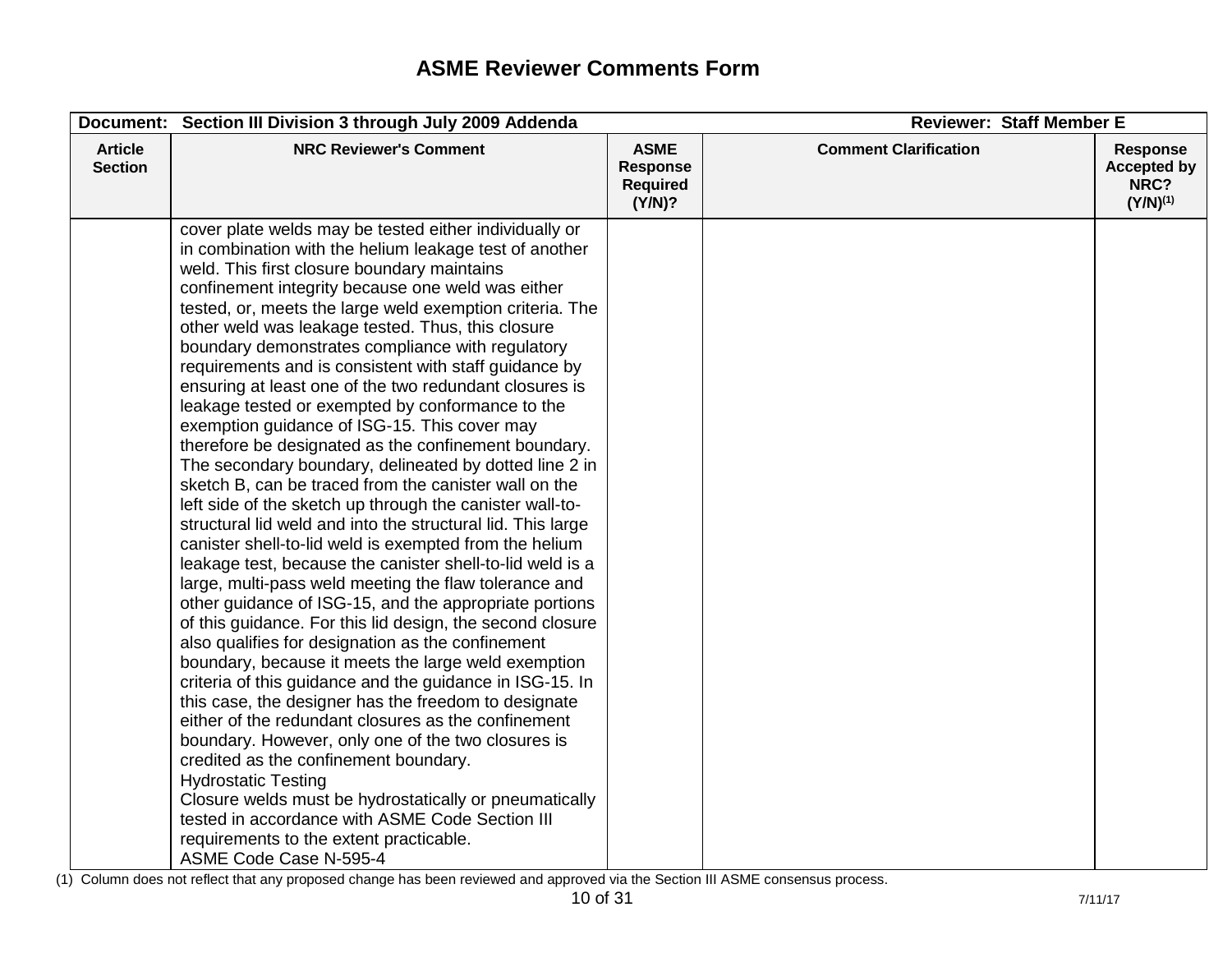|                                  | Document: Section III Division 3 through July 2009 Addenda                                                                                                                                                                                                                                                                                                                                                                                                                                                                                                                                                                                                                                                                                                                                                                                                                                                                                                                                                                                                                                                                                                                                                                                                                                                                                                                                                                                                                                                                                                                                                                                                                                                                                                                                                 | <b>Reviewer: Staff Member E</b>                             |                              |                                                                |
|----------------------------------|------------------------------------------------------------------------------------------------------------------------------------------------------------------------------------------------------------------------------------------------------------------------------------------------------------------------------------------------------------------------------------------------------------------------------------------------------------------------------------------------------------------------------------------------------------------------------------------------------------------------------------------------------------------------------------------------------------------------------------------------------------------------------------------------------------------------------------------------------------------------------------------------------------------------------------------------------------------------------------------------------------------------------------------------------------------------------------------------------------------------------------------------------------------------------------------------------------------------------------------------------------------------------------------------------------------------------------------------------------------------------------------------------------------------------------------------------------------------------------------------------------------------------------------------------------------------------------------------------------------------------------------------------------------------------------------------------------------------------------------------------------------------------------------------------------|-------------------------------------------------------------|------------------------------|----------------------------------------------------------------|
| <b>Article</b><br><b>Section</b> | <b>NRC Reviewer's Comment</b>                                                                                                                                                                                                                                                                                                                                                                                                                                                                                                                                                                                                                                                                                                                                                                                                                                                                                                                                                                                                                                                                                                                                                                                                                                                                                                                                                                                                                                                                                                                                                                                                                                                                                                                                                                              | <b>ASME</b><br><b>Response</b><br><b>Required</b><br>(Y/N)? | <b>Comment Clarification</b> | <b>Response</b><br><b>Accepted by</b><br>NRC?<br>$(Y/N)^{(1)}$ |
|                                  | ASME Code Case N-595-4 (and all earlier versions)<br>(Ref. 6) is not endorsed by the NRC staff, per<br>Regulatory Guide (RG) 1.193 (Ref. 7), and<br>consequently is not permitted as an alternative to the<br>Code requirements.<br><b>Criteria for Limiting Root Pass Thickness</b><br>Cask lid welding is governed in part by the limiting flaw<br>size analysis, per the guidance in ISG- 15. The method<br>prescribed in ISG-15 controls the depth of weld deposit<br>for the intermediate passes before the required PT<br>examination is performed. However, the root pass<br>thickness is not addressed by the guidance of ISG-15,<br>as a single layer root pass was assumed.<br>Occasionally, multi-layer root passes are employed to<br>smooth the weld surface to avoid false positives from<br>the PT. A multi-layer root pass is acceptable provided<br>a flaw size analysis is used to limit the weld deposit<br>depth. Stress analysts should note that the<br>intermediate layer critical flaw size calculation<br>assumes an internal flaw, not a surface connected<br>flaw. For the root pass calculation, a surface<br>connected flaw must be assumed. Surface connected<br>flaws have a higher stress intensity factor than internal<br>flaws. This will result in a smaller critical flaw size.<br>Consequently, the permissible weld deposit thickness<br>will also be smaller than for the intermediate weld pass<br>case.<br>The staff should verify that if the licensee desires to<br>use a thicker root pass, they must limit the amount of<br>weld deposit to the ratio of the fracture toughness K<br>values (or, J values) for the different flaw types (buried<br>K divided by surface K) multiplied by the maximum<br>weld deposit depth allowed by the ISG-15 calculation |                                                             |                              |                                                                |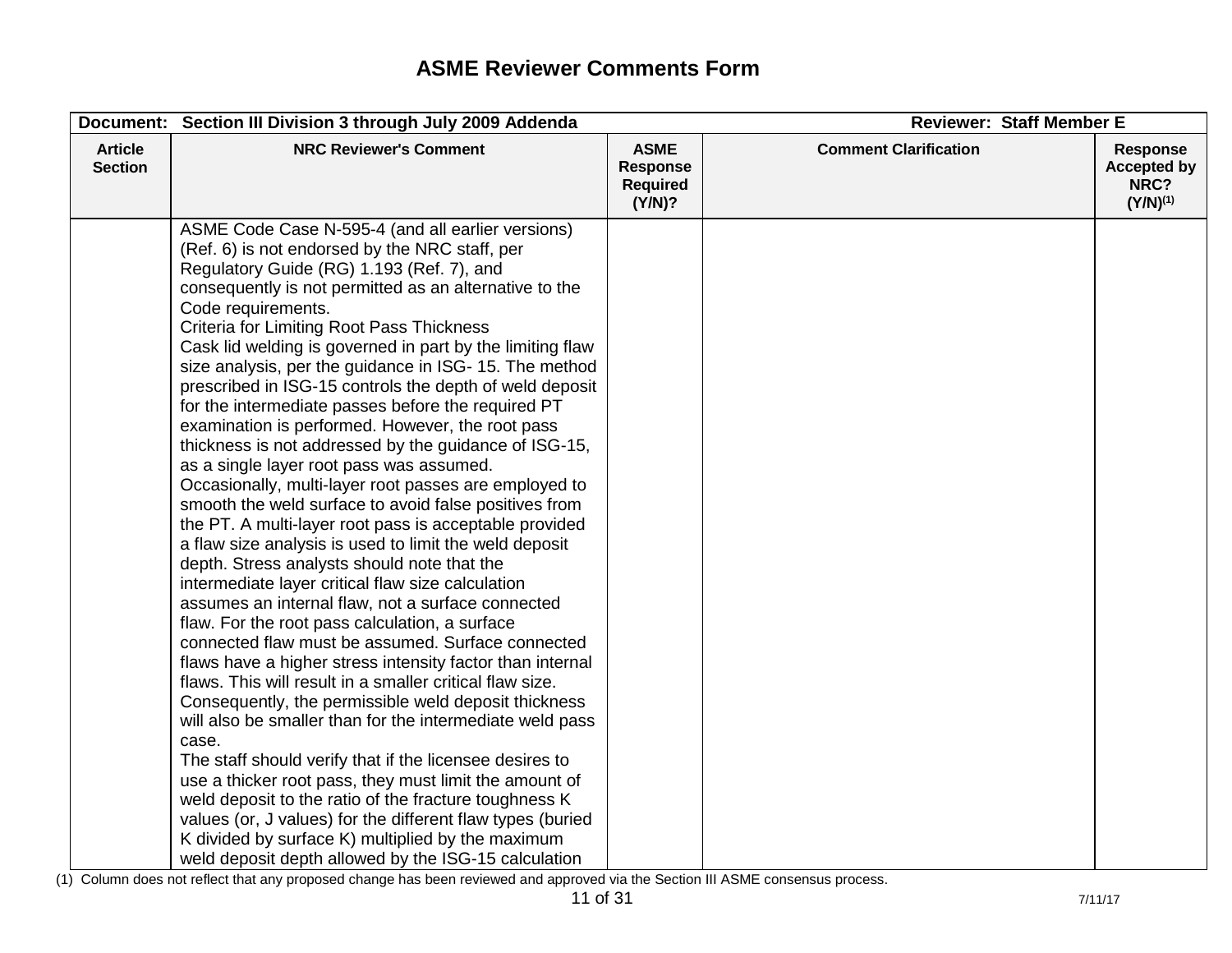|                                  | Document: Section III Division 3 through July 2009 Addenda                                                                                                                                                                                                                                                                                                                                                                                                                                                                                                                                                                                                                                                                                                                                                                                                                                                                                                                                                                                                                                                                                                                                                                                                                                                                                                                                                                                                                                                                                                                                                                                                                                                                                                                                                             | <b>Reviewer: Staff Member E</b>                             |                              |                                                                |
|----------------------------------|------------------------------------------------------------------------------------------------------------------------------------------------------------------------------------------------------------------------------------------------------------------------------------------------------------------------------------------------------------------------------------------------------------------------------------------------------------------------------------------------------------------------------------------------------------------------------------------------------------------------------------------------------------------------------------------------------------------------------------------------------------------------------------------------------------------------------------------------------------------------------------------------------------------------------------------------------------------------------------------------------------------------------------------------------------------------------------------------------------------------------------------------------------------------------------------------------------------------------------------------------------------------------------------------------------------------------------------------------------------------------------------------------------------------------------------------------------------------------------------------------------------------------------------------------------------------------------------------------------------------------------------------------------------------------------------------------------------------------------------------------------------------------------------------------------------------|-------------------------------------------------------------|------------------------------|----------------------------------------------------------------|
| <b>Article</b><br><b>Section</b> | <b>NRC Reviewer's Comment</b>                                                                                                                                                                                                                                                                                                                                                                                                                                                                                                                                                                                                                                                                                                                                                                                                                                                                                                                                                                                                                                                                                                                                                                                                                                                                                                                                                                                                                                                                                                                                                                                                                                                                                                                                                                                          | <b>ASME</b><br><b>Response</b><br><b>Required</b><br>(Y/N)? | <b>Comment Clarification</b> | <b>Response</b><br><b>Accepted by</b><br>NRC?<br>$(Y/N)^{(1)}$ |
|                                  | method. This will limit the depth of the root pass to the<br>critical flaw size for a surface connected flaw. Thus, if a<br>licensee desires to use a thicker weld deposit for the<br>root pass, then a limiting flaw size analysis establishes<br>a structural basis that is consistent with the intent of<br>ISG-15. Alternative approaches may be proposed. Any<br>alternative approach must consider the flaw tolerance<br>of the weld and limit weld deposit depth to less than<br>the critical flaw depth so that a PT may be performed<br>before proceeding with additional weld deposit depth.<br>The staff recognizes that for stainless steel, K, or even<br>J, is not entirely correct for evaluating failure in<br>austenitic stainless steel due to the large capacity for<br>plastic deformation. Generally, the result is failure due<br>to net section stress, not fracture. However, the stress<br>intensity ratio suggested above is acceptable for this<br>purpose.<br><b>Regulatory Basis:</b><br>The systems, structures, and components (SSCs)<br>important to safety must be designed, fabricated,<br>erected, and tested to quality standards commensurate<br>with the importance to safety of the function to be<br>performed [10 CFR 72.122(a)].<br>The high-level radioactive wastemust be<br>packagedwithout the release of radioactive<br>materials to the environment or radiation exposures in<br>excess of [10 CFR] part 20 limits. The package must<br>be designed to confine the high-level radioactive waste<br>for the duration of the license [10 CFR 72.122(h)(5)].<br>Radiation shielding and confinement features must be<br>provided sufficient to meet the requirements in parts<br>72.104 and 72.106 [10 CFR 72.236(d)].<br>The spent fuel storage cask must be designed to |                                                             |                              |                                                                |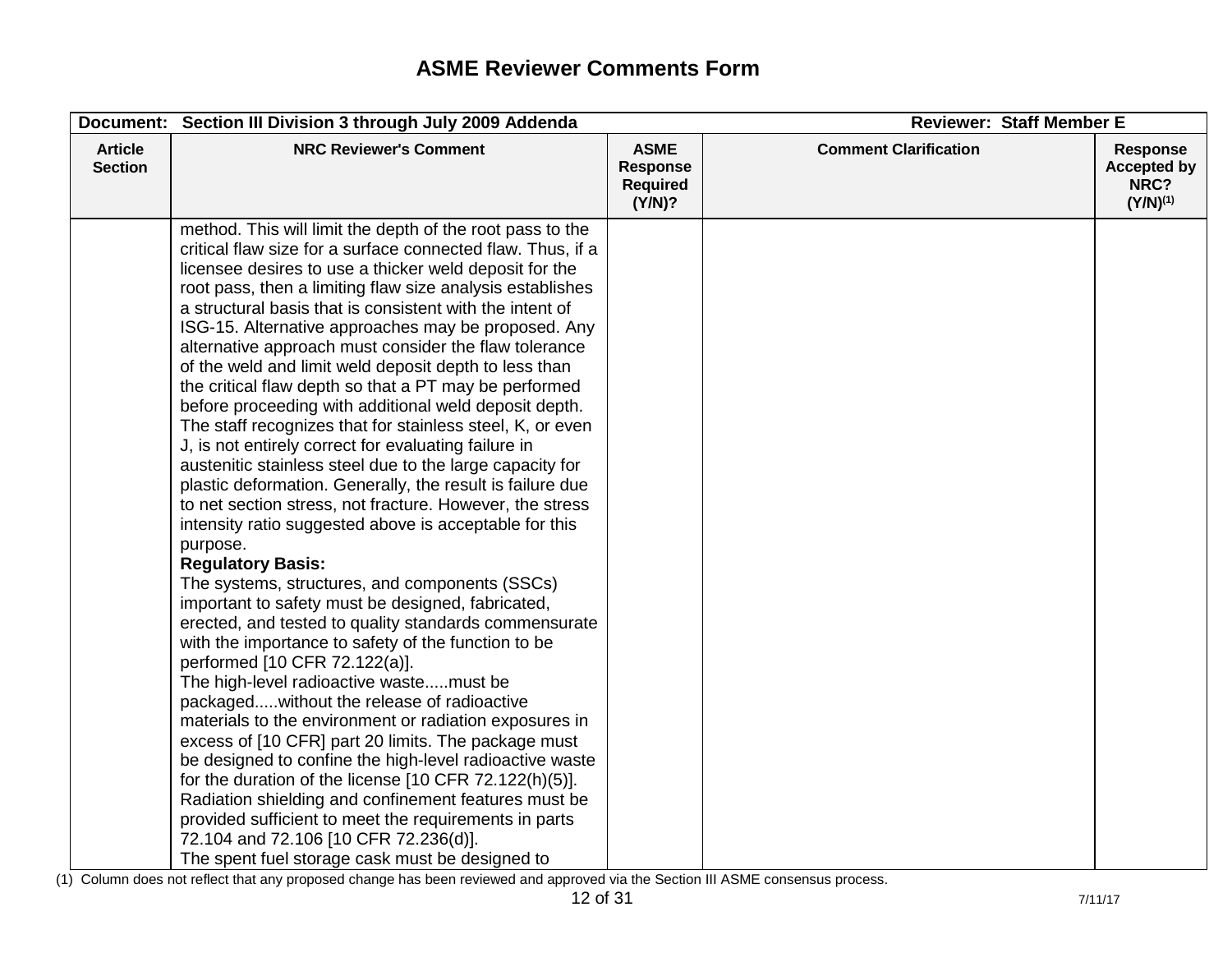|                                    | Document: Section III Division 3 through July 2009 Addenda                                                                                                                                                                                                                                                                                                                                                                                                                                                                                                                                                                                                                                                                                                                                                                                                                                                                                                                                                                                                                                                                                                               | <b>Reviewer: Staff Member E</b>                             |                                                                                                                                                                                                                                                                                                                                                                                                                                                                                           |                                                                |
|------------------------------------|--------------------------------------------------------------------------------------------------------------------------------------------------------------------------------------------------------------------------------------------------------------------------------------------------------------------------------------------------------------------------------------------------------------------------------------------------------------------------------------------------------------------------------------------------------------------------------------------------------------------------------------------------------------------------------------------------------------------------------------------------------------------------------------------------------------------------------------------------------------------------------------------------------------------------------------------------------------------------------------------------------------------------------------------------------------------------------------------------------------------------------------------------------------------------|-------------------------------------------------------------|-------------------------------------------------------------------------------------------------------------------------------------------------------------------------------------------------------------------------------------------------------------------------------------------------------------------------------------------------------------------------------------------------------------------------------------------------------------------------------------------|----------------------------------------------------------------|
| <b>Article</b><br><b>Section</b>   | <b>NRC Reviewer's Comment</b>                                                                                                                                                                                                                                                                                                                                                                                                                                                                                                                                                                                                                                                                                                                                                                                                                                                                                                                                                                                                                                                                                                                                            | <b>ASME</b><br><b>Response</b><br><b>Required</b><br>(Y/N)? | <b>Comment Clarification</b>                                                                                                                                                                                                                                                                                                                                                                                                                                                              | <b>Response</b><br><b>Accepted by</b><br>NRC?<br>$(Y/N)^{(1)}$ |
|                                    | provide sealing of confinements systems [10 CFR<br>72.236(e)].<br>The spent fuel storage cask must be inspected to<br>ascertain that there are no cracks, pinholes,<br>uncontrolled voids, or other defects that could<br>significantly reduce its confinement effectiveness [10<br>CFR 72.236(j)].<br>The spent fuel storage cask and its systems important<br>to safety must be evaluated, by appropriate tests or by<br>other means acceptable to the NRC, to demonstrate<br>that they will reasonably maintain confinement of<br>radioactive material under normal, off-normal, and<br>credible accident conditions [10 CFR 72.236(I)].<br>The independent spent fuel storage installation must<br>be designed to provide conformance to Parts 72.104<br>and 72.106 which define criteria for radioactive<br>material in effluents and direct radiation limits.<br><b>Applicability:</b><br>This quidance applied to dry cask storage system<br>reviews conducted in accordance with NUREG-1536,<br>"Standard Review Plan for Dry Cask Storage Systems"<br>(January 1997); and NUREG-1567, "Standard Review<br>Plan for Spent Fuel Storage Facilities" (March 2000). |                                                             |                                                                                                                                                                                                                                                                                                                                                                                                                                                                                           |                                                                |
| 2007<br>Section III-<br>Division 3 | WB-5279 - Special Exceptions - Add<br>"For designs employing austenitic lid materials and<br>welds, either volumetric or multi-pass PT inspection<br>methods are acceptable. For either UT or PT<br>examination, the minimum detectable flaw size must<br>be demonstrated to be less than the critical flaw size.<br>The critical flaw size should be calculated in<br>accordance with ASME Section XI methodology;<br>however, net section stress may be governing for<br>austenitic stainless steels, and must not violate ASME                                                                                                                                                                                                                                                                                                                                                                                                                                                                                                                                                                                                                                        |                                                             | Response: Keeping in mind the identified scope<br>for Division 3, the specific mention of "lid<br>materials and welds" is believed to refer to the<br>closure welds on storage containments whereas<br>this WB-2300 addresses requirements for<br>transportation containments (where partial<br>penetration containment welds are not<br>permitted). Also, PT alone is not permitted for<br>containment welds, volumetric plus PT is the<br>requirement. Hence, no change is anticipated. |                                                                |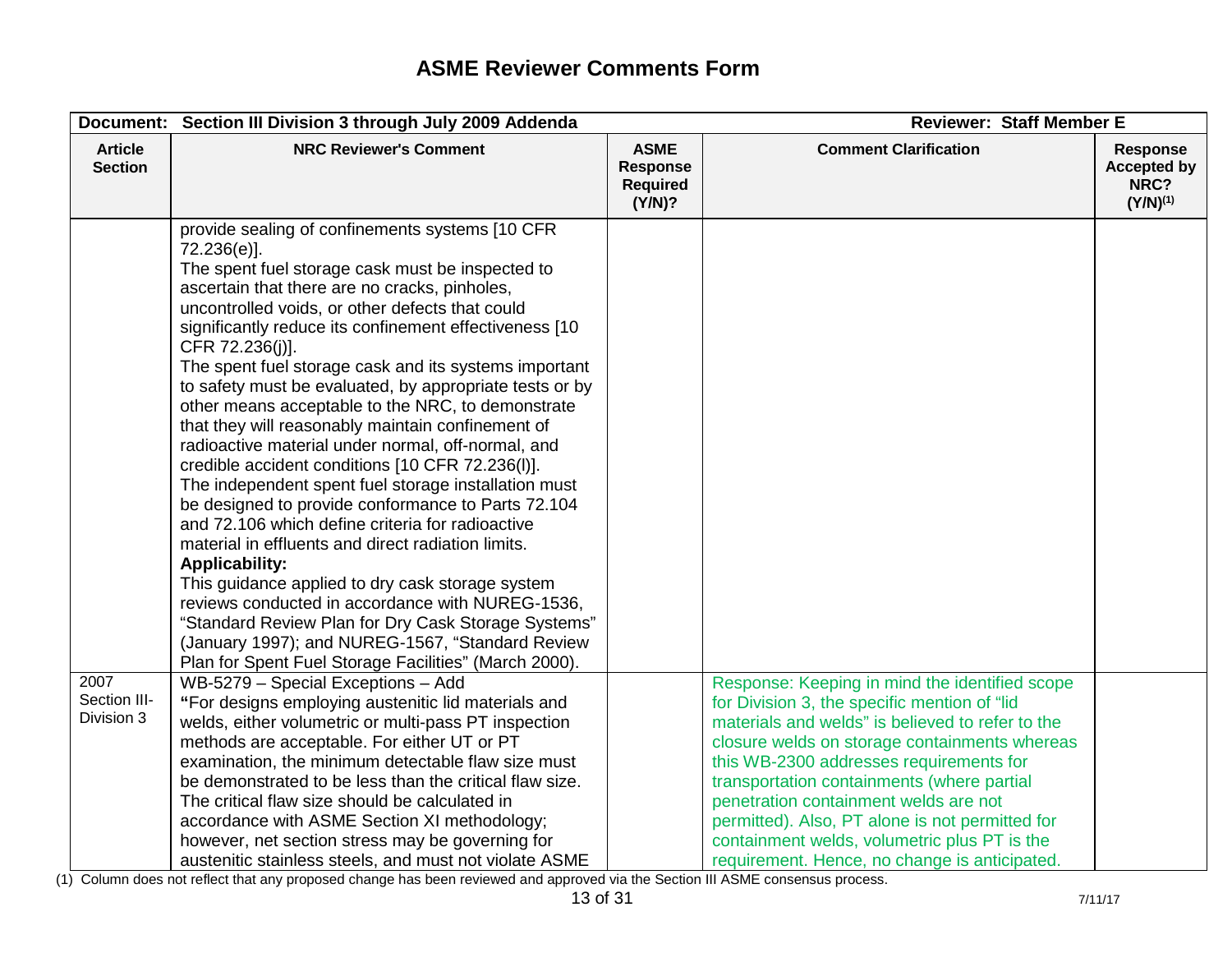| Document:                                                                                                                    | Section III Division 3 through July 2009 Addenda                                                                                                                                                                                                                                                                                                                                                                                                                                                                                                                                     | <b>Reviewer: Staff Member E</b>                      |                                                                                                                                                      |                                                                |
|------------------------------------------------------------------------------------------------------------------------------|--------------------------------------------------------------------------------------------------------------------------------------------------------------------------------------------------------------------------------------------------------------------------------------------------------------------------------------------------------------------------------------------------------------------------------------------------------------------------------------------------------------------------------------------------------------------------------------|------------------------------------------------------|------------------------------------------------------------------------------------------------------------------------------------------------------|----------------------------------------------------------------|
| <b>Article</b><br><b>Section</b>                                                                                             | <b>NRC Reviewer's Comment</b>                                                                                                                                                                                                                                                                                                                                                                                                                                                                                                                                                        | <b>ASME</b><br>Response<br><b>Required</b><br>(Y/N)? | <b>Comment Clarification</b>                                                                                                                         | <b>Response</b><br><b>Accepted by</b><br>NRC?<br>$(Y/N)^{(1)}$ |
|                                                                                                                              | Section III requirements. Flaws in austenitic stainless<br>steels shall not exceed the thickness of one weld bead.<br>If using UT, the UT acceptance criteria are the same<br>as those of NB-5332 for pre-service examination. In<br>accordance with Code practice for supplementing<br>volumetric examinations with a surface examination,<br>UT examination must be performed in conjunction with<br>a root pass and cover pass PT examination. If PT is<br>specified in lieu of volumetric inspection, a stress<br>reduction factor of 0.8 must be applied to the weld<br>design. |                                                      |                                                                                                                                                      |                                                                |
| 2007<br>Section III-<br>Division 3                                                                                           | Delete - "WB-5360, VISUAL ACCEPTANCE FOR<br><b>BRAZED JOINTS"</b><br>Delete - "WB-5380, BUBBLE FROMATION TESTING"                                                                                                                                                                                                                                                                                                                                                                                                                                                                    |                                                      | Response: These paragraphs have already been<br>deleted.                                                                                             |                                                                |
| 2008a<br>Section III-<br>Division 3,<br>Table<br>WA7100-2<br>Standards<br>and<br>Specificatio<br>ns<br>referenced<br>in text | After SNT-TC-1A Add: ANSI/ASNT CP-189-2006,<br>ASNT Standard for Qualification and Certification of<br><b>Nondestructive Testing Personnel</b>                                                                                                                                                                                                                                                                                                                                                                                                                                       | Y                                                    | Response: Section III will consider adding<br>ANSI/ASNT CP-189 as an alternative to SNT-<br><b>TC-1A.</b>                                            |                                                                |
| 2009b<br>Section III,<br>Division 3.<br>Article WA-<br>9000,<br>Glossary                                                     | WA-9000 Definitions, add: Equivalent Materials -<br>"Materials that can be used in lieu if the original source<br>material provided these material physical and chemical<br>requirements meet or exceed the original source<br>materials."                                                                                                                                                                                                                                                                                                                                           | $\overline{Y}$                                       | Response: In light of the response to the fourth<br>comment on page 1, this term will not be added<br>to the glossary without further justification. |                                                                |

<sup>(1)</sup> Column does not reflect that any proposed change has been reviewed and approved via the Section III ASME consensus process.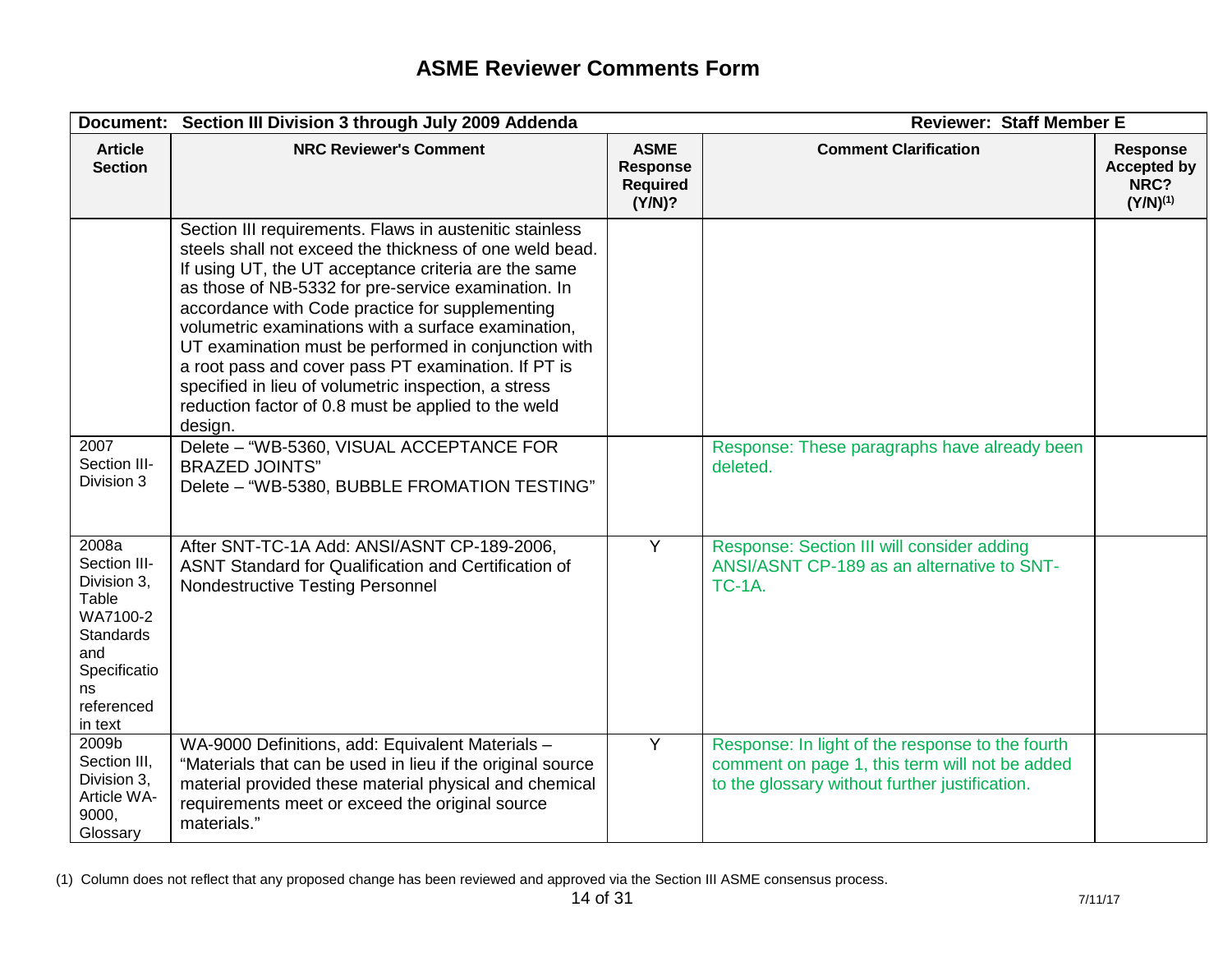|                                                                                                          | Document: Section III Division 3 through July 2009 Addenda                                                                                                                                                                                                                                                                                                                                          |                                                             | <b>Reviewer: Staff Member E</b>                                                                                                                                                                                                                                                                                                                                                                                                                                                                                                    |                                                                |
|----------------------------------------------------------------------------------------------------------|-----------------------------------------------------------------------------------------------------------------------------------------------------------------------------------------------------------------------------------------------------------------------------------------------------------------------------------------------------------------------------------------------------|-------------------------------------------------------------|------------------------------------------------------------------------------------------------------------------------------------------------------------------------------------------------------------------------------------------------------------------------------------------------------------------------------------------------------------------------------------------------------------------------------------------------------------------------------------------------------------------------------------|----------------------------------------------------------------|
| <b>Article</b><br><b>Section</b>                                                                         | <b>NRC Reviewer's Comment</b>                                                                                                                                                                                                                                                                                                                                                                       | <b>ASME</b><br><b>Response</b><br><b>Required</b><br>(Y/N)? | <b>Comment Clarification</b>                                                                                                                                                                                                                                                                                                                                                                                                                                                                                                       | <b>Response</b><br><b>Accepted by</b><br>NRC?<br>$(Y/N)^{(1)}$ |
| Nonmandat<br>ory<br>Appendix<br>Α,<br>A5-ASNT<br><b>STANDAR</b><br>D                                     | Add the ASNT CP-189 as an alternate guideline for<br>Qualification and Certification of Nondestructive<br>Personnel                                                                                                                                                                                                                                                                                 | $\overline{Y}$                                              | Response: The nonmandatory appendix referred<br>to by the reviewer was added by the ASME<br>Editors and subsequently deleted by the BPV III<br>Committee. See related response to comment on<br>previous page.                                                                                                                                                                                                                                                                                                                     |                                                                |
| 2008a<br>Section III-<br>Division 3,<br>WB-2300<br>Facture<br>Toughness                                  | Add a new topic to identify Fracture Toughness for Lid<br>to Shell Weld joints using ISG-15 verbiage.                                                                                                                                                                                                                                                                                               | Y                                                           | Response: Keeping in mind the identified scope<br>for Division 3, the Article WB-2000 already<br>addresses a variety of material considerations for<br>transportation containments, The specific<br>mention of "lid to shell weld joints" is believed to<br>refer to the closure welds on storage<br>containments whereas this WB-2300 addresses<br>requirements for transportation containments<br>(where partial penetration containment welds are<br>not permitted). Hence, no change is anticipated<br>by this review comment. |                                                                |
| 2009b<br>Section III-<br>Division 3                                                                      | Delete - WB-2344 Tubular Products and Fittings                                                                                                                                                                                                                                                                                                                                                      | Y                                                           | Response: Division 3 needs to permit a variety of<br>potential designs of components under its stated<br>scope. Division 3 rules should not be restricted to<br>just U.S. needs or just commercial power needs<br>but be able to address all needs.                                                                                                                                                                                                                                                                                |                                                                |
| 2009b<br>Section III-<br>Division 3                                                                      | Delete - "And Brazing"                                                                                                                                                                                                                                                                                                                                                                              | Y                                                           | Response: If referring to WB-2400, the wording<br>has already been deleted.                                                                                                                                                                                                                                                                                                                                                                                                                                                        |                                                                |
| 2008a<br>Section III-<br>Division 3,<br>Subsection<br><b>WB Class</b><br><b>TC</b><br>Transportat<br>ion | <b>IWA-2300 QUALIFICATIONS OF</b><br><b>NONDESTRUCTIVE</b><br><b>EXAMINATION PERSONNEL</b><br><b>IWA-2310 GENERAL</b><br>$(a)$ Personnel performing nondestructive examinations (NDE)<br>shall be qualified and certified using a written practice prepared in<br>accordance with ANSI/ASNT CP-189, Standard for Qualification<br>and Certification of Nondestructive Testing Personnel, as amended |                                                             | Response: Section III will consider adding<br>ANSI/ASNT CP-189 as an alternative to SNT-<br><b>TC-1A.</b>                                                                                                                                                                                                                                                                                                                                                                                                                          |                                                                |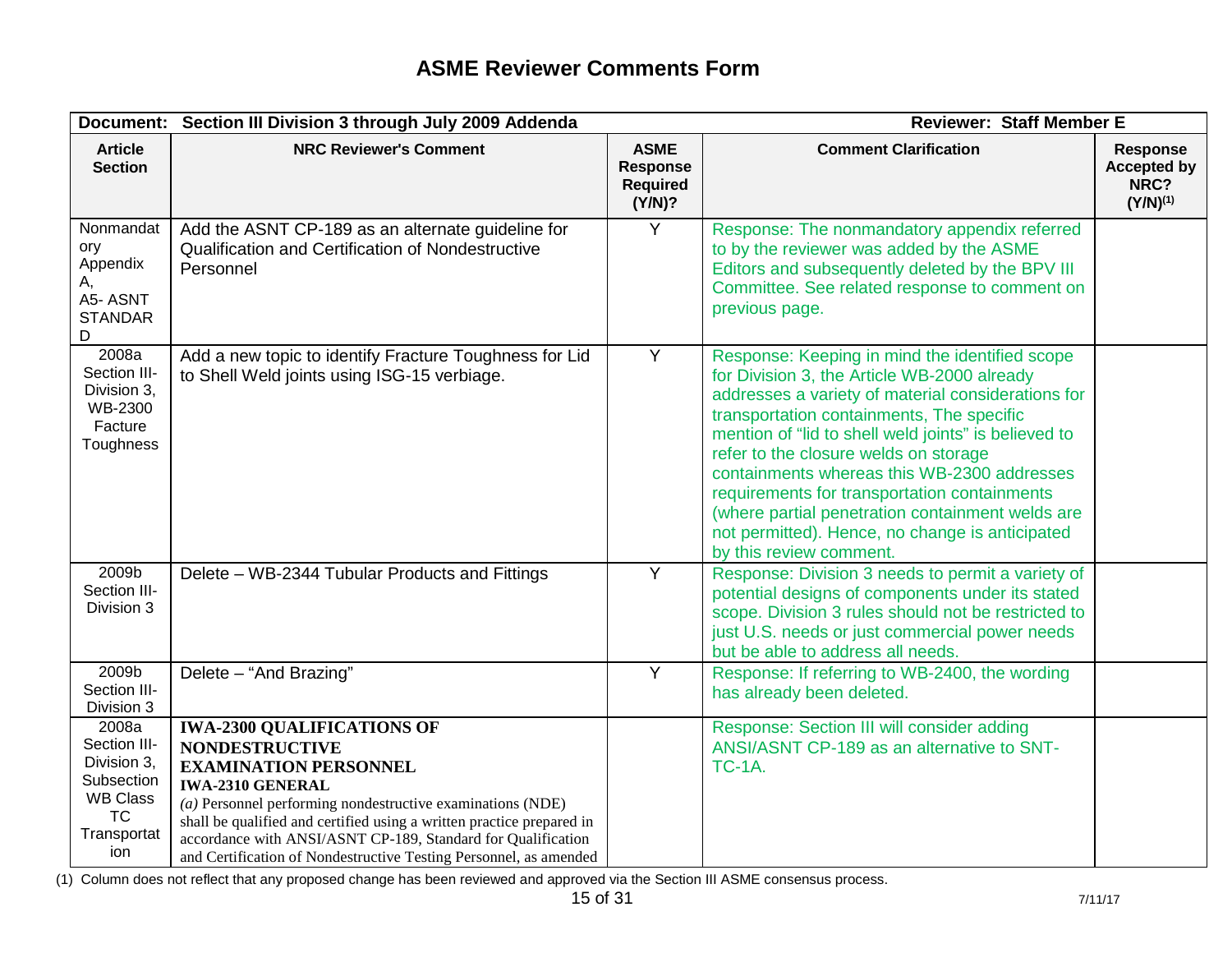| Document:                        | Section III Division 3 through July 2009 Addenda                                                                                                                                                                                                                                                                                                                                                                                                                                                                                                                                                                                                                                                                                                                                                                                                                                                                                                                                                                                                                                                                                                                                                                                                                                                                                                                                                                                                                                                                                                                                                                                                                                                                                                                                                                                                                                                                                                                                                                                                                                                                                                                                                                                                                 |                                                             | <b>Reviewer: Staff Member E</b> |                                                                |  |
|----------------------------------|------------------------------------------------------------------------------------------------------------------------------------------------------------------------------------------------------------------------------------------------------------------------------------------------------------------------------------------------------------------------------------------------------------------------------------------------------------------------------------------------------------------------------------------------------------------------------------------------------------------------------------------------------------------------------------------------------------------------------------------------------------------------------------------------------------------------------------------------------------------------------------------------------------------------------------------------------------------------------------------------------------------------------------------------------------------------------------------------------------------------------------------------------------------------------------------------------------------------------------------------------------------------------------------------------------------------------------------------------------------------------------------------------------------------------------------------------------------------------------------------------------------------------------------------------------------------------------------------------------------------------------------------------------------------------------------------------------------------------------------------------------------------------------------------------------------------------------------------------------------------------------------------------------------------------------------------------------------------------------------------------------------------------------------------------------------------------------------------------------------------------------------------------------------------------------------------------------------------------------------------------------------|-------------------------------------------------------------|---------------------------------|----------------------------------------------------------------|--|
| <b>Article</b><br><b>Section</b> | <b>NRC Reviewer's Comment</b>                                                                                                                                                                                                                                                                                                                                                                                                                                                                                                                                                                                                                                                                                                                                                                                                                                                                                                                                                                                                                                                                                                                                                                                                                                                                                                                                                                                                                                                                                                                                                                                                                                                                                                                                                                                                                                                                                                                                                                                                                                                                                                                                                                                                                                    | <b>ASME</b><br><b>Response</b><br><b>Required</b><br>(Y/N)? | <b>Comment Clarification</b>    | <b>Response</b><br><b>Accepted by</b><br>NRC?<br>$(Y/N)^{(1)}$ |  |
| Containme<br>nts                 | by the requirements of this Division. Certifications based on SNT-<br>TC-1A, ANSI N45.2.6, or earlier editions of ANSI/ASNT CP-189<br>are valid until recertification is required. Recertification shall be in<br>accordance with the edition of ANSI/ASNT CP-189 referenced in<br>IWA-1600 as amended by the requirements of this Division.<br>Outside agencies, as defined in Appendix VII, may be used to<br>qualify NDE personnel; however, the Employer shall be solely<br>responsible for the certification of Levels I, II, and III personnel.<br>Nondestructive and visual examination personnel qualified and<br>certified in accordance with the requirements of this Division are<br>qualified and certified to perform examinations in accordance with<br>the requirements of previous Editions and Addenda.<br>$(b)$ As an alternative to a personnel qualification program based on<br>CP-189, the ASNT Central Certification Program (ACCP) may be<br>used. The supplemental requirements of this Division shall apply<br>to qualification of personnel in accordance with the ACCP.<br><b>IWA-2311 Written Practice</b><br>$(a)$ The Employer shall prepare a written practice in accordance<br>with ANSI/ASNT CP-189.<br>$(b)$ The written practice shall specify the duties and responsibilities<br>of the Principal Level III.<br>IWA-2312 NDE Methods Listed in ANSI/ASNT CP-189<br>$(a)$ Qualifications shall be based on the methods, techniques,<br>procedures, and equipment used for the NDE required by this<br>Division.<br>$(b)$ Training, qualification, and certification of ultrasonic<br>examination personnel shall also comply with the requirements of<br>Appendix VII.<br>$(c)$ Training, qualification, and certification of visual examination<br>personnel shall comply with the requirements of Appendix VI.<br>$(d)$ The visual examination training and experience hours specified<br>in ANSI/ASNT CP-189 shall be applied to the combined<br>certification of an individual for VT-1, VT-2, and VT-3 visual<br>examination. Certification in only one of the VT techniques is a<br>limited certification, and the requirements of IWA-2350 apply.<br>(e) Personnel certified in an NDE method, and whose training and |                                                             |                                 |                                                                |  |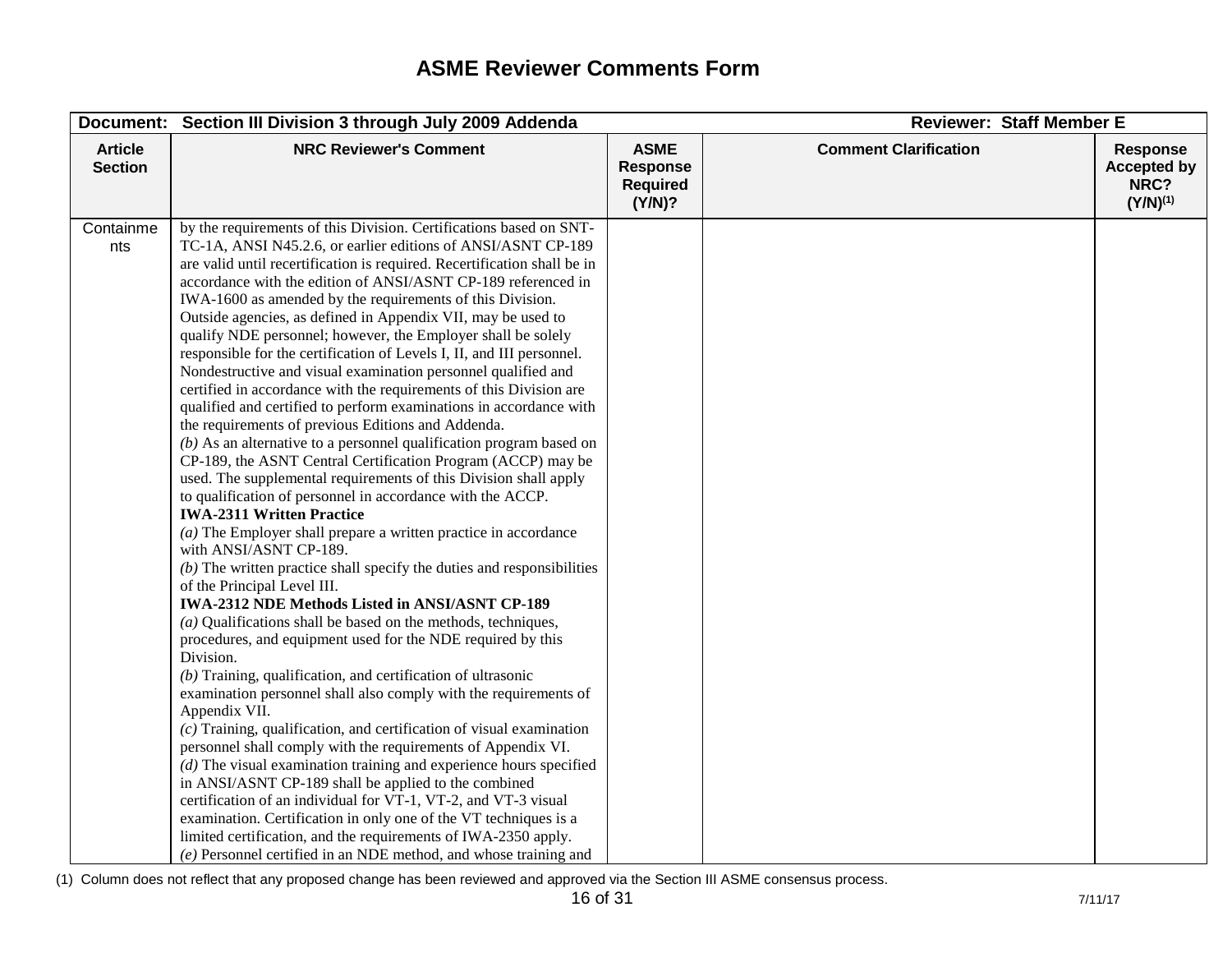|                                  | Document: Section III Division 3 through July 2009 Addenda                                                                                                                                                                                                                                                                                                                                                                                                                                                                                                                                                                                                                                                                                                                                                                                                                                                                                                                                                                                                                                                                                                                                                                                                                                                                                                                                                                                                                                                                                                                                                                                                                                                                                                                                                                                                                                                                                                                                                                                                                                                                                                                  |                                                             | <b>Reviewer: Staff Member E</b> |                                                                |  |
|----------------------------------|-----------------------------------------------------------------------------------------------------------------------------------------------------------------------------------------------------------------------------------------------------------------------------------------------------------------------------------------------------------------------------------------------------------------------------------------------------------------------------------------------------------------------------------------------------------------------------------------------------------------------------------------------------------------------------------------------------------------------------------------------------------------------------------------------------------------------------------------------------------------------------------------------------------------------------------------------------------------------------------------------------------------------------------------------------------------------------------------------------------------------------------------------------------------------------------------------------------------------------------------------------------------------------------------------------------------------------------------------------------------------------------------------------------------------------------------------------------------------------------------------------------------------------------------------------------------------------------------------------------------------------------------------------------------------------------------------------------------------------------------------------------------------------------------------------------------------------------------------------------------------------------------------------------------------------------------------------------------------------------------------------------------------------------------------------------------------------------------------------------------------------------------------------------------------------|-------------------------------------------------------------|---------------------------------|----------------------------------------------------------------|--|
| <b>Article</b><br><b>Section</b> | <b>NRC Reviewer's Comment</b>                                                                                                                                                                                                                                                                                                                                                                                                                                                                                                                                                                                                                                                                                                                                                                                                                                                                                                                                                                                                                                                                                                                                                                                                                                                                                                                                                                                                                                                                                                                                                                                                                                                                                                                                                                                                                                                                                                                                                                                                                                                                                                                                               | <b>ASME</b><br><b>Response</b><br><b>Required</b><br>(Y/N)? | <b>Comment Clarification</b>    | <b>Response</b><br><b>Accepted by</b><br>NRC?<br>$(Y/N)^{(1)}$ |  |
|                                  | experience in that method met the requirements of an edition of<br>ASNT SNT-TC-1A or ANSI/ASNT CP-189 referenced by a<br>previous edition or addenda of this Division, do not require<br>additional training or experience hours when being certified or<br>recertified to the same level by an employer, except as specified in<br>IWA-2312(b).<br><b>IWA-2313 NDE Methods Not Listed in ANSI/ASNT CP-189</b><br>Personnel using NDE methods not addressed in ANSI/ASNT CP-<br>189 shall be qualified as defined in ANSI/ASNT CP-189 or the<br>ACCP and the Employer's written practice.<br><b>IWA-2314 Certification and Recertification</b><br>$(a)$ Personnel shall be qualified by examination and shall be<br>certified in accordance with ANSI/ASNT CP-189, except that the<br>ASNT Level III certificate is not required. Level I, II, and III<br>personnel shall be recertified by qualification examinations every<br>5 years.<br>$(b)$ Personnel qualified in accordance with the ACCP shall be<br>recertified by examination every 5 years.<br>$(c)$ An ACCP certificate with current endorsements obtained by<br>examination satisfies the General and Practical Examination<br>requirements for Levels I and II NDE personnel.<br>$(d)$ Level I, II, and III NDE personnel may be certified or<br>recertified without additional training or experience hours when<br>$(1)$ certification or recertification is to the same level, and<br>$(2)$ the candidate's training and experience in the NDE method met<br>the requirements of an edition of ASNT SNT-TC-1A or<br>ANSI/ASNT CP-189 referenced by a previous edition or addenda<br>of this Division.<br><b>IWA-2315 Personnel Requirements for Eddy Current</b><br><b>Examination of Steam Generator Tubing</b><br>Personnel performing analysis or evaluation of data shall be<br>qualified by examination to perform analysis of multifrequency<br>data and to use multiparameter signal combination techniques. The<br>qualification shall include a practical examination that includes<br>techniques used and the types of flaws that may be found during<br>examination of steam generator tubing. |                                                             |                                 |                                                                |  |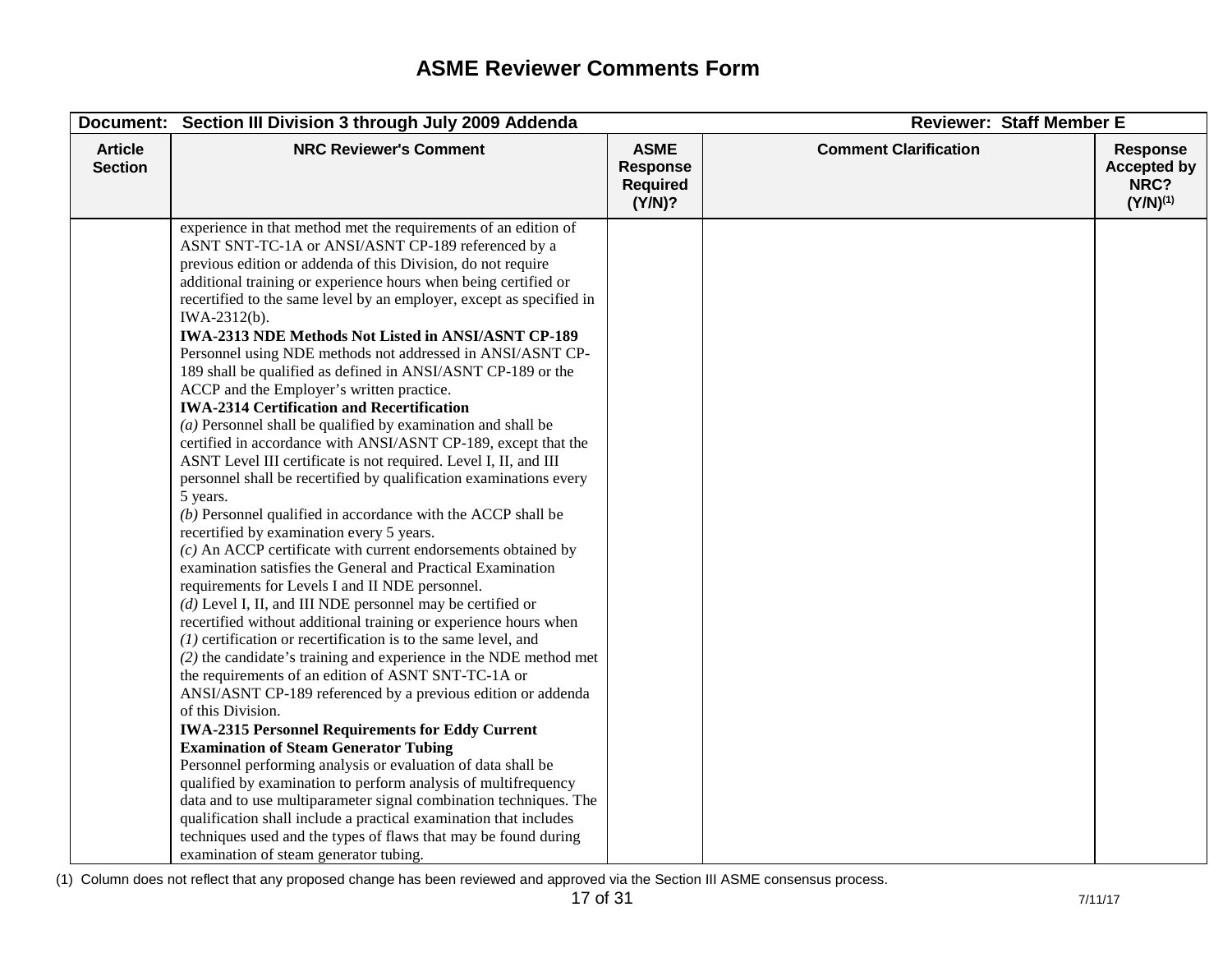| Document:                        | Section III Division 3 through July 2009 Addenda                                                                                                                                    | <b>Reviewer: Staff Member E</b>                             |                              |                                                                |
|----------------------------------|-------------------------------------------------------------------------------------------------------------------------------------------------------------------------------------|-------------------------------------------------------------|------------------------------|----------------------------------------------------------------|
| <b>Article</b><br><b>Section</b> | <b>NRC Reviewer's Comment</b>                                                                                                                                                       | <b>ASME</b><br><b>Response</b><br><b>Required</b><br>(Y/N)? | <b>Comment Clarification</b> | <b>Response</b><br><b>Accepted by</b><br>NRC?<br>$(Y/N)^{(1)}$ |
|                                  | <b>IWA-2316 Alternative Qualifications of VT-2 Visual</b><br><b>Examination Personnel</b><br>$(a)$ For system leakage tests and hydrostatic tests performed in                      |                                                             |                              |                                                                |
|                                  | accordance with IWA-5211(a) and (b), in lieu of the requirements<br>of IWA-2310 through IWA-2314, VT-2 visual examination<br>personnel may be qualified by satisfying the following |                                                             |                              |                                                                |
|                                  | requirements:<br>$(1)$ at least 40 hr plant walkdown experience, such as that gained<br>by licensed and nonlicensed operators, local leak rate personnel,                           |                                                             |                              |                                                                |
|                                  | system engineers, quality control personnel, and nondestructive<br>examination personnel                                                                                            |                                                             |                              |                                                                |
|                                  | $(2)$ at least 4 hr of training in the Section XI requirements and<br>plant-specific procedures for VT-2 visual examination<br>$(3)$ the vision test requirements of IWA-2321       |                                                             |                              |                                                                |
|                                  | $(b)$ Personnel qualified in accordance with these alternative<br>requirements shall not perform VT-2 functions other than                                                          |                                                             |                              |                                                                |
|                                  | examinations (e.g., verifying adequacy of procedures, training VT-<br>2 personnel).                                                                                                 |                                                             |                              |                                                                |
|                                  | $(c)$ These alternative qualification requirements shall be described<br>in the Employer's written practice.                                                                        |                                                             |                              |                                                                |
|                                  | <b>IWA-2317 Alternative Qualifications of VT-3 Visual</b><br><b>Examination Personnel</b>                                                                                           |                                                             |                              |                                                                |
|                                  | (a) In lieu of the requirements of IWA-2310 through IWA-2314,<br>VT-3 visual examination personnel may be qualified by satisfying                                                   |                                                             |                              |                                                                |
|                                  | the following requirements:<br>$(1)$ at least 40 hours plant experience, such as that gained by plant                                                                               |                                                             |                              |                                                                |
|                                  | personnel involved in installation, maintenance, or examination of<br>pumps, valves, and supports, quality control personnel, and<br>nondestructive examination personnel           |                                                             |                              |                                                                |
|                                  | $(2)$ at least 8 hr of training in the Section XI requirements and<br>plant-specific procedures for VT-3 visual examination                                                         |                                                             |                              |                                                                |
|                                  | $(3)$ the vision test requirements of IWA-2321<br>$(4)$ for initial qualification, and at least every 3 years thereafter,                                                           |                                                             |                              |                                                                |
|                                  | pass a written examination of at least 30 questions covering VT-3<br>examination attributes, VT-3 examination requirements, and plant-<br>specific VT-3 procedures.                 |                                                             |                              |                                                                |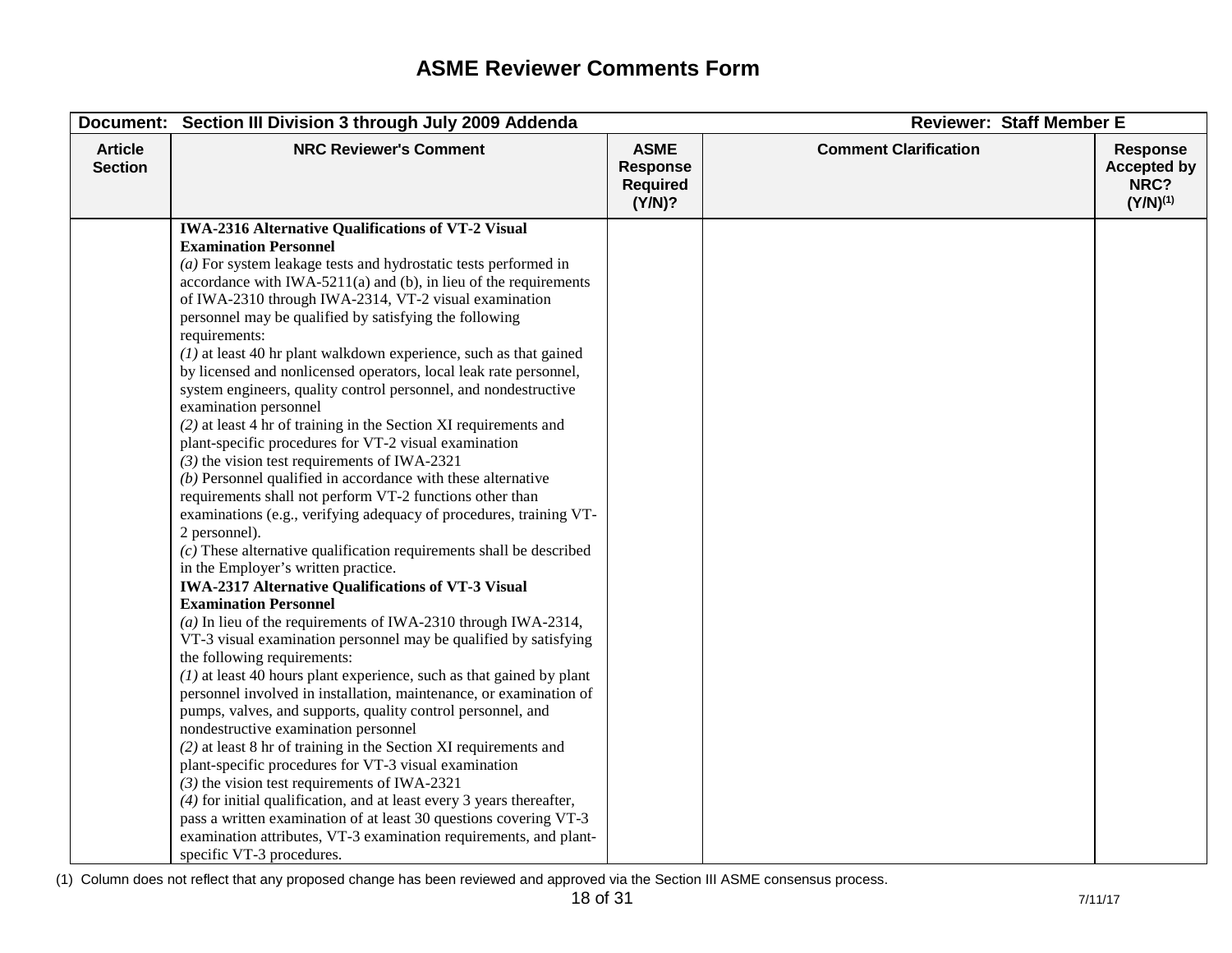|                                  | Document: Section III Division 3 through July 2009 Addenda                                                                                                                                                                                                                                                                                                                                                                                                                                                                                                                                                                                                                                                                                                                                                                                                                                                                                                                                                                                                                                                                                                                                                                                                                                                                                                                                                                                                                                                                                                                                                                                                                                                                                                                                                                                                                                                                                                                                              |                                                             | <b>Reviewer: Staff Member E</b> |                                                                |
|----------------------------------|---------------------------------------------------------------------------------------------------------------------------------------------------------------------------------------------------------------------------------------------------------------------------------------------------------------------------------------------------------------------------------------------------------------------------------------------------------------------------------------------------------------------------------------------------------------------------------------------------------------------------------------------------------------------------------------------------------------------------------------------------------------------------------------------------------------------------------------------------------------------------------------------------------------------------------------------------------------------------------------------------------------------------------------------------------------------------------------------------------------------------------------------------------------------------------------------------------------------------------------------------------------------------------------------------------------------------------------------------------------------------------------------------------------------------------------------------------------------------------------------------------------------------------------------------------------------------------------------------------------------------------------------------------------------------------------------------------------------------------------------------------------------------------------------------------------------------------------------------------------------------------------------------------------------------------------------------------------------------------------------------------|-------------------------------------------------------------|---------------------------------|----------------------------------------------------------------|
| <b>Article</b><br><b>Section</b> | <b>NRC Reviewer's Comment</b>                                                                                                                                                                                                                                                                                                                                                                                                                                                                                                                                                                                                                                                                                                                                                                                                                                                                                                                                                                                                                                                                                                                                                                                                                                                                                                                                                                                                                                                                                                                                                                                                                                                                                                                                                                                                                                                                                                                                                                           | <b>ASME</b><br><b>Response</b><br><b>Required</b><br>(Y/N)? | <b>Comment Clarification</b>    | <b>Response</b><br><b>Accepted by</b><br>NRC?<br>$(Y/N)^{(1)}$ |
|                                  | <b>TABLE IWA-2322-1</b><br><b>NEAR-DISTANCE ACUITY TEST DISTANCES AND</b><br><b>CHARACTER HEIGHTS</b><br><b>Maximum Lower Case</b><br>Test Distance, Character Height,<br>in. (mm) in. (mm)<br>12 (300) 0.022 (0.56)<br>13 (330) 0.024 (0.61)<br>14 (350) 0.025 (0.64)<br>15 (380) 0.027 (0.69)<br>16 (400) 0.029 (0.74)<br>GENERAL NOTE: The test distances (eye to chart) and corresponding<br>character heights provide a visual angle of 6.25 minutes, which is<br>equivalent to a Snellen fraction of 20/25.<br>$(b)$ The alternative qualification requirements shall be described in<br>the Employer's written practice.<br><b>IWA-2320 QUALIFICATION EXAMINATIONS</b><br><b>IWA-2321 Vision Tests</b><br>The following tests shall be administered annually to NDE<br>personnel:<br>$(a)$ Personnel shall demonstrate natural or corrected near-distance<br>acuity of 20/25 or greater Snellen fraction, with at least one eye,<br>by reading words or identifying characters on a near-distance test<br>chart, such as a Jaeger chart, that meets the requirements of IWA-<br>2322. Equivalent measures of near-distance acuity may be used. In<br>addition, personnel performing VT-2 or VT-3 visual examinations<br>shall demonstrate natural or corrected far-distance acuity of 20/30<br>or greater Snellen fraction or equivalent with at least one eye.<br>$(b)$ As an alternative to the visual acuity demonstration<br>requirements of (a), any vision test administered by an optometrist,<br>ophthalmologist, or other healthcare professional who administers<br>vision tests and documents compliance with the acuity<br>requirements of (a) is acceptable.<br>$(c)$ Personnel shall demonstrate the capability to distinguish the<br>colors applicable to the NDE methods for which certified and to<br>differentiate contrast between these colors.<br><b>IWA-2322 Near-Distance Test Chart Qualification</b><br>A measurement of one of the near-distance test chart characters |                                                             |                                 |                                                                |

<sup>(1)</sup> Column does not reflect that any proposed change has been reviewed and approved via the Section III ASME consensus process.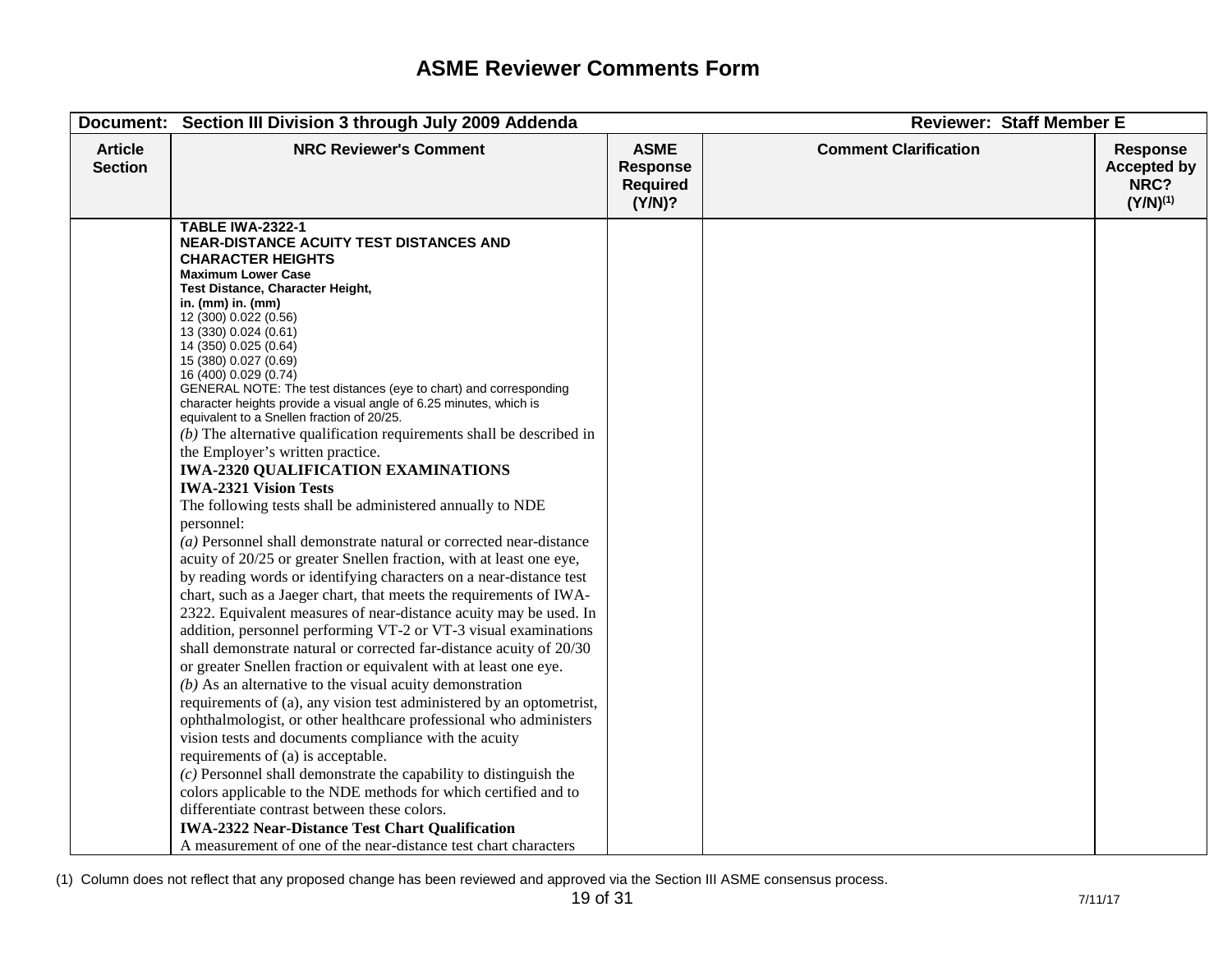| Document:                        | Section III Division 3 through July 2009 Addenda                                                                                                                                                                                                                                                                                                                                                                                                                                                                                                                                                                                                                                                                                                                                                                                                                                                                                                                                                                                                                                                                                                                                                                                                                                                                                                                                                                                                                                                                                                                                                                                                                                                                                                                                                                                                                                                                                                                                                                                                                                                                                                                                                                                               |                                                             | <b>Reviewer: Staff Member E</b> |                                                                |
|----------------------------------|------------------------------------------------------------------------------------------------------------------------------------------------------------------------------------------------------------------------------------------------------------------------------------------------------------------------------------------------------------------------------------------------------------------------------------------------------------------------------------------------------------------------------------------------------------------------------------------------------------------------------------------------------------------------------------------------------------------------------------------------------------------------------------------------------------------------------------------------------------------------------------------------------------------------------------------------------------------------------------------------------------------------------------------------------------------------------------------------------------------------------------------------------------------------------------------------------------------------------------------------------------------------------------------------------------------------------------------------------------------------------------------------------------------------------------------------------------------------------------------------------------------------------------------------------------------------------------------------------------------------------------------------------------------------------------------------------------------------------------------------------------------------------------------------------------------------------------------------------------------------------------------------------------------------------------------------------------------------------------------------------------------------------------------------------------------------------------------------------------------------------------------------------------------------------------------------------------------------------------------------|-------------------------------------------------------------|---------------------------------|----------------------------------------------------------------|
| <b>Article</b><br><b>Section</b> | <b>NRC Reviewer's Comment</b>                                                                                                                                                                                                                                                                                                                                                                                                                                                                                                                                                                                                                                                                                                                                                                                                                                                                                                                                                                                                                                                                                                                                                                                                                                                                                                                                                                                                                                                                                                                                                                                                                                                                                                                                                                                                                                                                                                                                                                                                                                                                                                                                                                                                                  | <b>ASME</b><br><b>Response</b><br><b>Required</b><br>(Y/N)? | <b>Comment Clarification</b>    | <b>Response</b><br><b>Accepted by</b><br>NRC?<br>$(Y/N)^{(1)}$ |
|                                  | shall be made once before initial use, with an optical comparator<br>(10X or greater) or other suitable instrument, to verify that the<br>height of a representative lower case character, without an<br>ascender or descender (e.g., a, c, e, o), for the selected type size,<br>meets the requirements of Table IWA-2322-1. This measurement<br>shall be documented and traceable to the test chart.<br><b>IWA-2323 Level III Personnel</b><br>The qualifications of Level III NDE personnel shall be evaluated<br>using written examinations and a Demonstration Examination. The<br>written examinations shall cover the Basic, Method, Specific, and<br>Practical areas of knowledge as defined in IWA-2323(a), (b), (c),<br>and (d). The Demonstration Examination shall be in accordance<br>with ANSI/ASNT CP-189, Level II Practical Examination rules.<br>( $a$ ) The Basic Examination shall consist of at least 65 questions<br>(required only once if certification is sought in more than one<br>method).<br>$(1)$ at least twenty questions related to understanding of<br><b>ANSI/ASNT CP-189</b><br>(2) at least thirty questions related to applicable materials,<br>fabrication, and product technology<br>$(3)$ at least fifteen questions that are similar to published Level II<br>questions for other NDT methods<br>$(b)$ The Method Examination shall consist of at least 65 questions.<br>$(1)$ at least thirty questions related to fundamentals and principles<br>that are similar to published ASNT Level III questions for each<br>method<br>$(2)$ at least fifteen questions related to application and<br>establishment of procedures and techniques that are similar to<br>published ASNT Level III questions for each method<br>$(3)$ at least twenty questions related to capability for interpreting<br>codes, standards, and specifications related to the method<br>$(c)$ The Specific Examination shall contain at least 30 questions<br>covering equipment, techniques, procedures, and administration of<br>the Employer's written practice. The Specific Examination shall<br>also cover the NDE requirements of this Division, including<br>acceptance standards and referenced codes and standards. |                                                             |                                 |                                                                |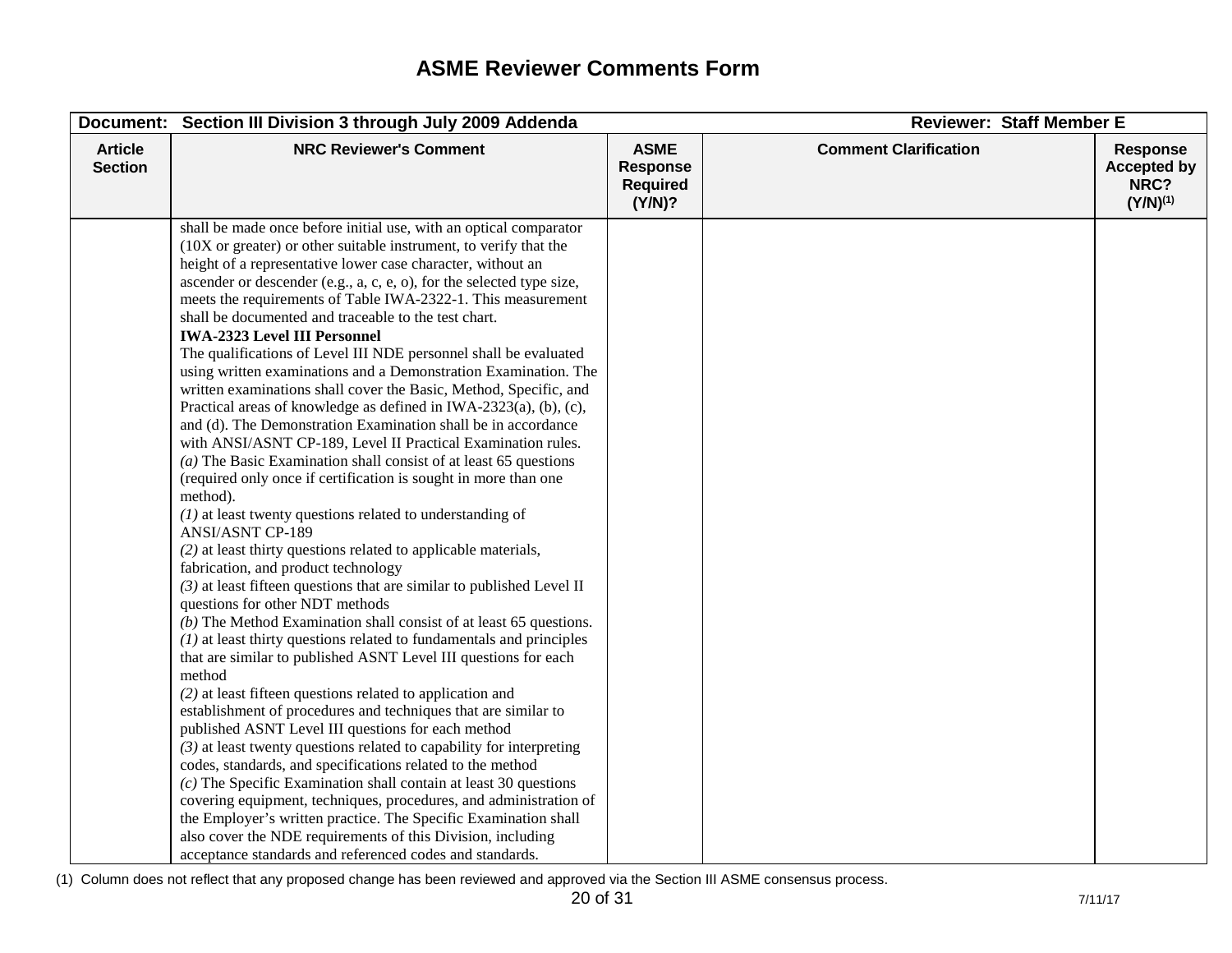| Document:                        | Section III Division 3 through July 2009 Addenda                                                                                                                                                                                                                                                                                                                                                                                                                                                                                                                                                                                                                                                                                                                                                                                                                                                                                                                                                                                                                                                                                                                                                                                                                                                                                                                                                                                                                                                                                                                                                                                                                                                                                                                                                                                                                                                                                                                                                                                                                                                                                                    |                                                             | <b>Reviewer: Staff Member E</b> |                                                                |
|----------------------------------|-----------------------------------------------------------------------------------------------------------------------------------------------------------------------------------------------------------------------------------------------------------------------------------------------------------------------------------------------------------------------------------------------------------------------------------------------------------------------------------------------------------------------------------------------------------------------------------------------------------------------------------------------------------------------------------------------------------------------------------------------------------------------------------------------------------------------------------------------------------------------------------------------------------------------------------------------------------------------------------------------------------------------------------------------------------------------------------------------------------------------------------------------------------------------------------------------------------------------------------------------------------------------------------------------------------------------------------------------------------------------------------------------------------------------------------------------------------------------------------------------------------------------------------------------------------------------------------------------------------------------------------------------------------------------------------------------------------------------------------------------------------------------------------------------------------------------------------------------------------------------------------------------------------------------------------------------------------------------------------------------------------------------------------------------------------------------------------------------------------------------------------------------------|-------------------------------------------------------------|---------------------------------|----------------------------------------------------------------|
| <b>Article</b><br><b>Section</b> | <b>NRC Reviewer's Comment</b>                                                                                                                                                                                                                                                                                                                                                                                                                                                                                                                                                                                                                                                                                                                                                                                                                                                                                                                                                                                                                                                                                                                                                                                                                                                                                                                                                                                                                                                                                                                                                                                                                                                                                                                                                                                                                                                                                                                                                                                                                                                                                                                       | <b>ASME</b><br><b>Response</b><br><b>Required</b><br>(Y/N)? | <b>Comment Clarification</b>    | <b>Response</b><br><b>Accepted by</b><br>NRC?<br>$(Y/N)^{(1)}$ |
|                                  | $(d)$ The Practical Examination shall be in accordance with<br>ANSI/ASNT CP-189 requirements.<br>$(e)$ An ASNT Level III certificate with current endorsements<br>obtained by examination for the applicable method satisfies the<br>Basic and Method Examination requirements.<br>$(f)$ When an outside agency administers the examination and only<br>a pass or fail grade is issued, the Employer shall assign a grade of<br>80% for a pass grade.<br>$(g)$ Level III personnel shall be recertified using the written<br>Method, Specific, and Practical Examinations and the<br>Demonstration Examination. Alternatively, Level III personnel<br>may be recertified using only the written Method and Specific<br>Examinations, provided the following conditions are met.<br>$(1)$ The Level III candidate was previously certified or recertified<br>using all the written examinations and the Demonstration<br>Examination.<br>(2) The Level III candidate is not being recertified due to<br>interrupted service as defined in the Employer's written practice.<br>$(3)$ The Level III candidate is not being certified by a new<br>Employer.<br>$(h)$ For initial certification, the grades for the Basic, Method,<br>Specific, Practical, and Demonstration Examinations shall be<br>averaged to determine the overall grade. For recertification, the<br>grades of applicable examinations administered in accordance with<br>$IWA-2323(g)$ shall be averaged to determine the overall grade.<br>$(i)$ An ACCP certificate with current endorsements obtained by<br>examination satisfies the Basic, Method, Practical, and<br>Demonstration examination requirements for Level III NDE<br>personnel.<br><b>IWA-2330 LEVEL I RESPONSIBILITIES</b><br>Level I personnel shall use written procedures when performing<br>specific setups, calibrations, and examinations and when recording<br>data. These activities shall be conducted under the guidance of<br>Level II or Level III personnel. Level I personnel shall not<br>evaluate or accept the results of a nondestructive examination.<br><b>IWA-2340 LEVEL III EDUCATION</b> |                                                             |                                 |                                                                |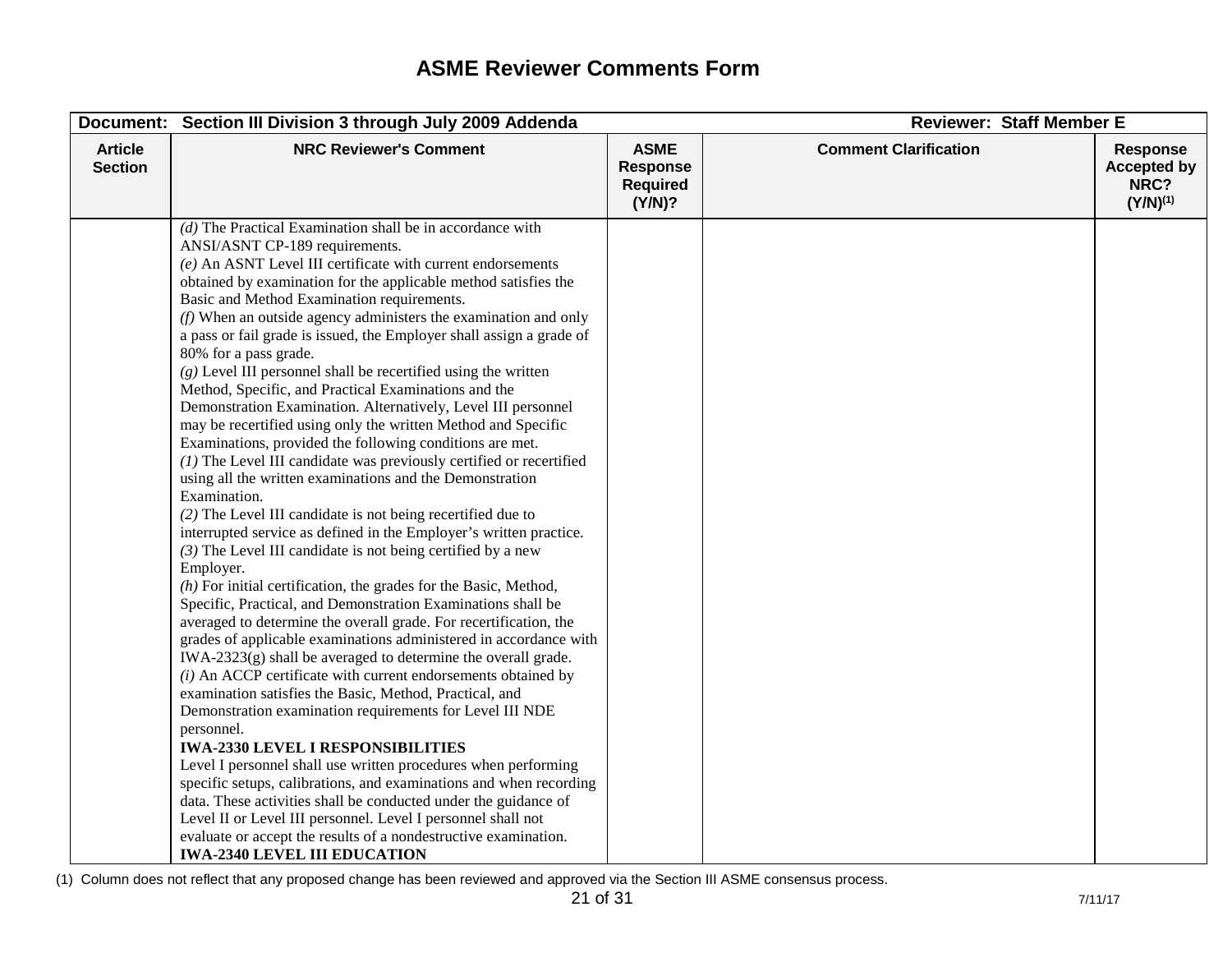|                                  | Document: Section III Division 3 through July 2009 Addenda                                                                                                                                                                                                                                                                                                                                                                                                                                                                                                                                                                                                                                                                                                                                                                                                                                                                                                                                                                                                                                                                                                                                                                                                                                                                                                                                                                                                                                                                                                                                                                                                                                                                                                                                                                                                                                                                                                                                                                                                                                                                                                              |                                                             | <b>Reviewer: Staff Member E</b> |                                                                |
|----------------------------------|-------------------------------------------------------------------------------------------------------------------------------------------------------------------------------------------------------------------------------------------------------------------------------------------------------------------------------------------------------------------------------------------------------------------------------------------------------------------------------------------------------------------------------------------------------------------------------------------------------------------------------------------------------------------------------------------------------------------------------------------------------------------------------------------------------------------------------------------------------------------------------------------------------------------------------------------------------------------------------------------------------------------------------------------------------------------------------------------------------------------------------------------------------------------------------------------------------------------------------------------------------------------------------------------------------------------------------------------------------------------------------------------------------------------------------------------------------------------------------------------------------------------------------------------------------------------------------------------------------------------------------------------------------------------------------------------------------------------------------------------------------------------------------------------------------------------------------------------------------------------------------------------------------------------------------------------------------------------------------------------------------------------------------------------------------------------------------------------------------------------------------------------------------------------------|-------------------------------------------------------------|---------------------------------|----------------------------------------------------------------|
| <b>Article</b><br><b>Section</b> | <b>NRC Reviewer's Comment</b>                                                                                                                                                                                                                                                                                                                                                                                                                                                                                                                                                                                                                                                                                                                                                                                                                                                                                                                                                                                                                                                                                                                                                                                                                                                                                                                                                                                                                                                                                                                                                                                                                                                                                                                                                                                                                                                                                                                                                                                                                                                                                                                                           | <b>ASME</b><br><b>Response</b><br><b>Required</b><br>(Y/N)? | <b>Comment Clarification</b>    | <b>Response</b><br><b>Accepted by</b><br>NRC?<br>$(Y/N)^{(1)}$ |
|                                  | Level III candidates shall have high school or equivalent<br>education.<br><b>IWA-2350 LIMITED CERTIFICATION</b><br>Limited certification in a method is permitted for personnel who<br>are restricted to performing examinations of limited scope, i.e.,<br>limited operations or limited techniques within the method. Topics<br>that are not relevant to the limited certification may be deleted<br>from the ANSI/ASNT CP-189, Appendix VI, or Appendix VII<br>training outline and may be accompanied by a corresponding<br>reduction in training hours, examination content, and number of<br>examination questions. Only questions related to the limited<br>training are required. In addition, the required experience may be<br>reduced by a corresponding amount. The specific methods and<br>techniques covered by limited certification and the training,<br>examination, and experience requirements for limited certification<br>shall be defined in the written practice and documented in the<br>individual's certification records.<br><b>IWA-2360 LEVEL I AND LEVEL II TRAINING AND</b><br><b>EXPERIENCE</b><br>$(a)$ A candidate may be qualified directly to Level II with no time<br>as a Level I provided the required training and experience consists<br>of the sum of the hours required for Level I and Level II<br>certification.<br>$(b)$ NDE training course outlines and materials shall be approved<br>by a Level III. Previous training and experience may be accepted if<br>verified by a Level III. The method of verification shall be<br>documented in the candidate's certification records.<br><b>IWA-2370 LEVEL III EXPERIENCE</b><br>Candidates for Level III certification shall meet one of the<br>following criteria:<br>$(a)$ Graduate of a 4-year accredited engineering or science college<br>or university with a degree in engineering or science, plus 1 year<br>experience in NDE in an assignment comparable to that of a Level<br>II in the examination method.<br>( $b$ ) Completion with a passing grade of at least the equivalent of 2<br>full years of engineering or science study at a university, college, |                                                             |                                 |                                                                |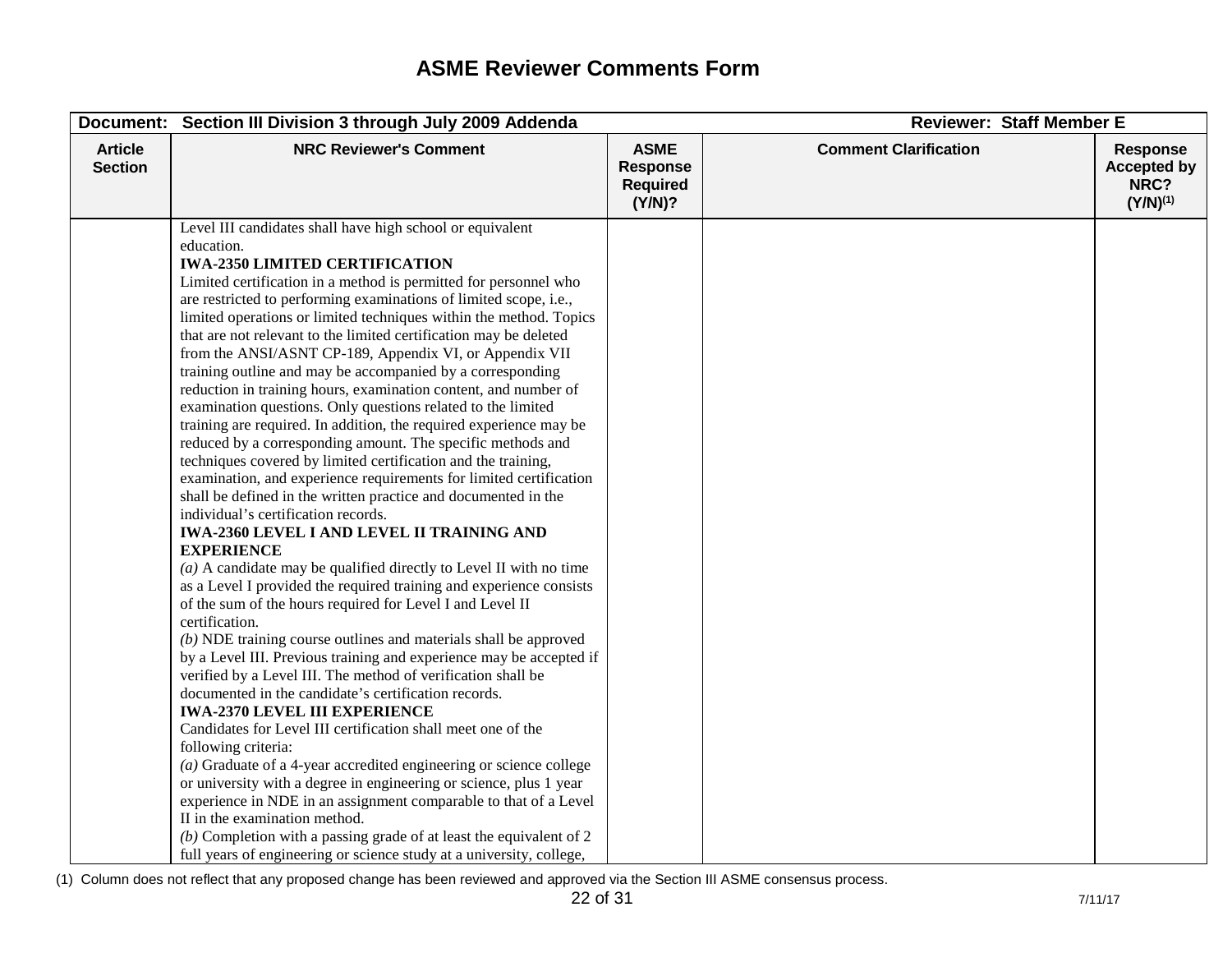|                                  | Document: Section III Division 3 through July 2009 Addenda                                                                                                                                                                                                                                                                                                                                                                                                                                                                                                                                                                                                                                                                                                                                                                                                                                                                                                                                                                                                                                                                                                                                                                                                                                                                                                                                                                                                                                                                                                                                                                                                                                                                                                                                                                                                                                                                                                                                                                                                                                                                             |                                                             | <b>Reviewer: Staff Member E</b> |                                                                |
|----------------------------------|----------------------------------------------------------------------------------------------------------------------------------------------------------------------------------------------------------------------------------------------------------------------------------------------------------------------------------------------------------------------------------------------------------------------------------------------------------------------------------------------------------------------------------------------------------------------------------------------------------------------------------------------------------------------------------------------------------------------------------------------------------------------------------------------------------------------------------------------------------------------------------------------------------------------------------------------------------------------------------------------------------------------------------------------------------------------------------------------------------------------------------------------------------------------------------------------------------------------------------------------------------------------------------------------------------------------------------------------------------------------------------------------------------------------------------------------------------------------------------------------------------------------------------------------------------------------------------------------------------------------------------------------------------------------------------------------------------------------------------------------------------------------------------------------------------------------------------------------------------------------------------------------------------------------------------------------------------------------------------------------------------------------------------------------------------------------------------------------------------------------------------------|-------------------------------------------------------------|---------------------------------|----------------------------------------------------------------|
| <b>Article</b><br><b>Section</b> | <b>NRC Reviewer's Comment</b>                                                                                                                                                                                                                                                                                                                                                                                                                                                                                                                                                                                                                                                                                                                                                                                                                                                                                                                                                                                                                                                                                                                                                                                                                                                                                                                                                                                                                                                                                                                                                                                                                                                                                                                                                                                                                                                                                                                                                                                                                                                                                                          | <b>ASME</b><br><b>Response</b><br><b>Required</b><br>(Y/N)? | <b>Comment Clarification</b>    | <b>Response</b><br><b>Accepted by</b><br>NRC?<br>$(Y/N)^{(1)}$ |
|                                  | or technical school, plus 2 years experience in an assignment<br>comparable to that of a Level II in the examination method.<br>$(c)$ Four years experience in an assignment comparable to that of a<br>Level II in the examination method.<br><b>IWA-2380 NDE INSTRUCTOR</b><br>In lieu of the requirements of CP-189, a candidate being<br>considered for qualification as an NDE Instructor shall satisfy the<br>Level III Basic and Method Examination requirements of IWA-<br>2323 and shall meet one of the following requirements:<br>$(a)$ maintain a current teacher or vocational instruction certificate<br>issued by a state, municipal, provincial, or federal authority; or<br>$(b)$ complete a minimum of 40 hr instruction in training and<br>teaching techniques.<br><b>IWA-2400 INSPECTION PROGRAM</b><br><b>IWA-2410 APPLICATION OF CODE EDITION AND</b><br><b>ADDENDA</b><br>The Code Edition and Addenda for preservice inspection and for<br>initial and successive inservice inspection intervals shall be as<br>required by the regulatory authority having jurisdiction at the plant<br>site.<br><b>IWA-2300 QUALIFICATIONS OF</b><br>NONDESTRUCTIVE EXAMINATION PERSONNEL<br><b>IWA-2310 GENERAL</b><br>$(a)$ Personnel performing nondestructive examinations (NDE)<br>shall be qualified and certified using a written practice prepared in<br>accordance with ANSI/ASNT CP-189, Standard for Qualification<br>and Certification of Nondestructive Testing Personnel, as amended<br>by the requirements of this Division. Certifications based on SNT-<br>TC-1A, ANSI N45.2.6, or earlier editions of ANSI/ASNT CP-189<br>are valid until recertification is required. Recertification shall be in<br>accordance with the edition of ANSI/ASNT CP-189 referenced in<br>IWA-1600 as amended by the requirements of this Division.<br>Outside agencies, as defined in Appendix VII, may be used to<br>qualify NDE personnel; however, the Employer shall be solely<br>responsible for the certification of Levels I, II, and III personnel.<br>Nondestructive and visual examination personnel qualified and |                                                             |                                 |                                                                |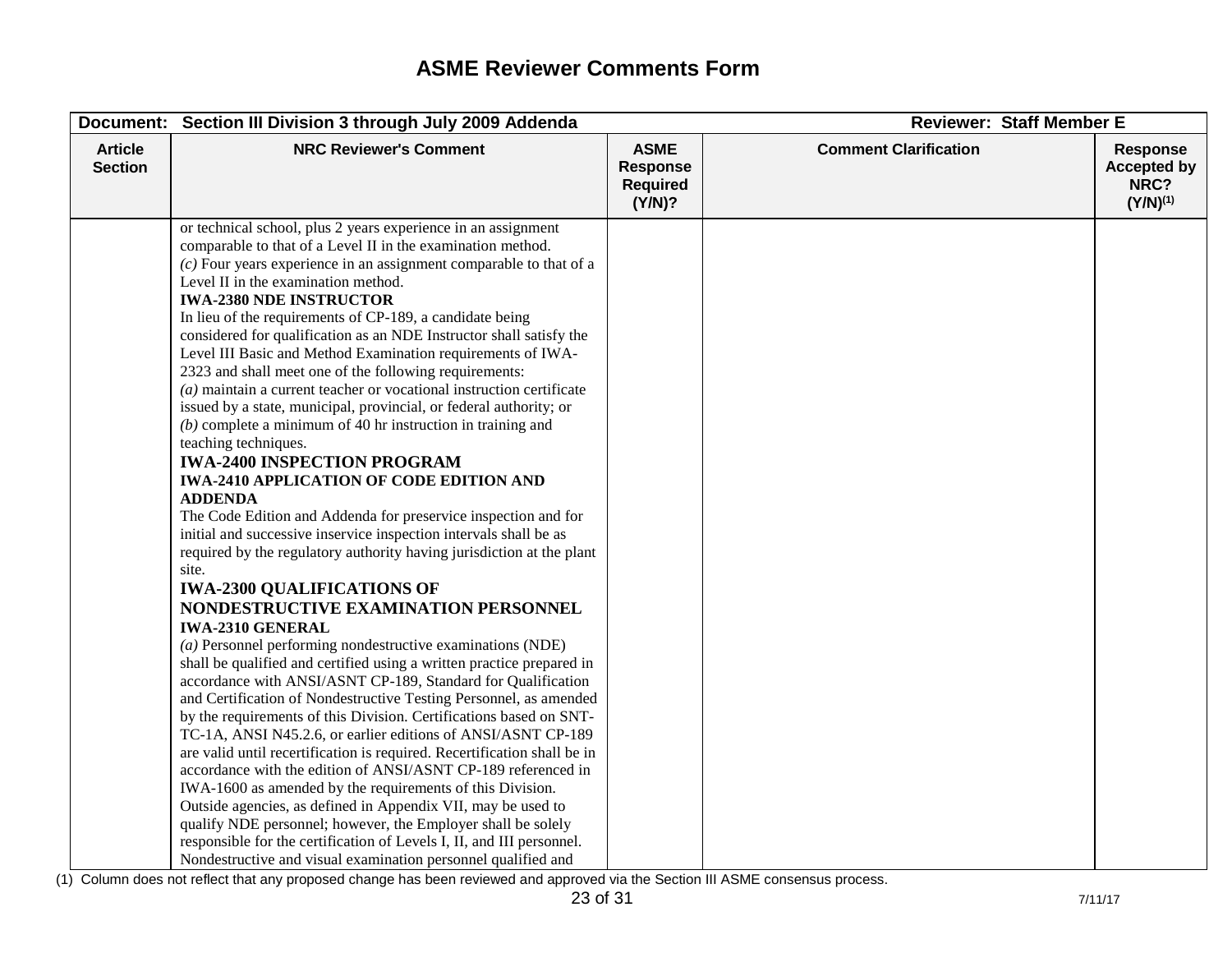| Document:                        | Section III Division 3 through July 2009 Addenda                                                                                                                                                                                                                                                                                                                                                                                                                                                                                                                                                                                                                                                                                                                                                                                                                                                                                                                                                                                                                                                                                                                                                                                                                                                                                                                                                                                                                                                                                                                                                                                                                                                                                                                                                                                                                                                                                                                                                                                                                                                                                                                                       |                                                             | <b>Reviewer: Staff Member E</b> |                                                                |
|----------------------------------|----------------------------------------------------------------------------------------------------------------------------------------------------------------------------------------------------------------------------------------------------------------------------------------------------------------------------------------------------------------------------------------------------------------------------------------------------------------------------------------------------------------------------------------------------------------------------------------------------------------------------------------------------------------------------------------------------------------------------------------------------------------------------------------------------------------------------------------------------------------------------------------------------------------------------------------------------------------------------------------------------------------------------------------------------------------------------------------------------------------------------------------------------------------------------------------------------------------------------------------------------------------------------------------------------------------------------------------------------------------------------------------------------------------------------------------------------------------------------------------------------------------------------------------------------------------------------------------------------------------------------------------------------------------------------------------------------------------------------------------------------------------------------------------------------------------------------------------------------------------------------------------------------------------------------------------------------------------------------------------------------------------------------------------------------------------------------------------------------------------------------------------------------------------------------------------|-------------------------------------------------------------|---------------------------------|----------------------------------------------------------------|
| <b>Article</b><br><b>Section</b> | <b>NRC Reviewer's Comment</b>                                                                                                                                                                                                                                                                                                                                                                                                                                                                                                                                                                                                                                                                                                                                                                                                                                                                                                                                                                                                                                                                                                                                                                                                                                                                                                                                                                                                                                                                                                                                                                                                                                                                                                                                                                                                                                                                                                                                                                                                                                                                                                                                                          | <b>ASME</b><br><b>Response</b><br><b>Required</b><br>(Y/N)? | <b>Comment Clarification</b>    | <b>Response</b><br><b>Accepted by</b><br>NRC?<br>$(Y/N)^{(1)}$ |
|                                  | certified in accordance with the requirements of this Division are<br>qualified and certified to perform examinations in accordance with<br>the requirements of previous Editions and Addenda.<br>$(b)$ As an alternative to a personnel qualification program based on<br>CP-189, the ASNT Central Certification Program (ACCP) may be<br>used. The supplemental requirements of this Division shall apply<br>to qualification of personnel in accordance with the ACCP.<br><b>IWA-2311 Written Practice</b><br>$(a)$ The Employer shall prepare a written practice in accordance<br>with ANSI/ASNT CP-189.<br>$(b)$ The written practice shall specify the duties and responsibilities<br>of the Principal Level III.<br><b>IWA-2312 NDE Methods Listed in ANSI/ASNT CP-189</b><br>$(a)$ Qualifications shall be based on the methods, techniques,<br>procedures, and equipment used for the NDE required by this<br>Division.<br>$(b)$ Training, qualification, and certification of ultrasonic<br>examination personnel shall also comply with the requirements of<br>Appendix VII.<br>$(c)$ Training, qualification, and certification of visual examination<br>personnel shall comply with the requirements of Appendix VI.<br>$(d)$ The visual examination training and experience hours specified<br>in ANSI/ASNT CP-189 shall be applied to the combined<br>certification of an individual for VT-1, VT-2, and VT-3 visual<br>examination. Certification in only one of the VT techniques is a<br>limited certification, and the requirements of IWA-2350 apply.<br>(e) Personnel certified in an NDE method, and whose training and<br>experience in that method met the requirements of an edition of<br>ASNT SNT-TC-1A or ANSI/ASNT CP-189 referenced by a<br>previous edition or addenda of this Division, do not require<br>additional training or experience hours when being certified or<br>recertified to the same level by an employer, except as specified in<br>IWA-2312(b).<br>IWA-2313 NDE Methods Not Listed in ANSI/ASNT CP-189<br>Personnel using NDE methods not addressed in ANSI/ASNT CP-<br>189 shall be qualified as defined in ANSI/ASNT CP-189 or the |                                                             |                                 |                                                                |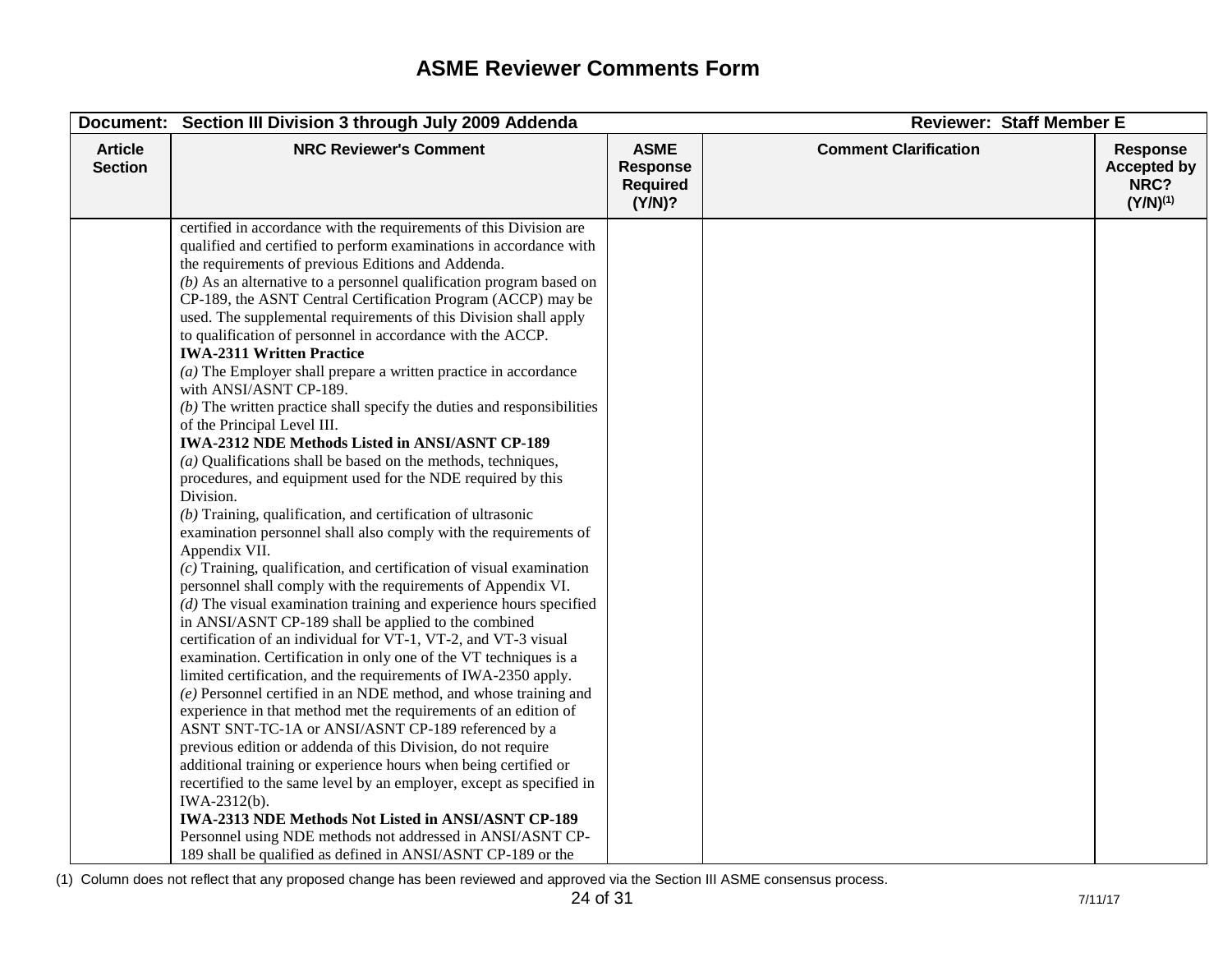| Document:                        | Section III Division 3 through July 2009 Addenda                                                                                                                                                                                                                                                                                                                                                                                                                                                                                                                                                                                                                                                                                                                                                                                                                                                                                                                                                                                                                                                                                                                                                                                                                                                                                                                                                                                                                                                                                                                                                                                                                                                                                                                                                                                                                                                                                                                                                                                                                                                                                                  |                                                             | <b>Reviewer: Staff Member E</b> |                                                                |
|----------------------------------|---------------------------------------------------------------------------------------------------------------------------------------------------------------------------------------------------------------------------------------------------------------------------------------------------------------------------------------------------------------------------------------------------------------------------------------------------------------------------------------------------------------------------------------------------------------------------------------------------------------------------------------------------------------------------------------------------------------------------------------------------------------------------------------------------------------------------------------------------------------------------------------------------------------------------------------------------------------------------------------------------------------------------------------------------------------------------------------------------------------------------------------------------------------------------------------------------------------------------------------------------------------------------------------------------------------------------------------------------------------------------------------------------------------------------------------------------------------------------------------------------------------------------------------------------------------------------------------------------------------------------------------------------------------------------------------------------------------------------------------------------------------------------------------------------------------------------------------------------------------------------------------------------------------------------------------------------------------------------------------------------------------------------------------------------------------------------------------------------------------------------------------------------|-------------------------------------------------------------|---------------------------------|----------------------------------------------------------------|
| <b>Article</b><br><b>Section</b> | <b>NRC Reviewer's Comment</b>                                                                                                                                                                                                                                                                                                                                                                                                                                                                                                                                                                                                                                                                                                                                                                                                                                                                                                                                                                                                                                                                                                                                                                                                                                                                                                                                                                                                                                                                                                                                                                                                                                                                                                                                                                                                                                                                                                                                                                                                                                                                                                                     | <b>ASME</b><br><b>Response</b><br><b>Required</b><br>(Y/N)? | <b>Comment Clarification</b>    | <b>Response</b><br><b>Accepted by</b><br>NRC?<br>$(Y/N)^{(1)}$ |
|                                  | ACCP and the Employer's written practice.<br><b>IWA-2314 Certification and Recertification</b><br>$(a)$ Personnel shall be qualified by examination and shall be<br>certified in accordance with ANSI/ASNT CP-189, except that the<br>ASNT Level III certificate is not required. Level I, II, and III<br>personnel shall be recertified by qualification examinations every<br>5 years.<br>$(b)$ Personnel qualified in accordance with the ACCP shall be<br>recertified by examination every 5 years.<br>$(c)$ An ACCP certificate with current endorsements obtained by<br>examination satisfies the General and Practical Examination<br>requirements for Levels I and II NDE personnel.<br>$(d)$ Level I, II, and III NDE personnel may be certified or<br>recertified without additional training or experience hours when<br>$(1)$ certification or recertification is to the same level, and $(2)$ the<br>candidate's training and experience in the NDE method met the<br>requirements of an edition of ASNT SNT-TC-1A or ANSI/ASNT<br>CP-189 referenced by a previous edition or addenda of this<br>Division.<br><b>IWA-2315 Personnel Requirements for Eddy Current</b><br><b>Examination of Steam Generator Tubing</b><br>Personnel performing analysis or evaluation of data shall be<br>qualified by examination to perform analysis of multifrequency<br>data and to use multiparameter signal combination techniques. The<br>qualification shall include a practical examination that includes<br>techniques used and the types of flaws that may be found during<br>examination of steam generator tubing.<br><b>IWA-2316 Alternative Qualifications of VT-2 Visual</b><br><b>Examination Personnel</b><br>$(a)$ For system leakage tests and hydrostatic tests performed in<br>accordance with IWA-5211(a) and (b), in lieu of the requirements<br>of IWA-2310 through IWA-2314, VT-2 visual examination<br>personnel may be qualified by satisfying the following<br>requirements:<br>$(1)$ at least 40 hr plant walkdown experience, such as that gained<br>by licensed and nonlicensed operators, local leak rate personnel, |                                                             |                                 |                                                                |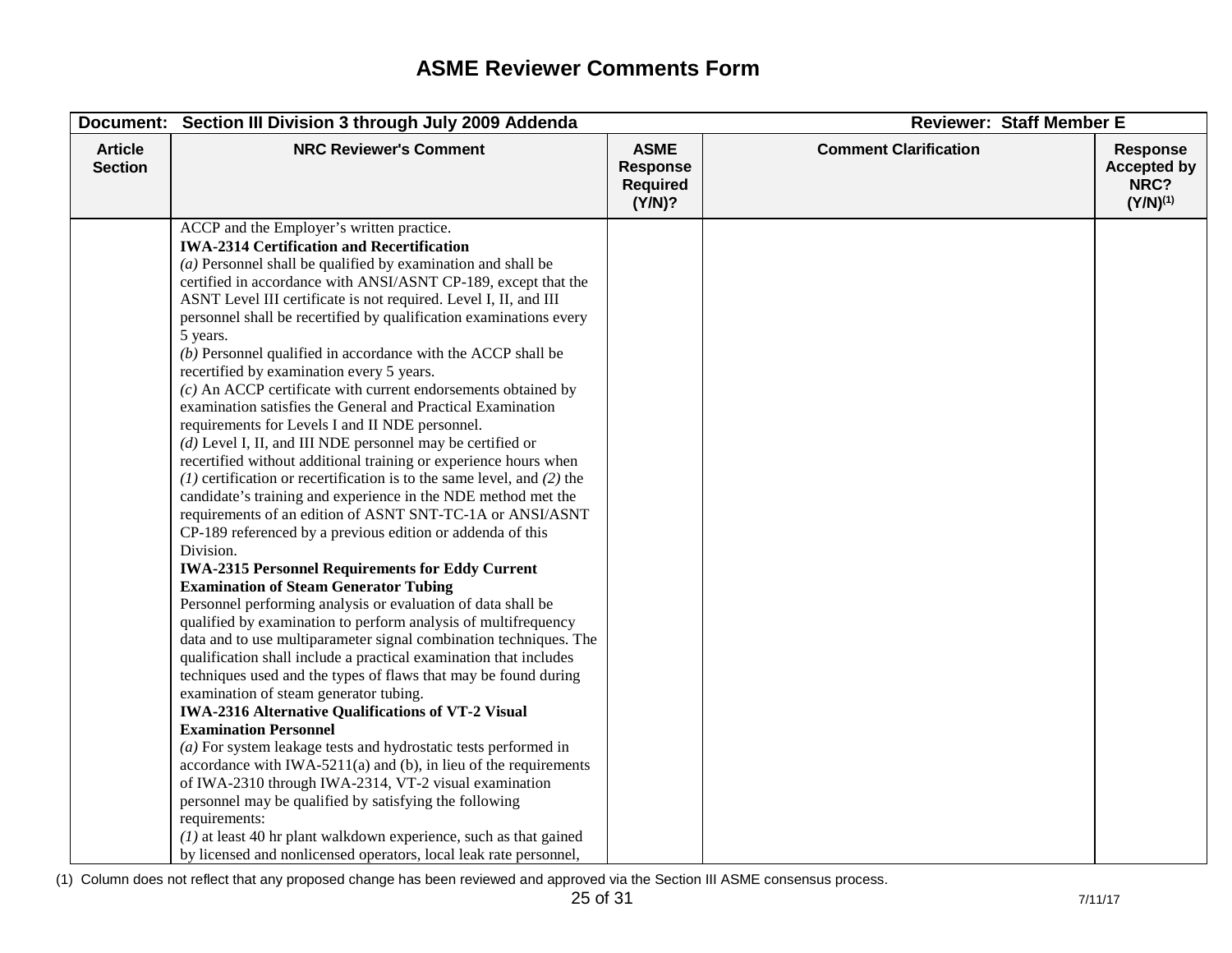|                                  | Document: Section III Division 3 through July 2009 Addenda                                                                                                                                                                                                                                                                                                                                                                                                                                                                                                                                                                                                                                                                                                                                                                                                                                                                                                                                                                                                                                                                                                                                                                                                                                                                                                                                                                                                                                                                                                                                                                                                                                                                                                                                                                                                                                                     |                                                             | <b>Reviewer: Staff Member E</b> |                                                                |
|----------------------------------|----------------------------------------------------------------------------------------------------------------------------------------------------------------------------------------------------------------------------------------------------------------------------------------------------------------------------------------------------------------------------------------------------------------------------------------------------------------------------------------------------------------------------------------------------------------------------------------------------------------------------------------------------------------------------------------------------------------------------------------------------------------------------------------------------------------------------------------------------------------------------------------------------------------------------------------------------------------------------------------------------------------------------------------------------------------------------------------------------------------------------------------------------------------------------------------------------------------------------------------------------------------------------------------------------------------------------------------------------------------------------------------------------------------------------------------------------------------------------------------------------------------------------------------------------------------------------------------------------------------------------------------------------------------------------------------------------------------------------------------------------------------------------------------------------------------------------------------------------------------------------------------------------------------|-------------------------------------------------------------|---------------------------------|----------------------------------------------------------------|
| <b>Article</b><br><b>Section</b> | <b>NRC Reviewer's Comment</b>                                                                                                                                                                                                                                                                                                                                                                                                                                                                                                                                                                                                                                                                                                                                                                                                                                                                                                                                                                                                                                                                                                                                                                                                                                                                                                                                                                                                                                                                                                                                                                                                                                                                                                                                                                                                                                                                                  | <b>ASME</b><br><b>Response</b><br><b>Required</b><br>(Y/N)? | <b>Comment Clarification</b>    | <b>Response</b><br><b>Accepted by</b><br>NRC?<br>$(Y/N)^{(1)}$ |
|                                  | system engineers, quality control personnel, and nondestructive<br>examination personnel $(2)$ at least 4 hr of training in the Section<br>XI requirements and plant-specific procedures for VT-2 visual<br>examination<br>$(3)$ the vision test requirements of IWA-2321<br>$(b)$ Personnel qualified in accordance with these alternative<br>requirements shall not perform VT-2 functions other than<br>examinations (e.g., verifying adequacy of procedures, training VT-<br>2 personnel).<br>$(c)$ These alternative qualification requirements shall be described<br>in the Employer's written practice.<br><b>IWA-2317 Alternative Qualifications of VT-3 Visual</b><br><b>Examination Personnel</b><br>(a) In lieu of the requirements of IWA-2310 through IWA-2314,<br>VT-3 visual examination personnel may be qualified by satisfying<br>the following requirements:<br>$(1)$ at least 40 hours plant experience, such as that gained by plant<br>personnel involved in installation, maintenance, or examination of<br>pumps, valves, and supports, quality control personnel, and<br>nondestructive examination personnel<br>(2) at least 8 hr of training in the Section XI requirements and<br>plant-specific procedures for VT-3 visual examination<br>$(3)$ the vision test requirements of IWA-2321<br>$(4)$ for initial qualification, and at least every 3 years thereafter,<br>pass a written examination of at least 30 questions covering VT-3<br>examination attributes, VT-3 examination requirements, and plant-<br>specific VT-3 procedures.<br><b>TABLE IWA-2322-1</b><br><b>NEAR-DISTANCE ACUITY TEST DISTANCES</b><br><b>AND CHARACTER HEIGHTS</b><br><b>Maximum Lower Case</b><br><b>Test Distance, Character Height,</b><br>in. $(mm)$ in. $(mm)$<br>12 (300) 0.022 (0.56)<br>13 (330) 0.024 (0.61)<br>14 (350) 0.025 (0.64)<br>15 (380) 0.027 (0.69)<br>16 (400) 0.029 (0.74) |                                                             |                                 |                                                                |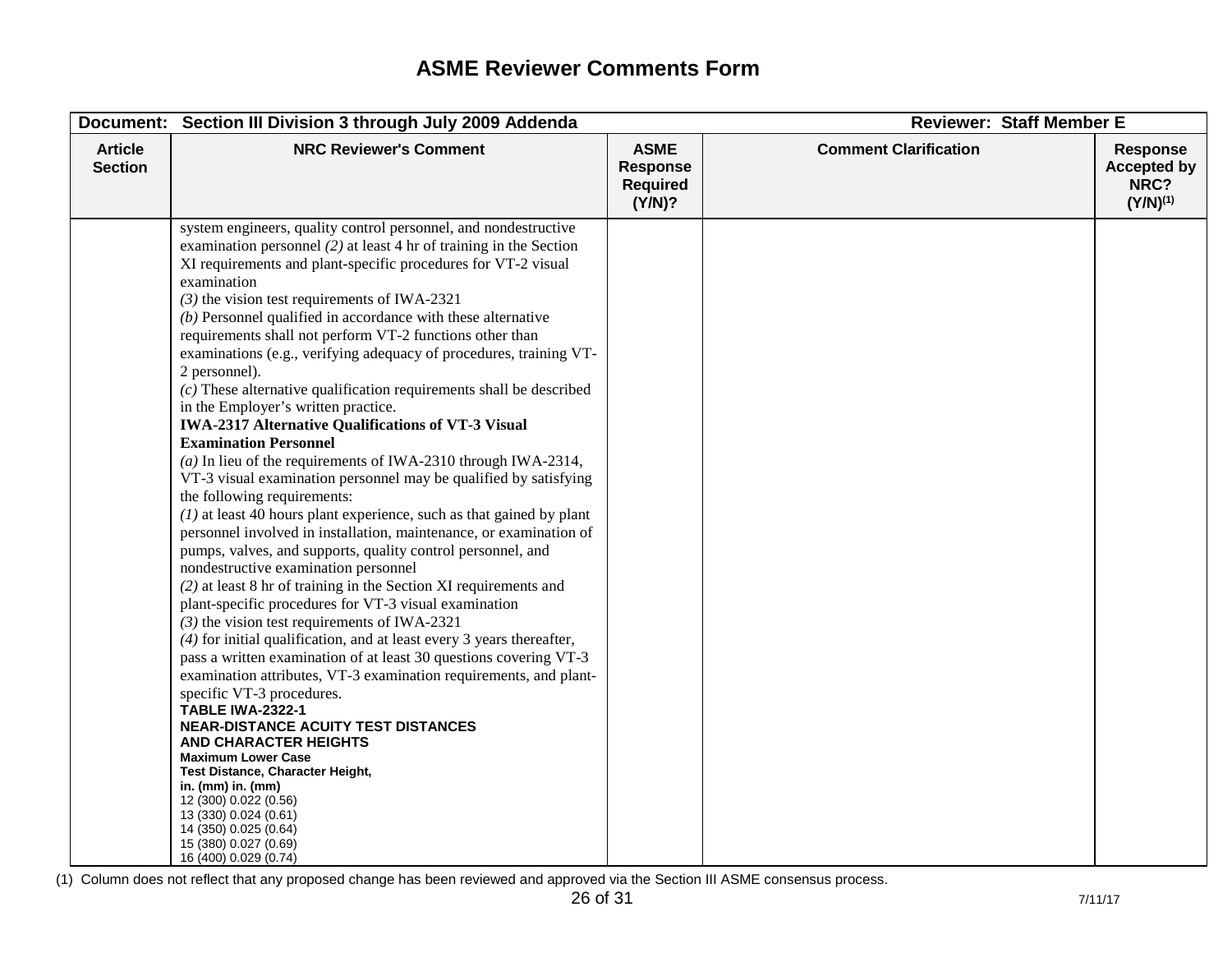|                                  | Document: Section III Division 3 through July 2009 Addenda                                                                                                                                                                                                                                                                                                                                                                                                                                                                                                                                                                                                                                                                                                                                                                                                                                                                                                                                                                                                                                                                                                                                                                                                                                                                                                                                                                                                                                                                                                                                                                                                                                                                                                                                                                                                                                                                                                                                                                                                                                                                                                                                                                                                             |                                                             | <b>Reviewer: Staff Member E</b> |                                                                |
|----------------------------------|------------------------------------------------------------------------------------------------------------------------------------------------------------------------------------------------------------------------------------------------------------------------------------------------------------------------------------------------------------------------------------------------------------------------------------------------------------------------------------------------------------------------------------------------------------------------------------------------------------------------------------------------------------------------------------------------------------------------------------------------------------------------------------------------------------------------------------------------------------------------------------------------------------------------------------------------------------------------------------------------------------------------------------------------------------------------------------------------------------------------------------------------------------------------------------------------------------------------------------------------------------------------------------------------------------------------------------------------------------------------------------------------------------------------------------------------------------------------------------------------------------------------------------------------------------------------------------------------------------------------------------------------------------------------------------------------------------------------------------------------------------------------------------------------------------------------------------------------------------------------------------------------------------------------------------------------------------------------------------------------------------------------------------------------------------------------------------------------------------------------------------------------------------------------------------------------------------------------------------------------------------------------|-------------------------------------------------------------|---------------------------------|----------------------------------------------------------------|
| <b>Article</b><br><b>Section</b> | <b>NRC Reviewer's Comment</b>                                                                                                                                                                                                                                                                                                                                                                                                                                                                                                                                                                                                                                                                                                                                                                                                                                                                                                                                                                                                                                                                                                                                                                                                                                                                                                                                                                                                                                                                                                                                                                                                                                                                                                                                                                                                                                                                                                                                                                                                                                                                                                                                                                                                                                          | <b>ASME</b><br><b>Response</b><br><b>Required</b><br>(Y/N)? | <b>Comment Clarification</b>    | <b>Response</b><br><b>Accepted by</b><br>NRC?<br>$(Y/N)^{(1)}$ |
|                                  | GENERAL NOTE: The test distances (eye to chart) and corresponding<br>character heights provide a visual angle of 6.25 minutes, which is<br>equivalent to a Snellen fraction of 20/25.<br>$(b)$ The alternative qualification requirements shall be described in<br>the Employer's written practice.<br><b>IWA-2320 QUALIFICATION EXAMINATIONS</b><br><b>IWA-2321 Vision Tests</b><br>The following tests shall be administered annually to NDE<br>personnel:<br>$(a)$ Personnel shall demonstrate natural or corrected near-distance<br>acuity of 20/25 or greater Snellen fraction, with at least one eye,<br>by reading words or identifying characters on a near-distance test<br>chart, such as a Jaeger chart, that meets the requirements of IWA-<br>2322. Equivalent measures of near-distance acuity may be used. In<br>addition, personnel performing VT-2 or VT-3 visual examinations<br>shall demonstrate natural or corrected far-distance acuity of 20/30<br>or greater Snellen fraction or equivalent with at least one eye.<br>$(b)$ As an alternative to the visual acuity demonstration<br>requirements of (a), any vision test administered by an optometrist,<br>ophthalmologist, or other healthcare professional who administers<br>vision tests and documents compliance with the acuity<br>requirements of (a) is acceptable.<br>$(c)$ Personnel shall demonstrate the capability to distinguish the<br>colors applicable to the NDE methods for which certified and to<br>differentiate contrast between these colors.<br><b>IWA-2322 Near-Distance Test Chart Qualification</b><br>A measurement of one of the near-distance test chart characters<br>shall be made once before initial use, with an optical comparator<br>$(10X)$ or greater) or other suitable instrument, to verify that the<br>height of a representative lower case character, without an<br>ascender or descender (e.g., a, c, e, o), for the selected type size,<br>meets the requirements of Table IWA-2322-1. This measurement<br>shall be documented and traceable to the test chart.<br><b>IWA-2323 Level III Personnel</b><br>The qualifications of Level III NDE personnel shall be evaluated<br>using written examinations and a Demonstration Examination. The |                                                             |                                 |                                                                |

<sup>(1)</sup> Column does not reflect that any proposed change has been reviewed and approved via the Section III ASME consensus process.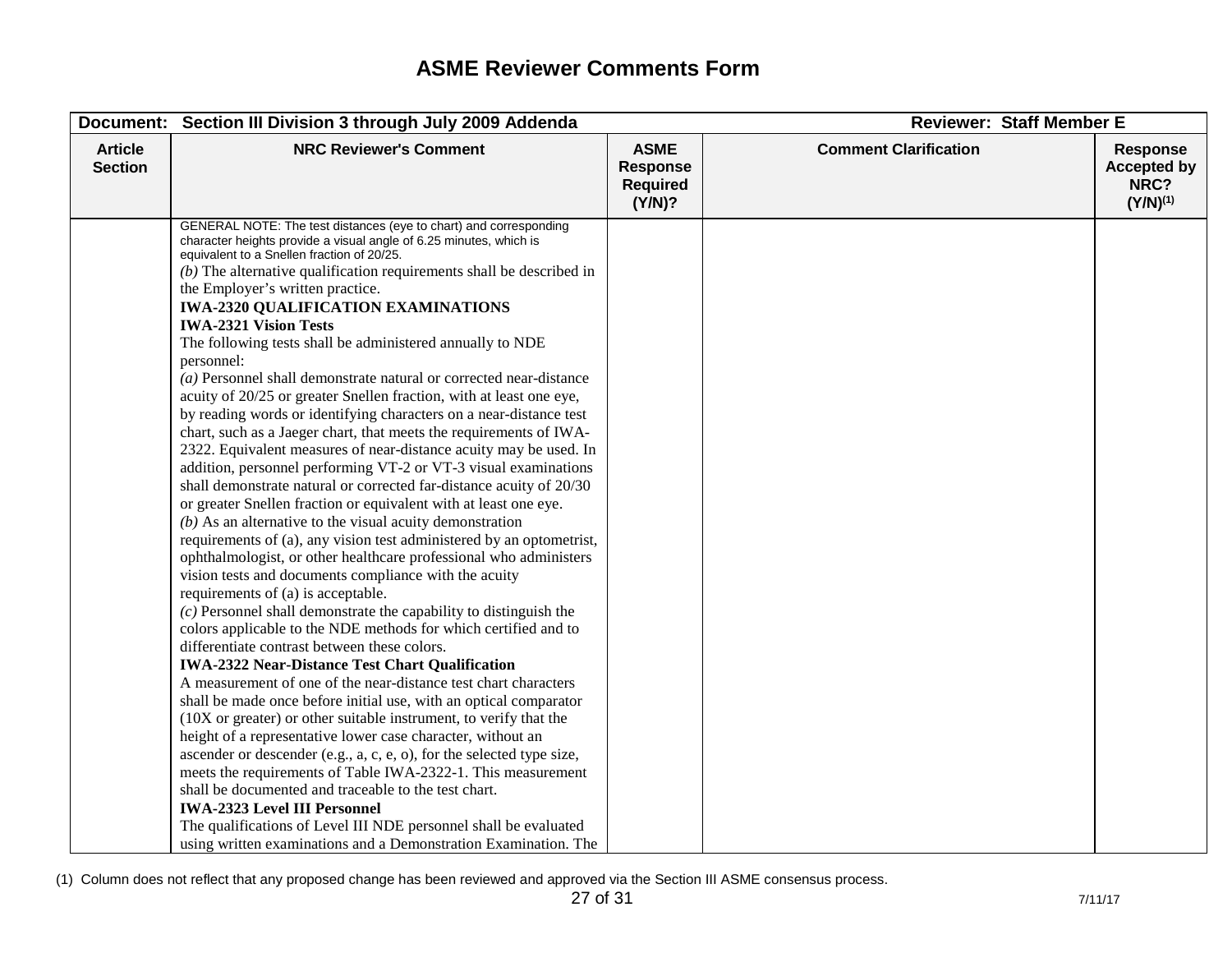| Document:                        | Section III Division 3 through July 2009 Addenda                                                                                                                                                                                                                                                                                                                                                                                                                                                                                                                                                                                                                                                                                                                                                                                                                                                                                                                                                                                                                                                                                                                                                                                                                                                                                                                                                                                                                                                                                                                                                                                                                                                                                                                                                                                                                                                                                                                                                                                                                                                                                                                                  |                                                             | <b>Reviewer: Staff Member E</b> |                                                                |
|----------------------------------|-----------------------------------------------------------------------------------------------------------------------------------------------------------------------------------------------------------------------------------------------------------------------------------------------------------------------------------------------------------------------------------------------------------------------------------------------------------------------------------------------------------------------------------------------------------------------------------------------------------------------------------------------------------------------------------------------------------------------------------------------------------------------------------------------------------------------------------------------------------------------------------------------------------------------------------------------------------------------------------------------------------------------------------------------------------------------------------------------------------------------------------------------------------------------------------------------------------------------------------------------------------------------------------------------------------------------------------------------------------------------------------------------------------------------------------------------------------------------------------------------------------------------------------------------------------------------------------------------------------------------------------------------------------------------------------------------------------------------------------------------------------------------------------------------------------------------------------------------------------------------------------------------------------------------------------------------------------------------------------------------------------------------------------------------------------------------------------------------------------------------------------------------------------------------------------|-------------------------------------------------------------|---------------------------------|----------------------------------------------------------------|
| <b>Article</b><br><b>Section</b> | <b>NRC Reviewer's Comment</b>                                                                                                                                                                                                                                                                                                                                                                                                                                                                                                                                                                                                                                                                                                                                                                                                                                                                                                                                                                                                                                                                                                                                                                                                                                                                                                                                                                                                                                                                                                                                                                                                                                                                                                                                                                                                                                                                                                                                                                                                                                                                                                                                                     | <b>ASME</b><br><b>Response</b><br><b>Required</b><br>(Y/N)? | <b>Comment Clarification</b>    | <b>Response</b><br><b>Accepted by</b><br>NRC?<br>$(Y/N)^{(1)}$ |
|                                  | written examinations shall cover the Basic, Method, Specific, and<br>Practical areas of knowledge as defined in IWA-2323(a), (b), (c),<br>and (d). The Demonstration Examination shall be in accordance<br>with ANSI/ASNT CP-189, Level II Practical Examination rules.<br>( $a$ ) The Basic Examination shall consist of at least 65 questions<br>(required only once if certification is sought in more than one<br>method).<br>$(1)$ at least twenty questions related to understanding of<br><b>ANSI/ASNT CP-189</b><br>(2) at least thirty questions related to applicable materials,<br>fabrication, and product technology<br>$(3)$ at least fifteen questions that are similar to published Level II<br>questions for other NDT methods<br>$(b)$ The Method Examination shall consist of at least 65 questions.<br>$(1)$ at least thirty questions related to fundamentals and principles<br>that are similar to published ASNT Level III questions for each<br>method<br>$(2)$ at least fifteen questions related to application and<br>establishment of procedures and techniques that are similar to<br>published ASNT Level III questions for each method<br>$(3)$ at least twenty questions related to capability for interpreting<br>codes, standards, and specifications related to the method<br>$(c)$ The Specific Examination shall contain at least 30 questions<br>covering equipment, techniques, procedures, and administration of<br>the Employer's written practice. The Specific Examination shall<br>also cover the NDE requirements of this Division, including<br>acceptance standards and referenced codes and standards.<br>$(d)$ The Practical Examination shall be in accordance with<br>ANSI/ASNT CP-189 requirements.<br>(e) An ASNT Level III certificate with current endorsements<br>obtained by examination for the applicable method satisfies the<br>Basic and Method Examination requirements.<br>$(f)$ When an outside agency administers the examination and only<br>a pass or fail grade is issued, the Employer shall assign a grade of<br>80% for a pass grade.<br>$(g)$ Level III personnel shall be recertified using the written |                                                             |                                 |                                                                |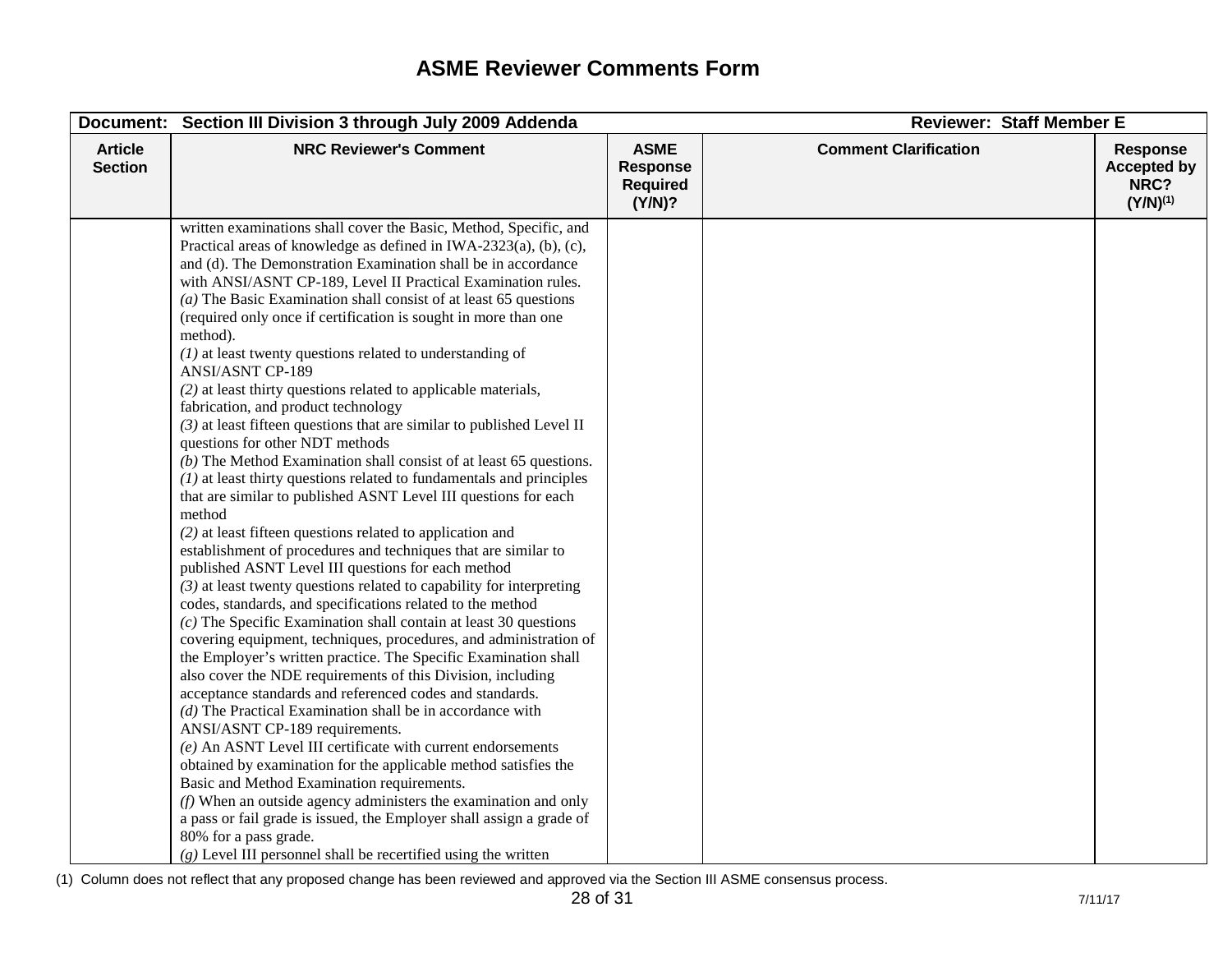|                                  | Document: Section III Division 3 through July 2009 Addenda                                                                                                                                                                                                                                                                                                                                                                                                                                                                                                                                                                                                                                                                                                                                                                                                                                                                                                                                                                                                                                                                                                                                                                                                                                                                                                                                                                                                                                                                                                                                                                                                                                                                                                                                                                                                                                                                                                                                                                                                                                 |                                                             | <b>Reviewer: Staff Member E</b> |                                                                |
|----------------------------------|--------------------------------------------------------------------------------------------------------------------------------------------------------------------------------------------------------------------------------------------------------------------------------------------------------------------------------------------------------------------------------------------------------------------------------------------------------------------------------------------------------------------------------------------------------------------------------------------------------------------------------------------------------------------------------------------------------------------------------------------------------------------------------------------------------------------------------------------------------------------------------------------------------------------------------------------------------------------------------------------------------------------------------------------------------------------------------------------------------------------------------------------------------------------------------------------------------------------------------------------------------------------------------------------------------------------------------------------------------------------------------------------------------------------------------------------------------------------------------------------------------------------------------------------------------------------------------------------------------------------------------------------------------------------------------------------------------------------------------------------------------------------------------------------------------------------------------------------------------------------------------------------------------------------------------------------------------------------------------------------------------------------------------------------------------------------------------------------|-------------------------------------------------------------|---------------------------------|----------------------------------------------------------------|
| <b>Article</b><br><b>Section</b> | <b>NRC Reviewer's Comment</b>                                                                                                                                                                                                                                                                                                                                                                                                                                                                                                                                                                                                                                                                                                                                                                                                                                                                                                                                                                                                                                                                                                                                                                                                                                                                                                                                                                                                                                                                                                                                                                                                                                                                                                                                                                                                                                                                                                                                                                                                                                                              | <b>ASME</b><br><b>Response</b><br><b>Required</b><br>(Y/N)? | <b>Comment Clarification</b>    | <b>Response</b><br><b>Accepted by</b><br>NRC?<br>$(Y/N)^{(1)}$ |
|                                  | Method, Specific, and Practical Examinations and the<br>Demonstration Examination. Alternatively, Level III personnel<br>may be recertified using only the written Method and Specific<br>Examinations, provided the following conditions are met.<br>$(1)$ The Level III candidate was previously certified or recertified<br>using all the written examinations and the Demonstration<br>Examination.<br>(2) The Level III candidate is not being recertified due to<br>interrupted service as defined in the Employer's written practice.<br>$(3)$ The Level III candidate is not being certified by a new<br>Employer.<br>$(h)$ For initial certification, the grades for the Basic, Method,<br>Specific, Practical, and Demonstration Examinations shall be<br>averaged to determine the overall grade.<br>For recertification, the grades of applicable examinations<br>administered in accordance with IWA-2323(g) shall be averaged<br>to determine the overall grade.<br>$(i)$ An ACCP certificate with current endorsements obtained by<br>examination satisfies the Basic, Method, Practical, and<br>Demonstration examination requirements for Level III NDE<br>personnel.<br><b>IWA-2330 LEVEL I RESPONSIBILITIES</b><br>Level I personnel shall use written procedures when performing<br>specific setups, calibrations, and examinations and when recording<br>data. These activities shall be conducted under the guidance of<br>Level II or Level III personnel. Level I personnel shall not<br>evaluate or accept the results of a nondestructive examination.<br><b>IWA-2340 LEVEL III EDUCATION</b><br>Level III candidates shall have high school or equivalent<br>education.<br><b>IWA-2350 LIMITED CERTIFICATION</b><br>Limited certification in a method is permitted for personnel who<br>are restricted to performing examinations of limited scope, i.e.,<br>limited operations or limited techniques within the method. Topics<br>that are not relevant to the limited certification may be deleted<br>from the ANSI/ASNT CP-189, Appendix VI, or Appendix VII |                                                             |                                 |                                                                |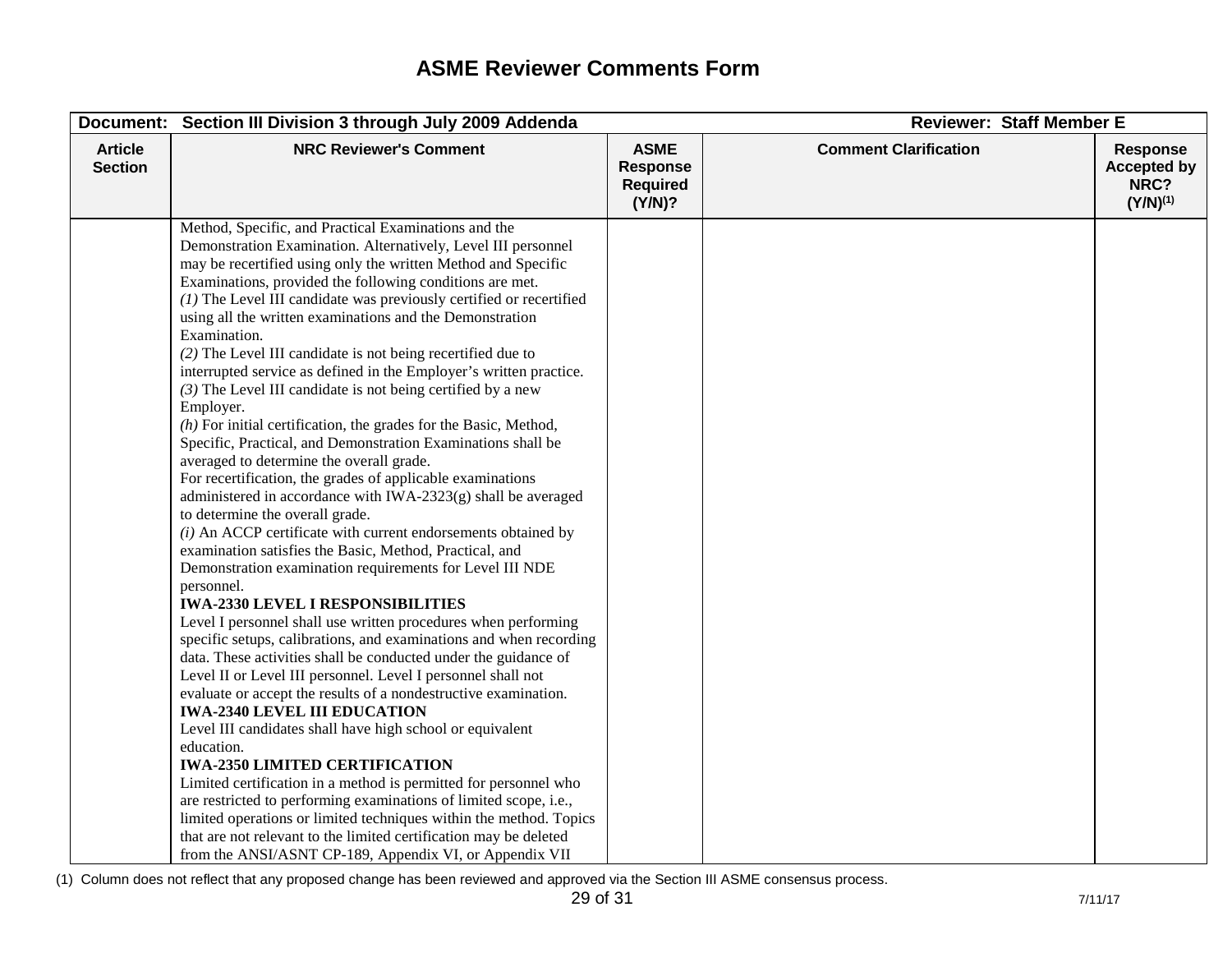|                                  | Document: Section III Division 3 through July 2009 Addenda                                                                                                                                                                                                                                                                                                                                                                                                                                                                                                                                                                                                                                                                                                                                                                                                                                                                                                                                                                                                                                                                                                                                                                                                                                                                                                                                                                                                                                                                                                                                                                                                                                                                                                                                                                                                                                                                                                                                                                                                                                                                                                                              |                                                             | <b>Reviewer: Staff Member E</b> |                                                                |
|----------------------------------|-----------------------------------------------------------------------------------------------------------------------------------------------------------------------------------------------------------------------------------------------------------------------------------------------------------------------------------------------------------------------------------------------------------------------------------------------------------------------------------------------------------------------------------------------------------------------------------------------------------------------------------------------------------------------------------------------------------------------------------------------------------------------------------------------------------------------------------------------------------------------------------------------------------------------------------------------------------------------------------------------------------------------------------------------------------------------------------------------------------------------------------------------------------------------------------------------------------------------------------------------------------------------------------------------------------------------------------------------------------------------------------------------------------------------------------------------------------------------------------------------------------------------------------------------------------------------------------------------------------------------------------------------------------------------------------------------------------------------------------------------------------------------------------------------------------------------------------------------------------------------------------------------------------------------------------------------------------------------------------------------------------------------------------------------------------------------------------------------------------------------------------------------------------------------------------------|-------------------------------------------------------------|---------------------------------|----------------------------------------------------------------|
| <b>Article</b><br><b>Section</b> | <b>NRC Reviewer's Comment</b>                                                                                                                                                                                                                                                                                                                                                                                                                                                                                                                                                                                                                                                                                                                                                                                                                                                                                                                                                                                                                                                                                                                                                                                                                                                                                                                                                                                                                                                                                                                                                                                                                                                                                                                                                                                                                                                                                                                                                                                                                                                                                                                                                           | <b>ASME</b><br><b>Response</b><br><b>Required</b><br>(Y/N)? | <b>Comment Clarification</b>    | <b>Response</b><br><b>Accepted by</b><br>NRC?<br>$(Y/N)^{(1)}$ |
|                                  | training outline and may be accompanied by a corresponding<br>reduction in training hours, examination content, and number of<br>examination questions. Only questions related to the limited<br>training are required. In addition, the required experience may be<br>reduced by a corresponding amount. The specific methods and<br>techniques covered by limited certification and the training,<br>examination, and experience requirements for limited certification<br>shall be defined in the written practice and documented in the<br>individual's certification records.<br><b>IWA-2360 LEVEL I AND LEVEL II TRAINING AND</b><br><b>EXPERIENCE</b><br>$(a)$ A candidate may be qualified directly to Level II with no time<br>as a Level I provided the required training and experience consists<br>of the sum of the hours required for Level I and Level II<br>certification.<br>$(b)$ NDE training course outlines and materials shall be approved<br>by a Level III. Previous training and experience may be accepted if<br>verified by a Level III. The method of verification shall be<br>documented in the candidate's certification records.<br><b>IWA-2370 LEVEL III EXPERIENCE</b><br>Candidates for Level III certification shall meet one of the<br>following criteria:<br>( $a$ ) Graduate of a 4-year accredited engineering or science college<br>or university with a degree in engineering or science, plus 1 year<br>experience in NDE in an assignment comparable to that of a Level<br>II in the examination method.<br>$(b)$ Completion with a passing grade of at least the equivalent of 2<br>full years of engineering or science study at a university, college,<br>or technical school, plus 2 years experience in an assignment<br>comparable to that of a Level II in the examination method.<br>$(c)$ Four years experience in an assignment comparable to that of a<br>Level II in the examination method.<br><b>IWA-2380 NDE INSTRUCTOR</b><br>In lieu of the requirements of CP-189, a candidate being<br>considered for qualification as an NDE Instructor shall satisfy the<br>Level III Basic and Method Examination requirements of IWA- |                                                             |                                 |                                                                |